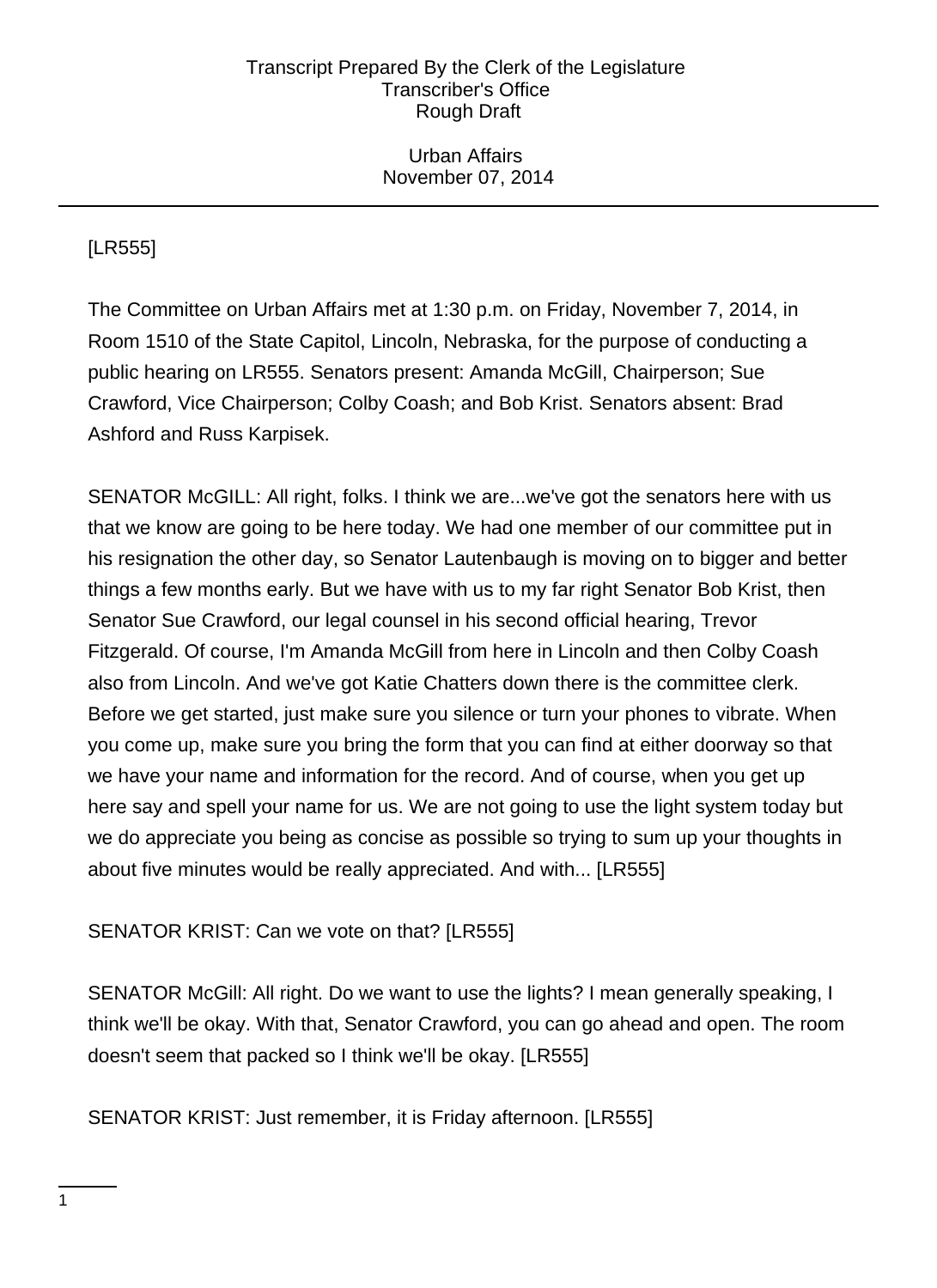Urban Affairs November 07, 2014

SENATOR McGILL: Maybe if you're going on ten minutes, I'll give you a look so...or once you hit the five, like, okay. [LR555]

SENATOR CRAWFORD: (Exhibits 1-6) Well, good afternoon, Chairwoman McGill and members of the Urban Affairs Committee. My name is Senator Sue Crawford, C-r-a-w-f-o-r-d, and I represent the 45th Legislative District which includes Bellevue, Offutt, and eastern Sarpy County. Sanitary improvement districts or SIDs are a type of limited-purpose political subdivision that is unique to Nebraska. First created in 1947 and 1949, SIDs are primarily utilized in urban areas to facilitate growth outside of city limits, generally with the expectation that these areas will eventually become part of the city. Using SIDs in this manner ensures that new infrastructure development is paid for by those who will benefit from it and that residents in the center of town are not subsidizing growth on the outskirts. The purpose of LR555 is to examine the interaction between SIDs and nearby municipalities, with a particular eye on how SID residents gain access to basic services. To the extent that county governments have authority within the boundaries of SIDs, the study will also examine the role of counties in providing services to SID residents. As the committee will see from the spreadsheet put together by committee legal counsel, there are 325 SIDs statewide as of last year. Of those 325, more than 80 percent are located in either Douglas or Sarpy County. Douglas County currently has 158 SIDs while Sarpy County currently has 111. The next highest county for SIDs is Cass County, which has just eight. So the SID issue is really a critical issue in Douglas and Sarpy County and quite a few SIDs in Sarpy County, which is why it's an issue that has come to my attention throughout my term here. Last week my office hosted a stakeholder meeting for individuals and organizations that contacted either my office or committee staff regarding LR555. Attendees included county and city officials, SID board members, real estate developers, and attorneys who represent SIDs. Discussion at the meeting centered on five basic topics: One, access to services by SID residents; two, the role and authority of counties and SIDs; three, issues related to annexation of SIDs; four, SID structure and governance; and five, tax implications of SIDs. For many SID residents, the practical effects of living within an SID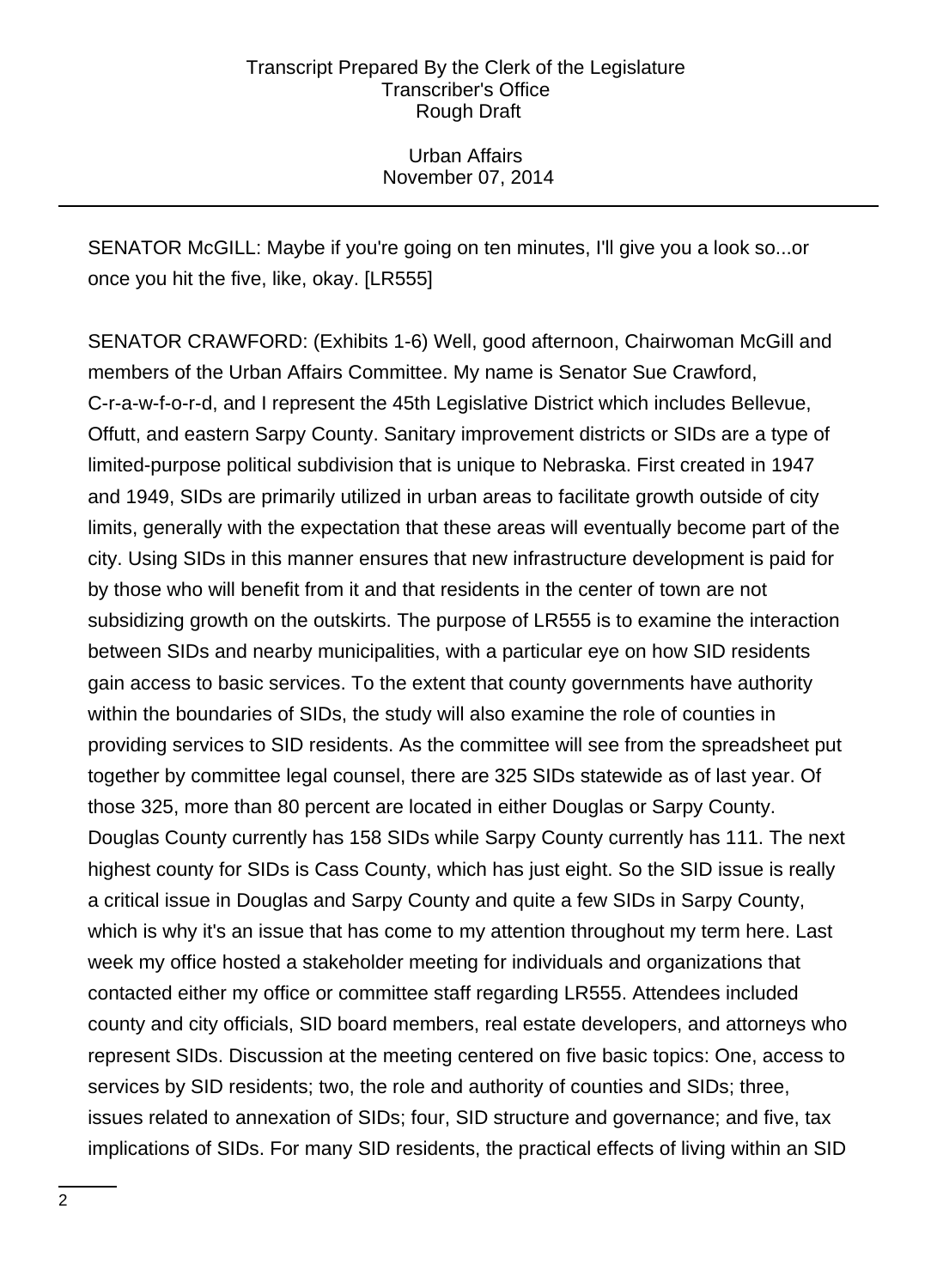### Urban Affairs November 07, 2014

may not be immediately obvious. When buying a house, standard disclosure forms will indicate that a property is in an SID. However, homeowners signing these disclosure forms does not necessarily know what a sanitary improvement district means. As we said, this is a unique feature in Nebraska and this is not necessarily a common term that people from other states would know or even a person who is not from Sarpy or Douglas County would know. Most states have special districts that often overlap with other jurisdictions. So to know that you're buying a house in something called a sanitary improvement district does not convey sufficient information to inform the buyer that the property is outside of the city and doesn't come with the city privileges or services. If I was buying a house (inaudible) I would probably think sanitary improvement district is kind of like rural water district. It's a district that some special...extra special jurisdiction for sanitary something or other. I wouldn't know that it meant that although I have a Bellevue address or an Omaha address, that I am not really a part of or have access to city services. And one of the handouts is an example of the realtor sheet. And the part that tells them they're in an SID is 13, near the bottom of that front sheet. So you'll just see it just says...there's a place there that indicates the SID number that they live in and that's the notification to someone that the property that they're purchasing is in the SID. Most SID boards contract for basic services like snow removal and garbage collection. But SID residents often don't realize that while their street address may say Bellevue, they can't access other city services like the Bellevue Public Library on the same terms as a city resident. Similarly, the election offices in Douglas and Sarpy County regularly field phone calls from angry SID residents who don't understand that since they're outside of city limits they're not allowed to vote in municipal elections. In 2008 the Legislature passed LB768 which allowed an SID to contract with a nearby municipality to provide library services to SID residents. Since that time and despite outreach from cities in Sarpy County to nearby SID boards, no SID has elected to contract with a municipality for library services. And I believe today we have representatives from the Nebraska Library Commission and local library boards to testify about continuing issues that many libraries struggle with in providing library services in SIDs, particularly to children in those districts. Aside from library access and municipal elections, the primary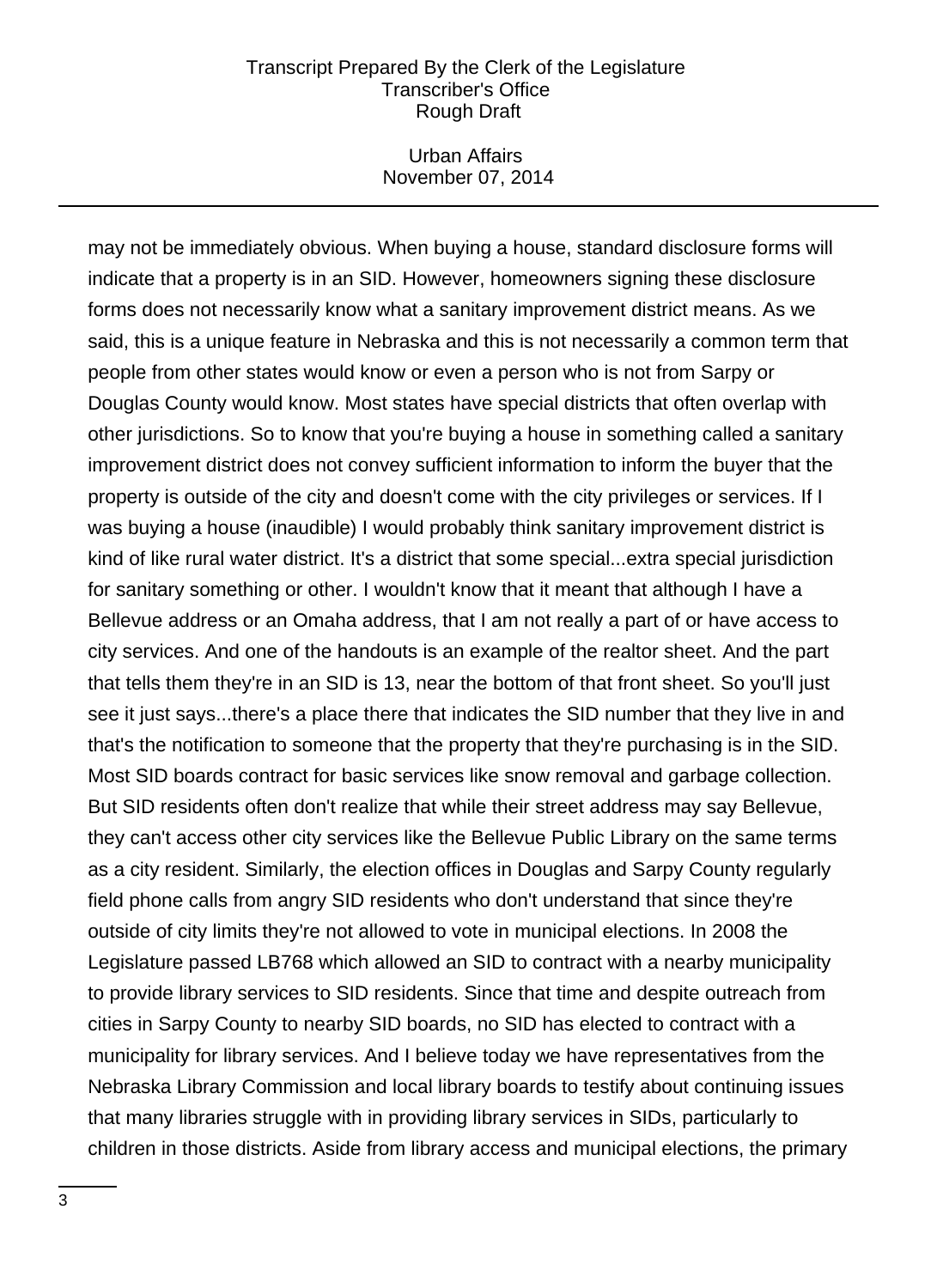### Urban Affairs November 07, 2014

issue that city and county officials report hearing about from SID residents is code enforcement. While all classes of municipalities can enforce zoning ordinances in SIDs located inside their extraterritorial zoning jurisdiction or ETJ, the authority of cities to enforce other types of ordinances is inconsistent. For example, the general ordinance authority statute for first-class cities was amended in 1988 to allow the enforcement of those ordinances within the ETJ. But similar general ordinance authority statutes for other classes of municipalities do not contain similar ETJ enforcement language. And while some classes of municipality have authority to enforce health and safety ordinances or garbage ordinances within the ETJ, the statutes dealing with nuisances like weed height do not currently include enforcement authority within ETJ for municipalities. From the perspective of municipalities, SID residents do not pay for municipal property taxes so city code officials likely feel the need to focus enforcement efforts inside of city limits for city residents. From the perspective of SID residents, they argue they pay city sales taxes and are required to follow zoning regulations so code enforcement by the municipality makes sense to keep the properties in the SID in good shape for potential annexation. While the purpose of LR555 is not to advocate for a particular resolution to this code enforcement question within SIDs, the research and discussions that have occurred as part of this study shows a need to at least clarify the authority for municipalities on these issues. And I think the hearing today and the discussions we've had so far have been good to provide a forum for having those discussions about what the issues are and where. And Trevor has done a great job of digging into the statutes to see what the statutes actually say about that authority and where we have inconsistencies in terms of the authority for municipalities. While city code enforcement authority within SID boundaries is vague, the authority of counties or lack thereof is clear. The Legislature granted counties ordinance authority in 2009, but this authority is extremely narrow, limited to the list of subjects spelled out in Nebraska Revised Statute 23-187, a copy of which was distributed to the committee. Legislation that would have expanded this list to allow counties to regulate peddlers, hawkers, and solicitors was introduced last session. Historically there has been a reluctance to give counties ordinance authority of any kind and this...the bill introduced last time was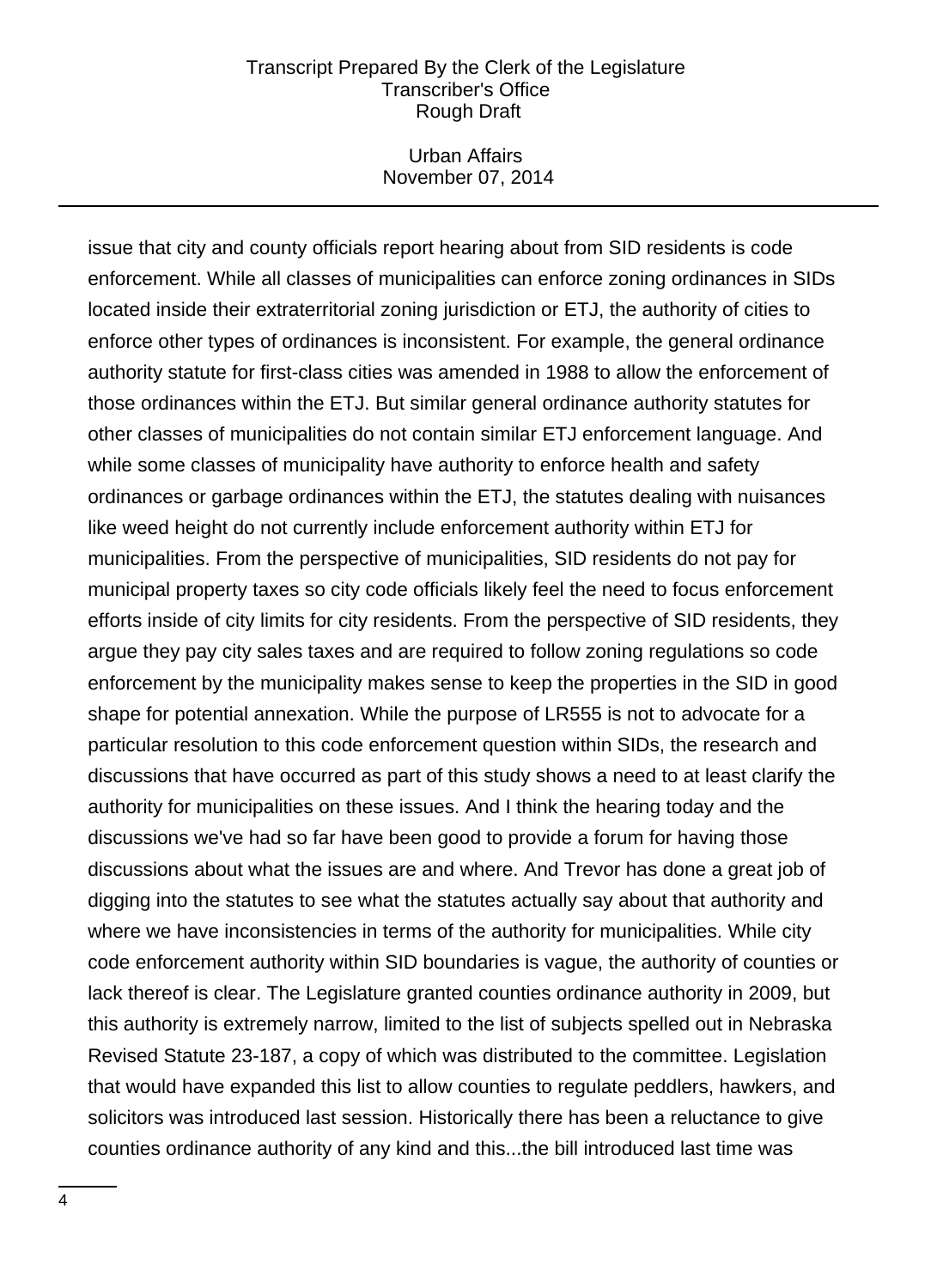### Urban Affairs November 07, 2014

stalled also due to this reluctance. For most SIDs the eventual goal is to be annexed by a nearby municipality. Aside from the issues related to basic services that I've already discussed, the process of annexation presents unique challenges, particularly when it concerns older SIDs. In 1971 the SID statutes were amended to require the SIDs within the ETJ obtain municipal approval prior to the construction of streets, sewer lines, and other improvements in order to ensure that the development was consistent with the city's master plan. Since these changes, municipalities will generally work out agreements with the newer SIDs to ensure that the debt loads for the SIDs are manageable and that the SIDs will be on track for annexation. Older SIDs that predate those changes tend to have higher debt loads and lower quality infrastructure that make them less attractive for annexation. Because an SID must be contiguous to city limits in order to be annexed, the presence of some older SIDs that might not be annex ready right outside of city limits can sometimes prevent municipalities from annexing newer, annex-ready SIDs that are further out. At the stakeholder meetings, we began the discussion of some creative ways to address this challenge. The hearing today provides an opportunity for testifiers to offer suggestions for any strategies for moving forward with that issue. Turning to structure and governance issues, SID board elections are unique in that they do not follow the basic principle of one person, one vote. The board of trustees are instead elected by a vote of the property owners in the SID on two separate ballots, one ballot which only residents of the SID can vote on and the other ballot where property owners get one vote for each piece of property that they own in the SID. And one of the handouts summarizes those rules for the two ballots so that you can see that, the way those elections work. In the first and second trustee elections, board members are elected solely on the all-property-owners' ballot with the number of trustees elected on the resident-owners' ballot increasing until the election held eight years after the first election at which point a majority of trustees are elected solely by SID residents. SID elections are also not held during the primary or general election. Elections for SID boards of trustees take place on the first Tuesday after the second Monday in September and are conducted entirely by mail ballot. In preparing to mail ballots for an SID election, the county election commissioner or county clerk must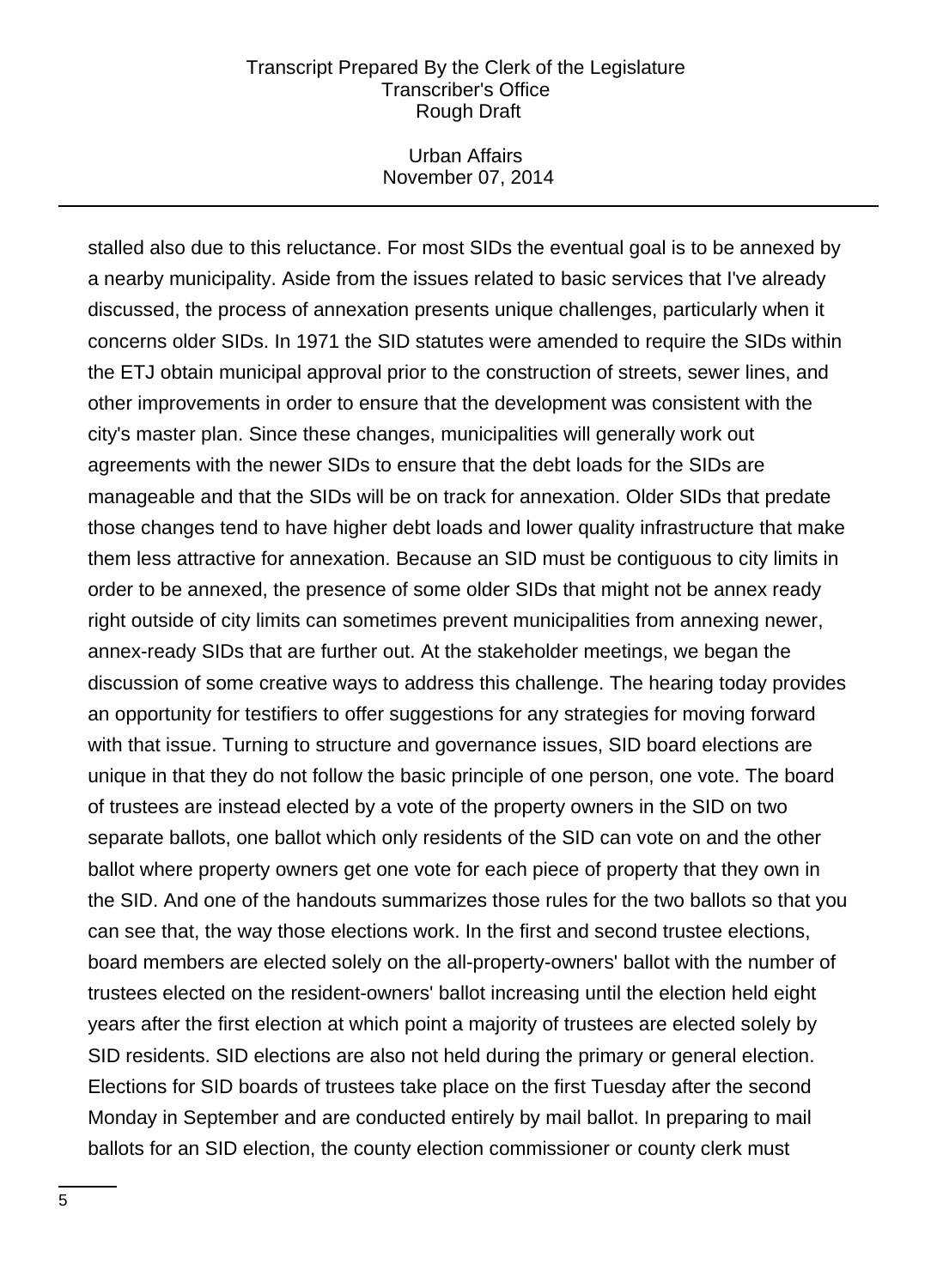### Urban Affairs November 07, 2014

contact the register of deeds to designate those SID residents and property owners eligible to vote not more than 75 days prior to the election. This 75-day window commonly falls around the 4th of July holiday which can present challenges to election officials and SID representatives trying to meet the statutory deadlines for SID elections. The committee should have received a copy of draft legislation that would change this window from 75 days to 80 days as well as a letter supporting this change from the Douglas County Election Commission. One SID-related issue that was actually examined by the Legislatures's Tax Modernization Committee last year was the property tax rates within the SIDs as compared to the surrounding municipalities. As you will see from the SID spreadsheet, the statewide average levy rate for SIDs is 64.3 cents compared to a levy rate of 49.9 cents in Omaha and an average levy rate of 57.7 cents in Sarpy County municipalities. While typically property tax rates go down when the SID is annexed, the overall high property tax rates in SIDs could play a role as the Revenue Committee considers property tax relief in the form of what are known as circuit breakers. In addition to the library officials I've already mentioned, a number of city and county officials are here to testify today and potentially SID residents and board members, real estate developers, and attorneys who represent SIDs. I appreciate the opportunity to have this in-depth conversation about SIDs and also want to thank the committee staff for assisting my office in preparing the handouts for today's hearing. Thank you for your time. I'd be happy to try to answer any questions. It's been a great learning experience to learn about... [LR555]

# SENATOR McGILL: I bet. [LR555]

SENATOR CRAWFORD: ...what these entities are. And Trevor has done an excellent job of combing through the statutes to help us figure out and compile all this information about what the issues are relating to SID on those four important fronts. [LR555]

SENATOR McGILL: Great. Senator Krist I see has a question. [LR555]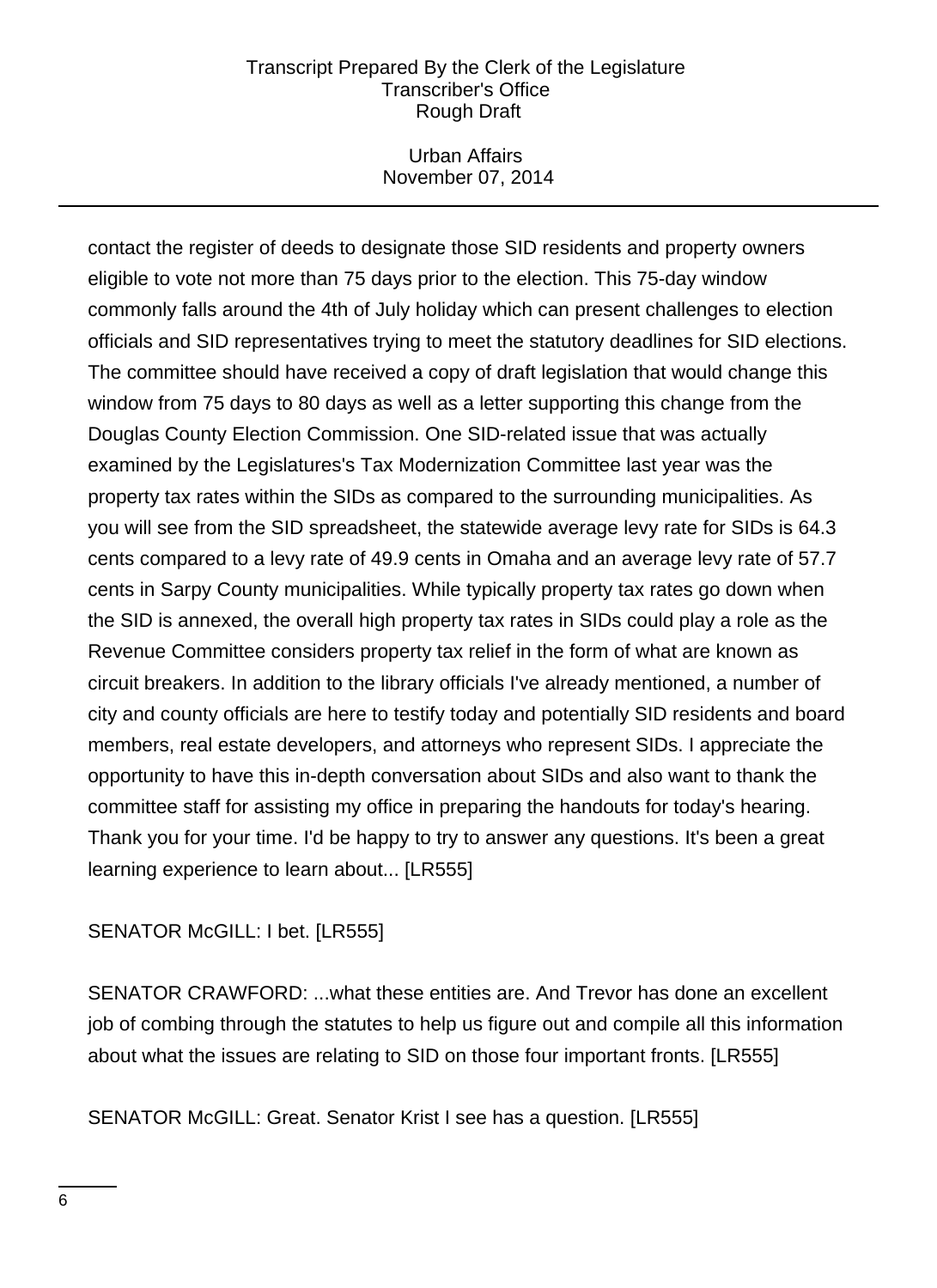# Urban Affairs November 07, 2014

SENATOR KRIST: Thank you, Chair. Just for the record, I want to clarify. You went through an election process criteria chronology. I understand that by statute there is a requirement for two separate ballots for each SID? [LR555]

SENATOR CRAWFORD: That is my understanding. [LR555]

SENATOR KRIST: Okay. So is that...and again, because of familiarity with SIDs and having lived in those that...and been a president of one, we did not have two separate ballots. Is there a time frame where the two-ballot requirement goes away? And the answer is, yes, it phases in. So just for the record I want to make sure that that...because it was, Senator Crawford, a little unclear. [LR555]

SENATOR CRAWFORD: Okay. [LR555]

SENATOR KRIST: But there's a point in time where there's two and then the SID ages and then it becomes mature, if you will, and then it's either on each property or each property owner and actually the SID I think--and we may hear this later--can restrict multiple property owners from having multiple votes within its own guidelines. So I think... [LR555]

SENATOR CRAWFORD: That's an interesting question. I don't know the answer to that. Okay, okay. [LR555]

SENATOR KRIST: Yeah, and I think that's true. Editorial opinion, I think the statutes at least within the election process I think you've hit probably the largest of the issues on the head with the legislation and that is, give them time past the 4th of July to do what they need to do. [LR555]

SENATOR CRAWFORD: Okay. [LR555]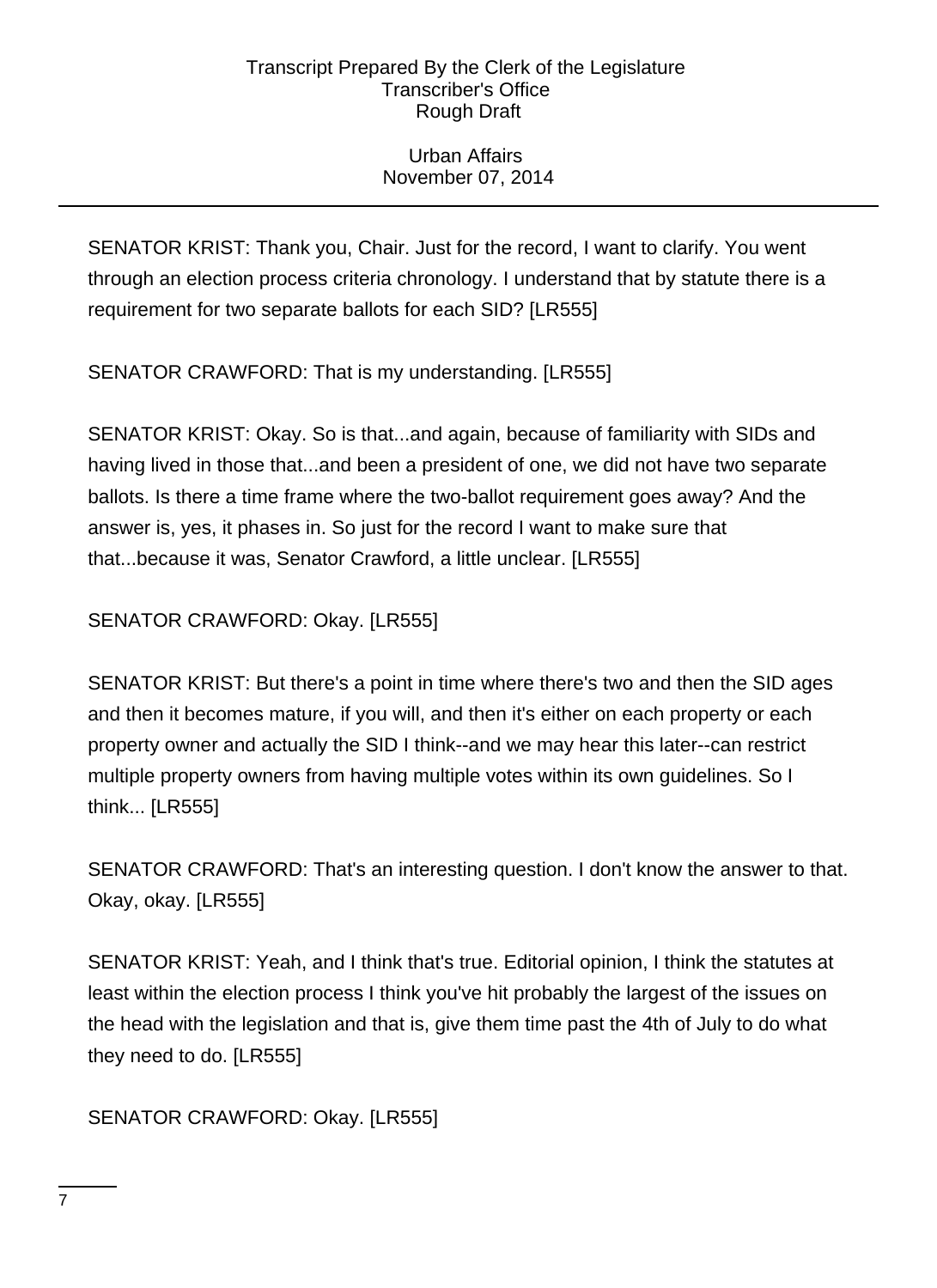# Urban Affairs November 07, 2014

SENATOR KRIST: I know that that's been an issue, but I think the statutes that are in place right now have done a really fine job of outlining covenants or ordinances within the SID. So thank you for bringing this forward. [LR555]

SENATOR CRAWFORD: All right, thank you. [LR555]

SENATOR McGILL: All right. I think that's it for you for now. Come and join us back at the table and since this is a legislative resolution hearing, there's no one here for or against and we...so we will just take people first come, first served to come up and speak. We do not have a list of who should start the ball rolling, so whoever feels the fire to get up and talk about SIDs...Mayor. [LR555]

JAY VAVRICEK: Good afternoon, nice to see you. And my name is Jay Vavricek, last name is spelled V-a-v-r-i-c-e-k, and I have the honor and privilege of serving as mayor of Grand Island. So I'll give you a snapshot of this topic because people that live outside the city limits are people and they're just as important as any resident. So consequently, when you look at some of the services that the city provides its residents--some of those same services of course are extended to our neighbors a block outside the city limits or two miles or whatever--but there are some differences and which I'll get to. And I'll ultimately give you a snapshot of what...a SID improvement district was legislated here a year or so ago because I think right now we have just one. So when you look at Grand Island, people that live outside the city limits, obviously, they don't have the police services, they have Hall County Sheriffs. They don't have the street maintenance from the city, it's Hall County. They don't vote in municipal elections, as Senator Crawford indicated. And obviously, they don't pay certain taxes, property taxes, as well as they're avoiding any large tickets for vehicles. So since they license their vehicles in Hall County outside the city limits, they receive that break. But nonetheless, each one contributes in their own way because they're part of our metropolitan statistical area so they're counted in our population base, which is why we're now an urbanized city. But also they are an important customer for all our businesses as well. So when you look at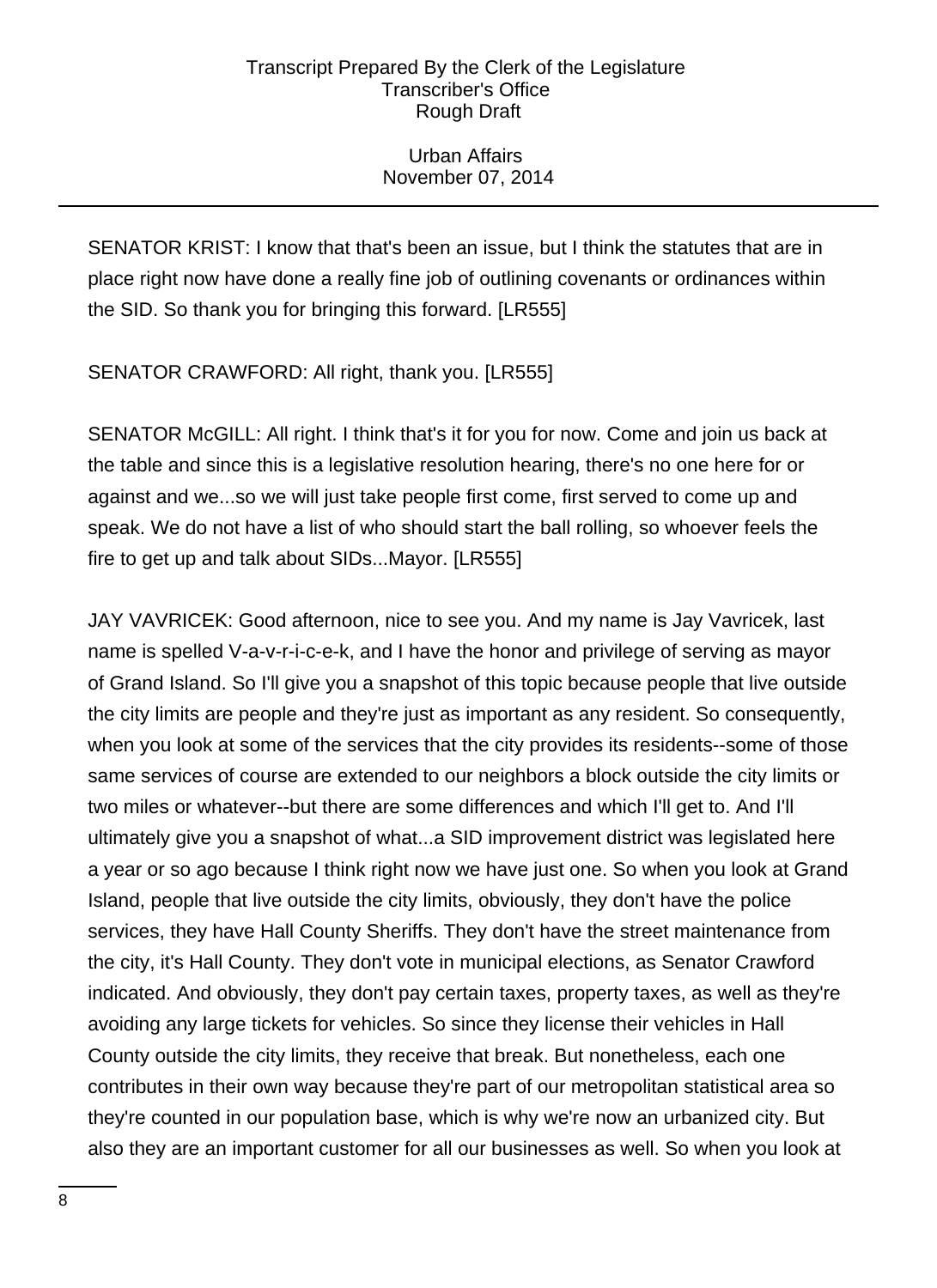### Urban Affairs November 07, 2014

that ingredient, they definitely take part in other services. My daughter lives a mile and a half outside the city limits so her two youngsters, my grandchildren, they're at the library all the time. Heartland Public Shooting Park, potentially for that facility, Island Oasis, Lincoln Pool, you go right through all the different amenities, Heartland Events Center, all those different things, the parks that we have. So all those different things are technically not a resident but they have the opportunity to use for services that we provide as you're well aware of. We also have interlocal agreements between Hall County and the city of Grand Island and probably the most maybe of any municipality in the state. So we have an interlocal agreement for ambulance services between city and county. So the Grand Island Fire Department provides that ambulance service to residents and nonresidents in our zoning jurisdiction as well as residents. Emergency management is also a joint department so they have that same opportunity as well as any resident that is in need. Then you go right on down the line. The things that we provide: oversight, the city provides oversight. Planning department and that zoning department, obviously, are determined by our council, which they don't have representation by voting but they definitely do have representation by influence. And so many times people will attend those hearings knowing that indeed that decision is going to affect them. And they do provide influence on decisions. Occupancy permits, conditional use permits, we've had sand and gravel operations, from feedlots, to cell phone towers that are determined at the city council level that also are entrusted as the understanding that the two-mile zoning jurisdiction is a buffer for 45,000 people. So when you look at the services in there, many times those residents are also receiving city electrical services. They're part of the territorial service agreement that we have with the Grand Island utility department. They're a customer, but they may have limited ability for water and sewer. But yet some residents do receive benefits of city water that's been determined, from the city's perspective, to supply, as well as we've had recent experience with pollution that has been also then brought forward (inaudible) entities that's made that extension of water possible. So we have customers in the city on water as well as nonresidents. We just formed a municipal planning organization so we're looking at transportation issues that affect our whole region. And we're just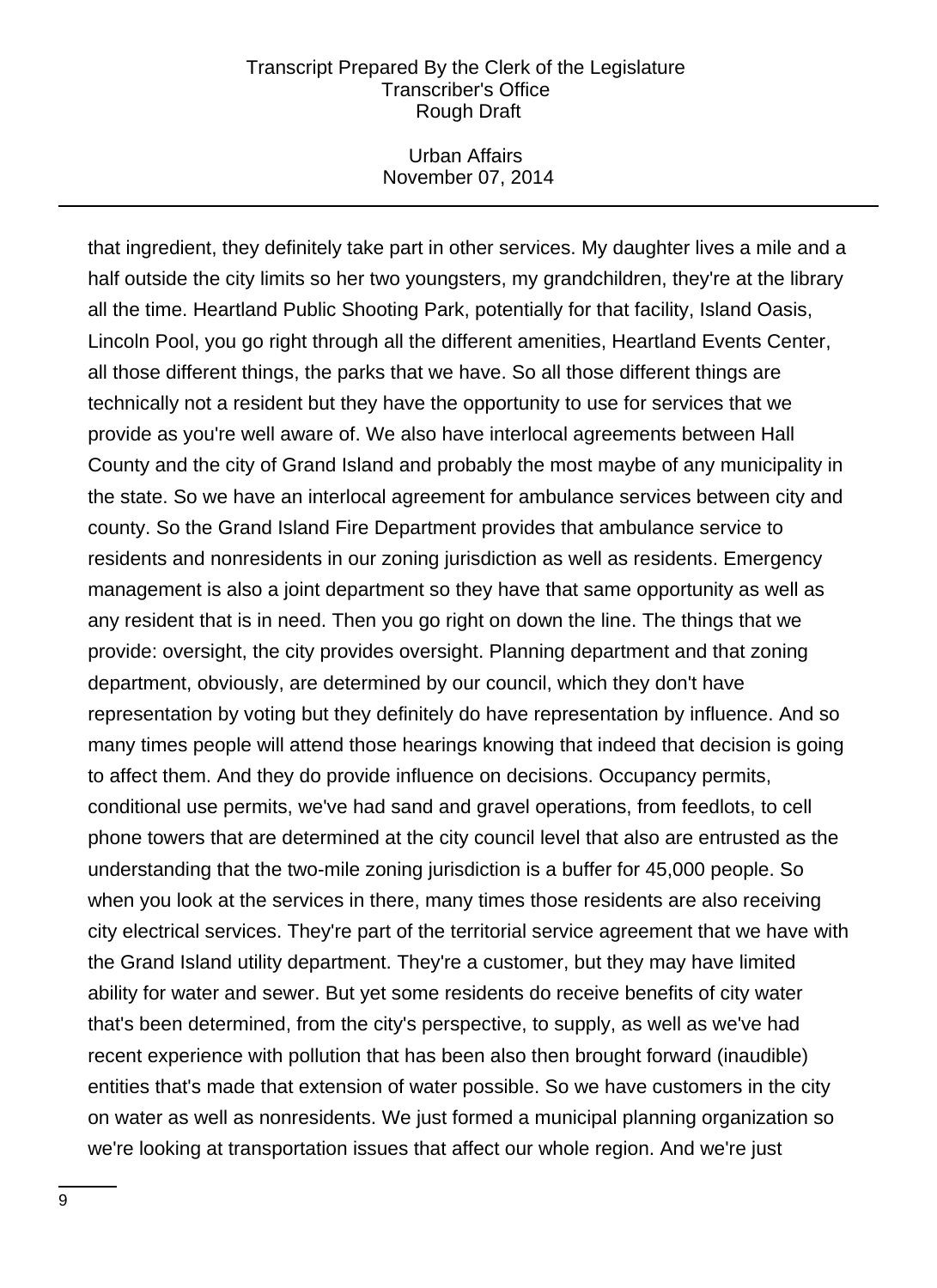### Urban Affairs November 07, 2014

concluding...we're going to be announcing a visioning effort here Monday that will hopefully transcend our community in ways we can be better and grow and determine how to do so and they've obviously been a part of that. Education, obviously they're involved in all those components. Typically, the city has been somewhat consistent on annexation policies, so there are some areas outside the city limits that are not contiguous that may some day be annexed. But nonetheless, they stand alone as they do right now. The one sanitary improvement district we determined...four years ago when we took office--and the city administrator is here as well--this was somewhat scoffed at from the city's inability to extend sewer three or four miles south of town to the interstate. Well, ultimately, the council charged the administration that the city would extend that and create a sanitary improvement district knowing that indeed those costs would really not be borne by the ratepayers of the city. So through a number of loans from the state and also the creation of a sanitary improvement district, the sewer itself is going to be extended three miles south of town to the interstate. And the city has a vested interest to do so for a lot of reasons to promote growth and new jobs. But the front door of our community was threatened because a lot of the wastewater pools and so forth there were obsolete and they could no longer have businesses operate without that potential extension. So we do have that, but that was determined by the city council to move forward. And under the circumstances, the only way they would consider it was largely at little or no impact in cost of services. So in terms of this, I'm not familiar with some of the minutiae that you remarked about on boards and timing and so forth. But this particular tool I think was a win-win for the city. Long term it's going to be a fabulous opportunity to promote growth. But I think it's also a win for those front-door businesses that otherwise would have to close their doors or consider their own sanitary improvement districts on their own, which would almost be so expensive that you couldn't even do it. So I think it's proved wisely. Last thing: Between the city of Grand Island while I've been mayor, and also Pam Lancaster, the Hall County Supervisor, we've had a strong relationship where we've tried to cooperate between city and county. And I think when you have that opportunity to cooperate, maybe you can avoid issues or figure out ways to work them out. And then finally, that's not to say that some areas in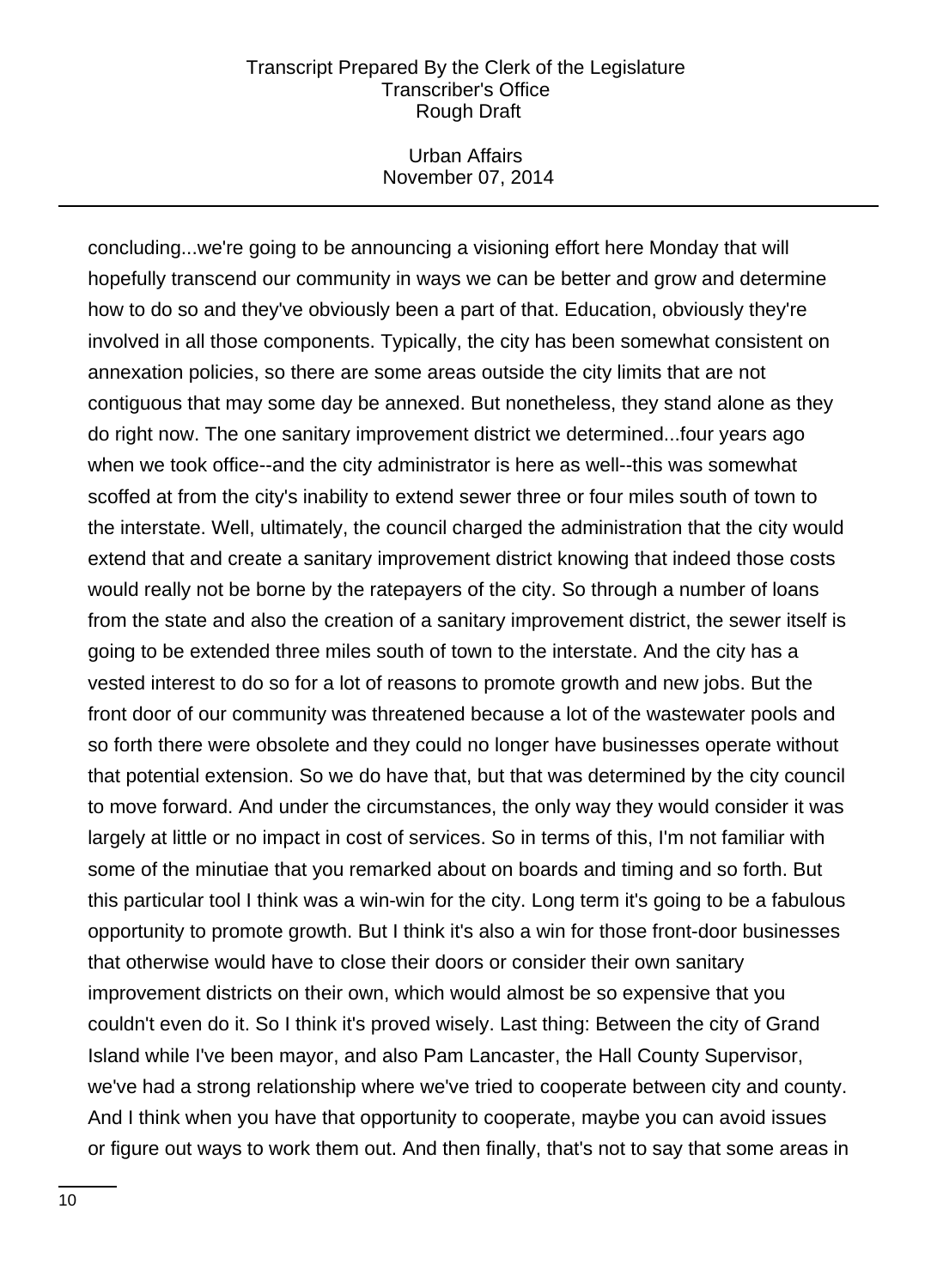# Urban Affairs November 07, 2014

the future may not be sought for annexation, but that would require that an open process annexation policy, knowing that the city would need to replace some services that those residents have now on their own, take on extra costs. And I would not say that that's out of the question in the next ten years. Okay? [LR555]

SENATOR McGILL: All right. Any questions? Senator Krist. [LR555]

SENATOR KRIST: Your testimony makes me make just a comment... [LR555]

JAY VAVRICEK: Yes, sir. [LR555]

SENATOR KRIST: ...and I see Mayor Black is here so I'll ask him more specifically when he comes up. But the reason that the levies are as high as they are for the SIDs is because the developer is adding municipal services in some of our SIDs, most of our SIDs, that after those residents pay them off the city then annexes them when their debt level goes down. So just so for the record, there's a reason why people pay more in an SID. It's because they are paying for the infrastructure and in the case of you said city building codes, very important that the building code matches the city that potentially will annex them. And of course there are some better building codes than others but I just want to make the point. You're free to comment on that if you'd like to. [LR555]

JAY VAVRICEK: Sure. Yeah. No, I appreciate that information as well. This SID was basically created...borne by the cost for the sanitary improvement district themselves. So with my knowledge, there is no extra cost for any municipal services beyond that. But then hopefully when you look at what we have with potentially new customers as being a city resident, I don't think we're making policies now or treating anyone in any different way thinking they would be annexed or not. Ultimately, I think it comes down does it make sense for the city to promote growth and also expand its tax base and then take on the extra burden of that? But I think your point is well taken. I didn't know about the extra costs that developers have that to recoup that because we're essentially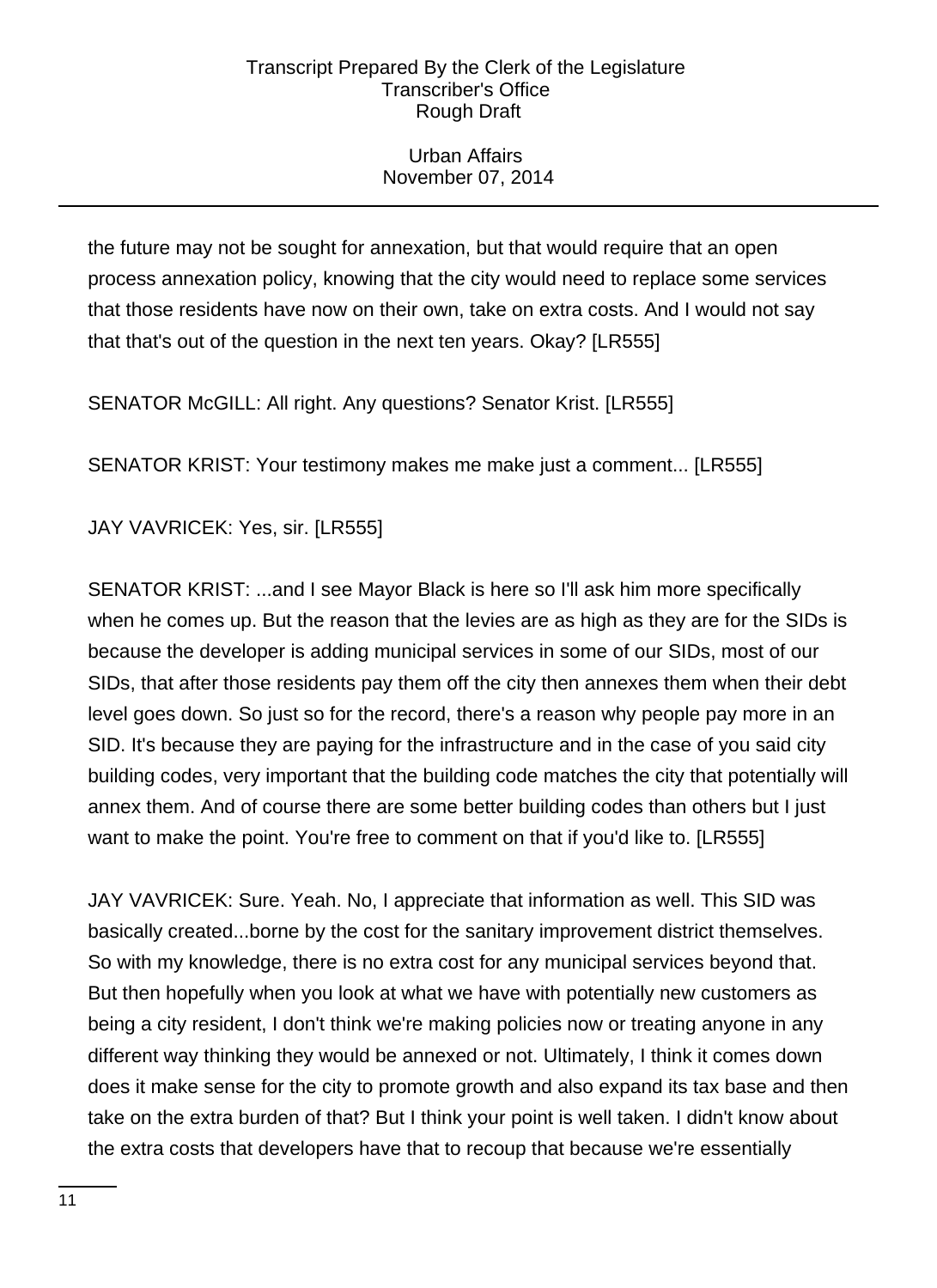# Urban Affairs November 07, 2014

providing that at no charge now. And as you can see, when I heard we have 80 percent of these going on in Douglas and Sarpy County, we have one,... [LR555]

SENATOR CRAWFORD: Right. [LR555]

JAY VAVRICEK: ...it just shows the differences that you struggle with a statewide policy, so. Yeah, very good. [LR555]

SENATOR McGILL: All right. [LR555]

JAY VAVRICEK: Senator McGill, thank you for the opportunity to testify and, ladies and gentlemen. [LR555]

SENATOR McGILL: Thank you, Mayor. [LR555]

SENATOR CRAWFORD: Thank you, Mayor. [LR555]

JAY VAVRICEK: Thank you, Senator Krist. [LR555]

SENATOR KRIST: Thank you. [LR555]

DAVID BLACK: (Exhibit 7) Since you mentioned me, I figured I'd come up. Thank you. David Black, mayor of Papillion, D-a-v-i-d B-l-a-c-k. Thank you for the opportunity and thank you for the previous hearing that we had as well. I handed out a letter which is most of my testimony, but I made a few other notes so I'll deviate from what I handed out a little bit. But it is the bulk of it and there are some attachments there as well. I'll just start out saying that from Papillion's perspective, we believe that the SID tool is the most effective and powerful economic development tool we have. In the last 20 years, we have grown from a town of 5,000 to we are 20,000 now within the city limits, not the extraterritorial. And that is a lot of SIDs and a lot of SIDs being annexed, so we have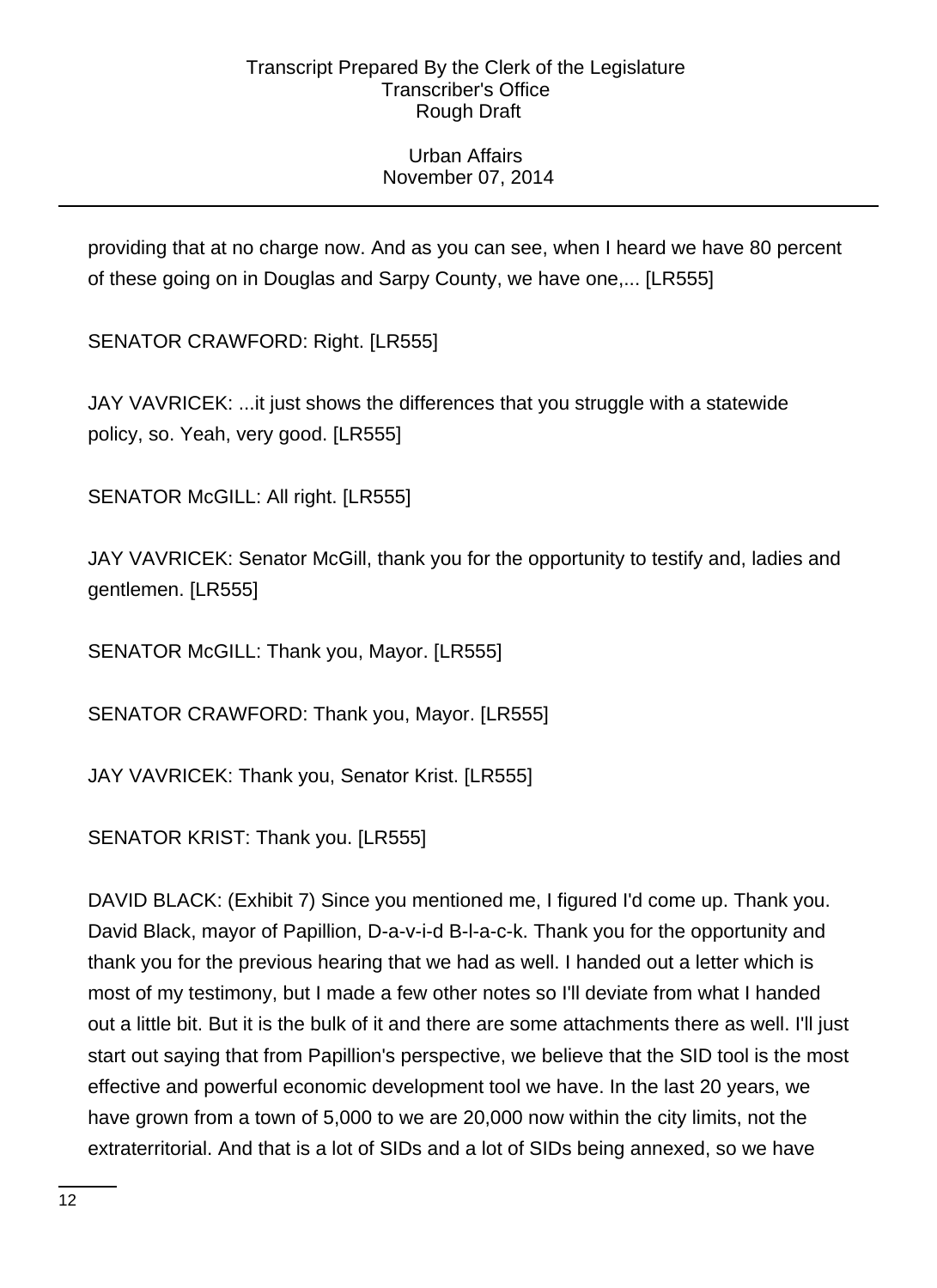### Urban Affairs November 07, 2014

brought them into the city when it made sense. We do recognize it's a very unique tool to the state of Nebraska and we also recognize within Nebraska it's very unique to Douglas and Sarpy as was mentioned. So again, a statewide policy might be a little hard to think about in some cases. The purpose of the hearing was to examine how cities and villages provide services to residents located in the SIDs. And I think the short answer is, we really don't provide services, the traditional services. And in the simplest terms--and I used this example the other day--follow the money. The SID residents do not pay city property tax through a levy. City services are funded by property tax. If you don't pay property tax, you don't get the service. If you pay the property tax, you get the service. So the simplest thing...way that I...even SID boards and residents themselves, follow the money and that helps to find the services that are provided and when they'll be provided. They are...SIDs by nature are limited purpose. The limited purpose is to help and aid in the development and to get it ready for annexation. One of the handouts I provided is a brief list of services that we do provide. It's the one that's listed ETJ services. A lot of that has to do with the growth and the reasonable growth that was referenced earlier: planning, building, engineering, and those types of things. So we do provide services and those are very valuable services that are provided. But as you think about SIDs, just like any tool, that tool can be used appropriately and inappropriately. And you can find SIDs that are not financially healthy. You can find SIDs that have bad infrastructure. The tool was not used appropriately there. But just like in your own toolbox, if you've got a hammer that's working, you don't throw out all hammers. It is the most effective tool we have from an economic development perspective. Most of the question around health of an SID ultimately centers around debt. It's either the debt level that's going to enable them to be annexed or it's the debt level that's going to prevent them from being annexed. Debt is controlled really at two different places. The first of all is when the development is first created and the city is working with the developer. And one of the first things that's created is the subdivision agreement. That subdivision agreement is a contract. And since now we have two parties developing a contract, we can put in what those contract terms are. In Papillion's case, and I'm only representing Papillion, we believe we have a very good handle on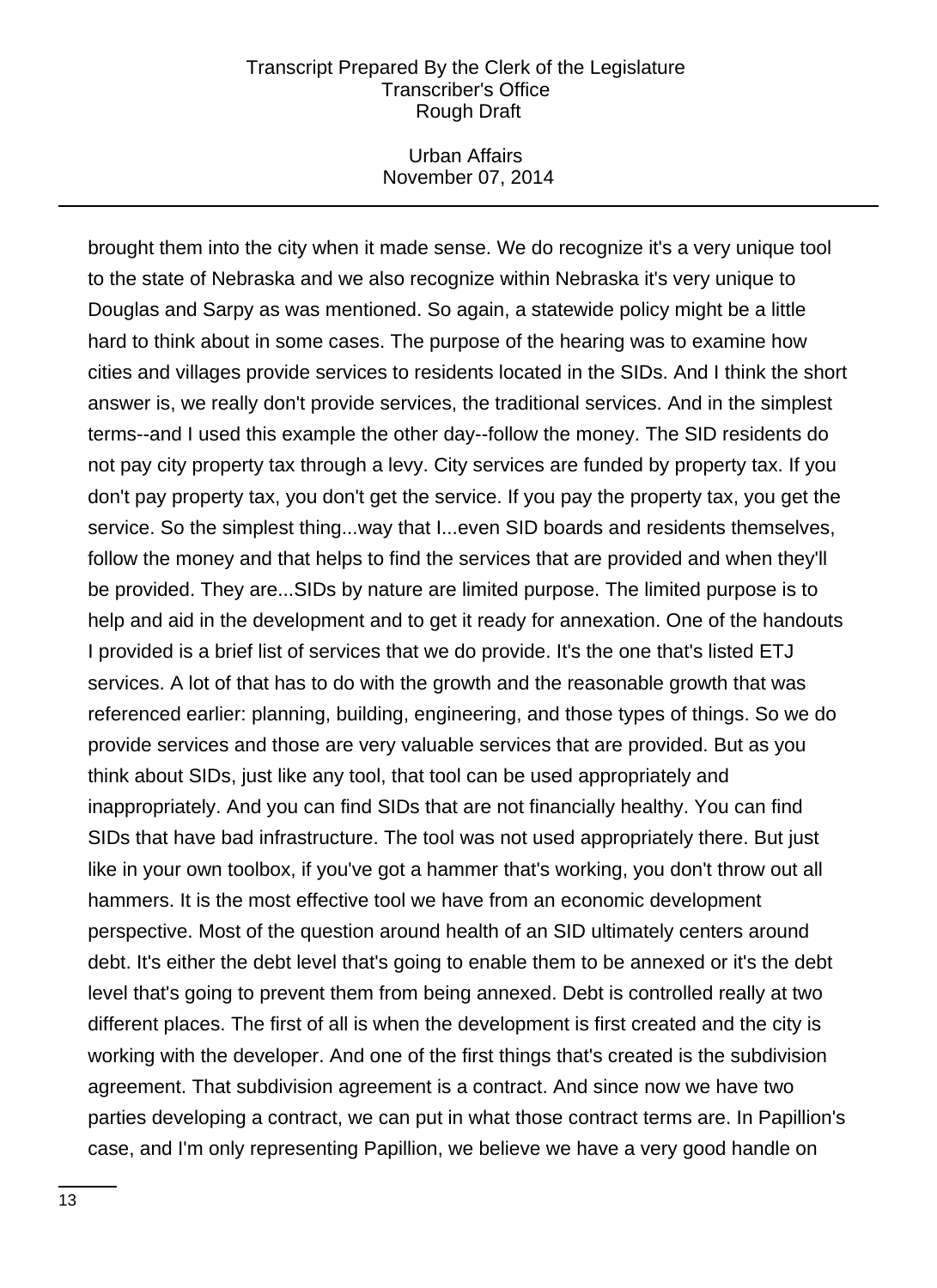### Urban Affairs November 07, 2014

what's appropriate in that contract: what's appropriate things for the city to take on, what's appropriate to put under the SID, and what's appropriate for the developer to keep. In the original days of SIDs, I don't think cities understood the SIDs and I think the developers did. And obviously, if you've got two negotiating parties, one doesn't understand and the other one does, some things are going to shift one way or another. We understand it and we've got a good relationship with the developers and I believe we have good negotiators at the table. We've got...one of our policies that we now have in place is we control through subdivision agreement how much general obligation debt that developer can place on that SID. Without something like that, the developer could load up a lot of debt on that SID, putting too much risk on the residents. We don't allow that. We have defined a ratio that we believe is appropriate and we know the types of things that probably belong in there. And we can work with the developers then to define, no, that's not an acceptable risk to put under the SID. You, as a developer own that risk, can keep it. And then if it is appropriate it goes under the SID. That's critically important because if that ratio is kept in line with what would be reasonable, then the moment that SID is approved and if build out occurs, it's on the path for annexation because the debt load was appropriate. After that SID is created, it's now...the next checkpoint is the SID board itself. You mentioned the levy being high and some of that being because of municipal services. And I also heard a comment about property tax relief and it's a very high priority in this state. You want to be very careful that you don't end up solving one problem and creating another problem. The levy that the SID has I don't believe is for municipal services, it's for the debt that funded the infrastructure that created an SID, not municipal services. The...so they're paying for the debt that was the reasonable growth that they are creating. So they put a burden on the system; they are paying for that burden themselves. So if you push for property tax relief within an SID context, if you push for property tax relief, you're lowering the levy. The levy is there to service the debt. If that debt service doesn't get funded at an appropriate level, just like your house mortgage, that debt is going to have an extended life. If that debt has an extended life, you're pushing off annexation. So in property tax relief I would encourage you, don't put the SIDs into that. Back to the subdivision agreement: One of the things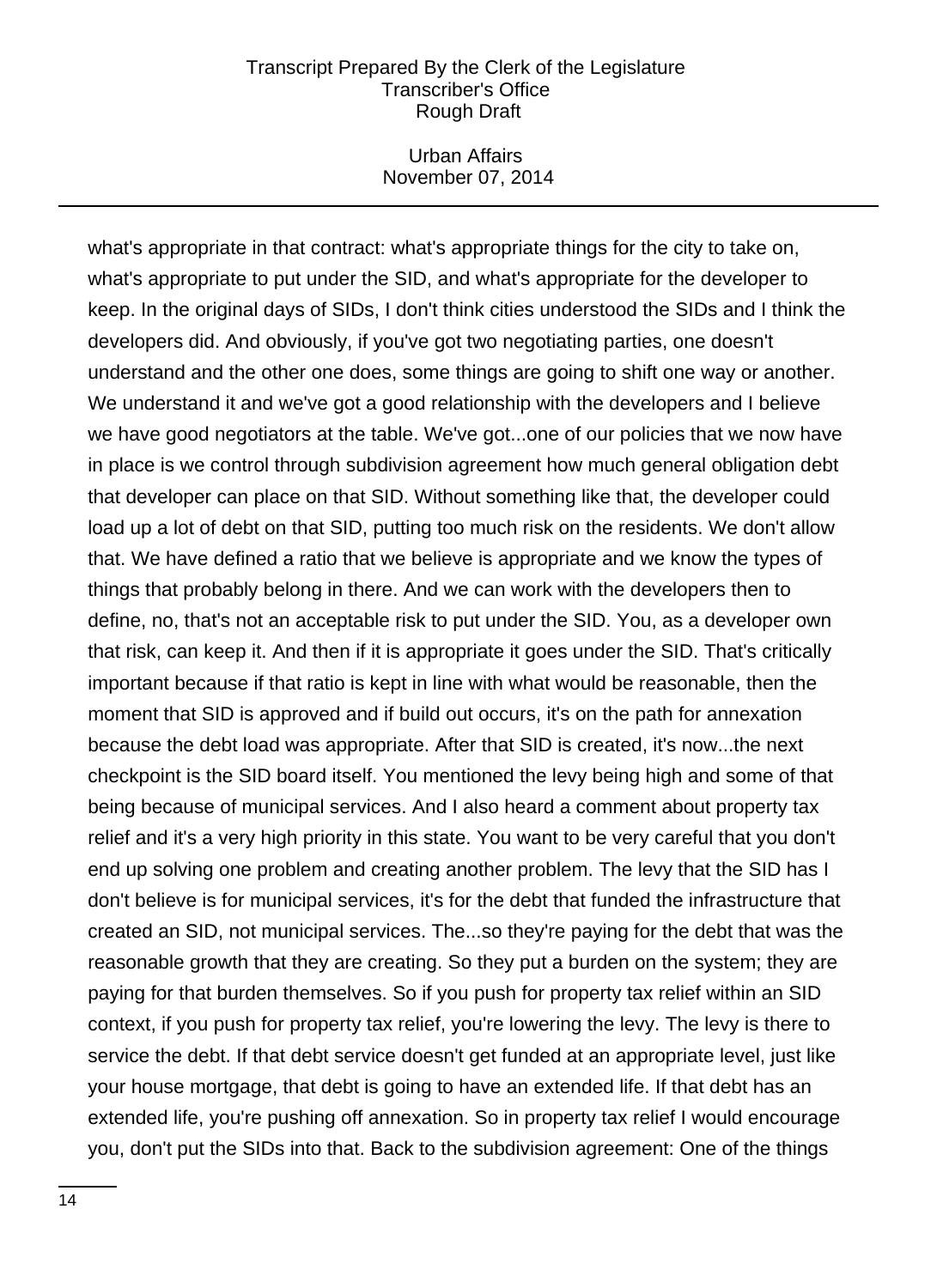### Urban Affairs November 07, 2014

we are starting to contemplate putting into our subdivision agreements, and we actually have it in a couple, we're forcing the levy to be high. We're saying...the city levy in Papillion's case is 45 cents. That SID, it might be appropriate your levy is 90 cents because you know what? It's accelerating the reduction of the debt by keeping it up. The faster that debt goes away, the faster you're annexed, your 90 cents goes away. You're now at 45 cents with 100 percent city services. So be careful when you think about the level of the levy within the context of an SID; it's a little counterintuitive. As far as annexation, I believe a lot of people in SIDs if they don't think about it, they think it's a very subjective decision. You don't want us because of the cost of services; you don't want us because we have to collect a library fee when you want to check out a book; you don't want us because you're getting extra fees for water and sewer. In effect, it is a pure financial calculation. In Papillion's case, we review 100 percent of the SIDs every other year and we run a financial calculation. I gave you a copy of the last one we did. What's important to see in here is when you look at the revenues, we're only looking at general fund revenues that would come out of that annexation. What that implies is water and sewer rates are not a consideration. When we project our water rates, we know we'll be doing some annexation so we're planning for those double fees to go away and we don't count that double revenue in our annexation policy, so if you ever have any question on how we run an analysis. The other thing we do is we understand not all SID boards are educated on how the SID process itself works, especially once you start getting the residents on the boards and not the developers. We started a practice in Papillion of reaching out purposely to every single SID board and walking through our annexation policy and their specific financial analysis and educating them then on what's in their control that can speed up the annexation process. And a lot of it has to do again with keeping the levy up so you can generate the cash to pay off the debt. And again once that debt service is reasonable, we'll annex. And so we are actively educating the SIDs on that. And I will tell you that this last year I think because of our starting to educate the SID boards, one of our SIDs, the residents I think actually woke up that that is an elected position and they do have representative government. And if they run for the SID board, they're in control of their SID board. Our election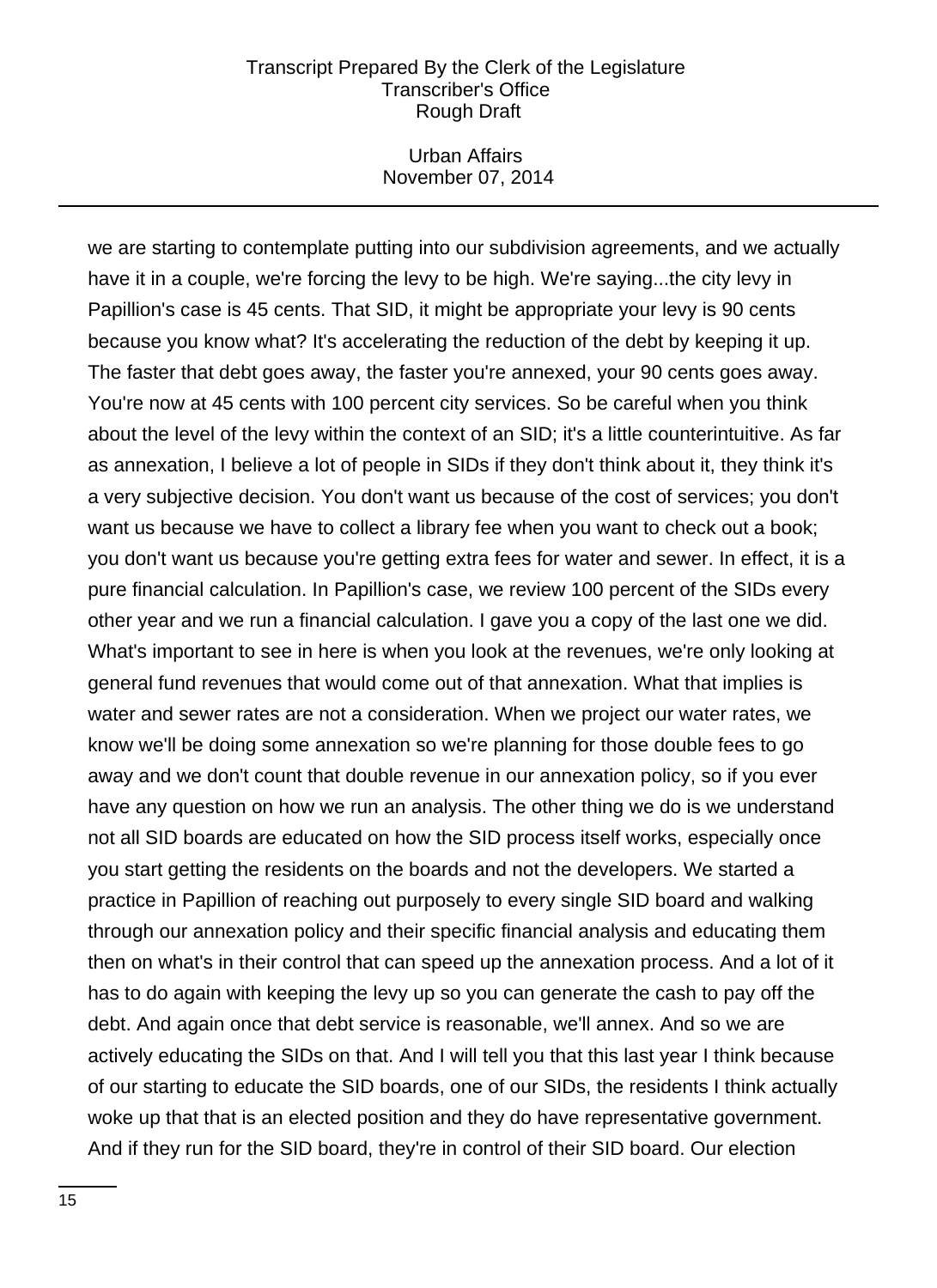### Urban Affairs November 07, 2014

commissioner told us that SID we worked with, they had the highest turnout he's ever seen in an SID election. They have a 100 percent turnover of the board. We do have representative government within the SIDs. It just happened in Papillion. Over the last two decades, we've tripled in size. And a lot of that has to do with the policy and how I believe we've managed it. They are an excellent tool for us. We do not believe that Papillion would be where it's at without SIDs. I'll make a strong enough statement: It is our economic tool that's led to our success. And in Papillion's case...in the state of Nebraska it's probably safe to say Sarpy is one of the fastest growing counties. Within Sarpy, Papillion is probably the fastest growing, consistently, city in Sarpy. So when you think of state policy and what the model, at least around a ring-city suburban area, Papillion is the model to follow on how to manage SIDs. We have a high quality of life. We've been recognized nationally four years in a row for financial transparency through an independent board. We have a stable, predictable levy. We have the lowest city levy of all cities in the two-county area. And our Moody's bond rating has been at an investment grade for four years. And I was just on a Moody call yesterday to rereview it and they gave us a strong indication it will remain at investment grade. I only say that to show how healthy Papillion is. And I go back to it's because of our economic development and the most effective tool has been the SID structure. A couple of other random thoughts: The libraries, and the library director for...the representative for the state library is here but she also happens to be Papillion's library director. So if I misstate anything, she can fix my misstatements. But in the case of Papillion...because I think libraries is one of the biggest issues that comes up, but I want to give you a context. Our budget--I usually say \$1 million, I think she says \$800,000, but it's \$750,000, somewhere in there--but a third...the comment that an SID resident cannot use the library is not true. When you think of the library, think of two things: services versus circulation. A lot of things occur within a library where you do not check out a book. One hundred percent of the residents of the SIDs can use the library services. You will not walk into a Papillion library and be turned away for programming. And you will...at this point in time, you will not be charged a fee for that programming. Where you will encounter the frustration is when you go to the circulation desk and actually want to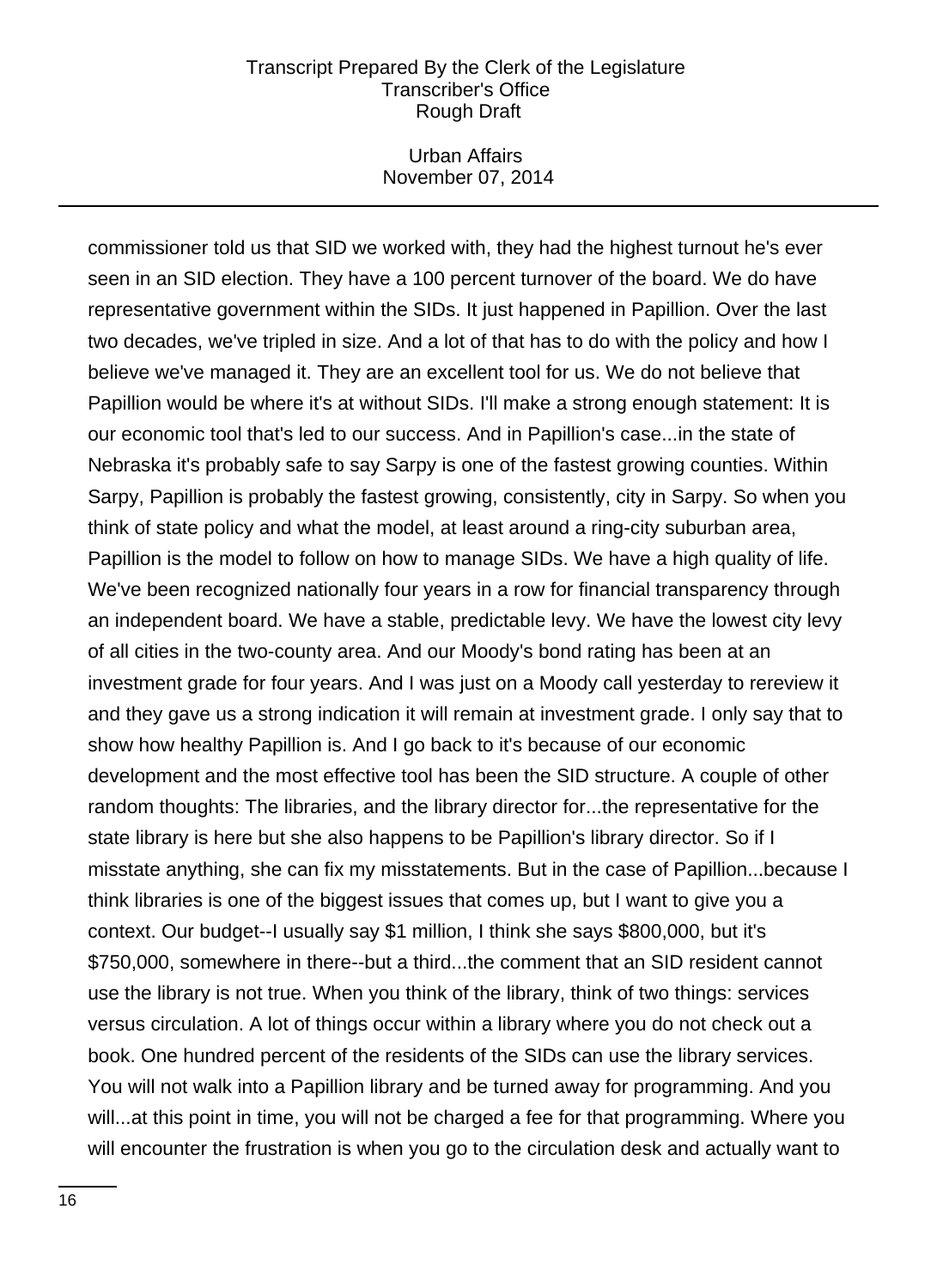### Urban Affairs November 07, 2014

check out the book, one of many services that's provided. A third of our circulation is to SID residents or people outside the city at least. So if you think of our size of our budget and a third of the circulation is outside the city limits, people outside the city limits are using at least a couple hundred thousand dollars worth of budgeted services. Those people pay a \$45 fee for their library card. Those people that pay \$45 are contributing about \$30,000 to us. So they're getting a couple hundred thousand dollars worth of services for \$30,000. I think it's a benefit to be in an SID and buy a library card. You're getting more services cheaper than a city resident is. And so think through the dollars again. Follow the money when you talk about the services. They're actually getting a pretty big bargain. When that policy did go in about cities being able to contract with SIDs or library boards, both our library director to the library board did reach out to some SIDs. And then I myself when we talked to the SIDs, we talked to everyone and we did offer that up. Do you want to get into an interlocal with us and offer everybody? Every SID board came back and said, no, we don't want a contract for services. Residents can just do what they need to do. So the SID boards didn't want to take advantage of that legislation. The Grand Island mayor mentioned some interlocals and services that are provided. We do a lot of interlocals as well. In the city of Papillion, our city fire department...we actually run fire and EMS for three different jurisdictions. We run fire for the city of Papillion, we picked up the city of La Vista this year, and we also do the rural fire district, so we actually run fire for 60 square miles. One hundred percent of our SID residents receive city fire and EMS. Countywide, we have interlocals where everybody uses one combined 911 center, so it doesn't matter where you live, you get the same 911 center pretty much at the same cost. The sheriff has an interlocal with the police department so city police services will extend into the SID upon invitation by the sheriff. And from the city's perspective, our school district spans almost all of our SIDs. City services are provided into the school district. I have about five police officers dedicated to the schools through the SRO programs and those types of things. Every one of those officers is interacting with an SID resident, an SID child. One...the other idea that...we might hear once in a while that SIDs don't believe they're represented within the city. Technically did they vote out for us? No, but they are a future growth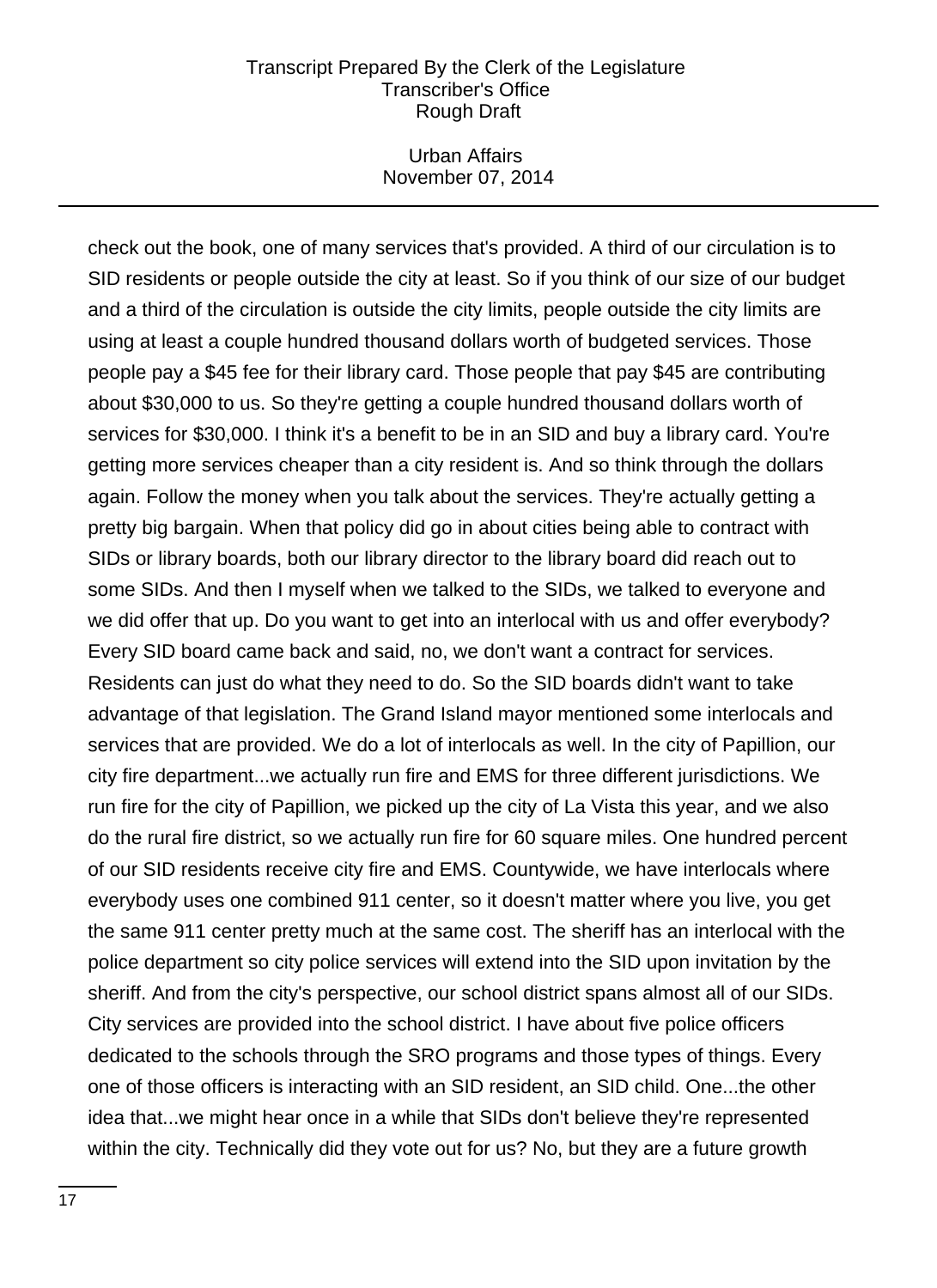### Urban Affairs November 07, 2014

area so we're thinking about our future growth area so in that sense they do have some representation. But state legislation does require certain boards and commissions to actually have SID board members on them so they are represented: planning commission, board of adjustment, and those types of things. So they are represented in the process. Last comment...it's not in the handout at all and it's just kind of a random thought I've had. There was a reference made about a certain date when some legislation went in. So you've got predate/postdate issues with some of the SIDs. I don't remember what the date was, but some of the problems I think you see with old SIDs are the ones that are before that date. One of the thoughts that I've had--and it's not legal to do it because of legislation--but if you're thinking of ways to craft legislation maybe to solve a problem, one of the ideas that I've got is, those SIDs in a lot of times tend to be grouped together. And in Papillion's case is it tends to be a lot of the SIDs that are east of 72nd Street. So if you're familiar with Papillion, it's the Eagles and those out there by the golf course. Individually they are not ready for annexation because their debt level is too high. So when we run the financial calculation, it does not make sense to annex them and their levy is higher than the city levy. However, if I could draw a boundary around all of those SIDs and put them into one clump through some type of defined district or area and in one package annex that whole fell swoop, overnight they get 100 percent of city services, overnight their levy drops down to 45 cents, the city levy. However, at that moment all of their debt became mine and I have to provide all those services and that's where it ends up not working out financially. If I could take their combined debt, refinance it under my bond rating, I could lower their rate most likely, spread it across all those SIDs. And if I could put a levy on that district just for that debt service so that group of SIDs is still lowering their own debt, that levy for that new debt service or that refinanced debt service plus the city levy is still probably less than the levy they're paying today. So if you talk about property tax relief, that may be one way to accelerate getting rid of those old issues, enable annexation a little bit quicker, provide them all of the services. The new SIDs after that date are being managed responsibly through the subdivision agreements, the levies, and those types of things, at least in Papillion's case. Thank you. [LR555]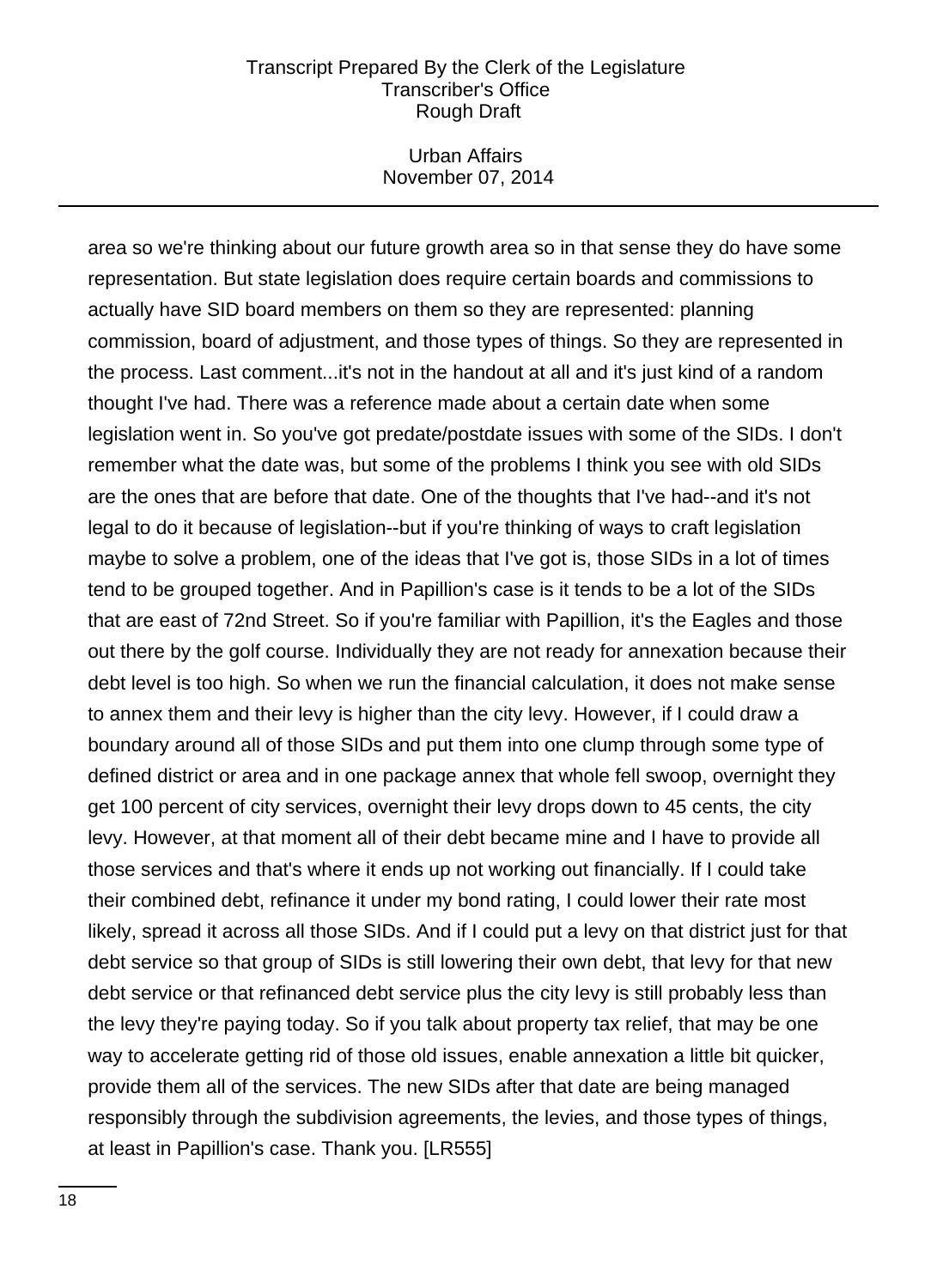### Urban Affairs November 07, 2014

SENATOR McGILL: All right. Senator Krist. [LR555]

SENATOR KRIST: Where do I... [LR555]

SENATOR McGILL: You've given us such...he's given us such good information, I'm kind of glad I didn't use the lights, you know, because you would have never fit that in. But there was a lot of really good information in that. [LR555]

SENATOR KRIST: Absolutely, which brings me to my point. Where do I start? First of all, to your last point, what you're suggesting is both a cure for SIDs that may never be ready for annexation based upon debt level at their current rate and also the games that are played by other cities, not yours--and I echo your beating your chest because you guys do a great job in Papillion, and I mean that--but the other issue is the contiguous part of it. If you're able to reach out with...and redefine the boundary and redefine...now by law I would say that has to be a vote of the SID. [LR555]

DAVID BLACK: And I would have no issue with that. I would agree that would probably be required. [LR555]

SENATOR KRIST: Right. Okay, well that...it's a wonderful concept and it should be explored for sure. [LR555]

DAVID BLACK: And at least in our case, by doing that boundary because of a recent annexation we did--because we do, do annexation--in our specific case, that whole area of the Eagles with one annexation we just did at 72nd and Cornhusker was Settlers Creek commercial, I have that point...that contiguous point now to that district that I would define. [LR555]

SENATOR KRIST: And you're redefining a price point, basically, within that contiguous.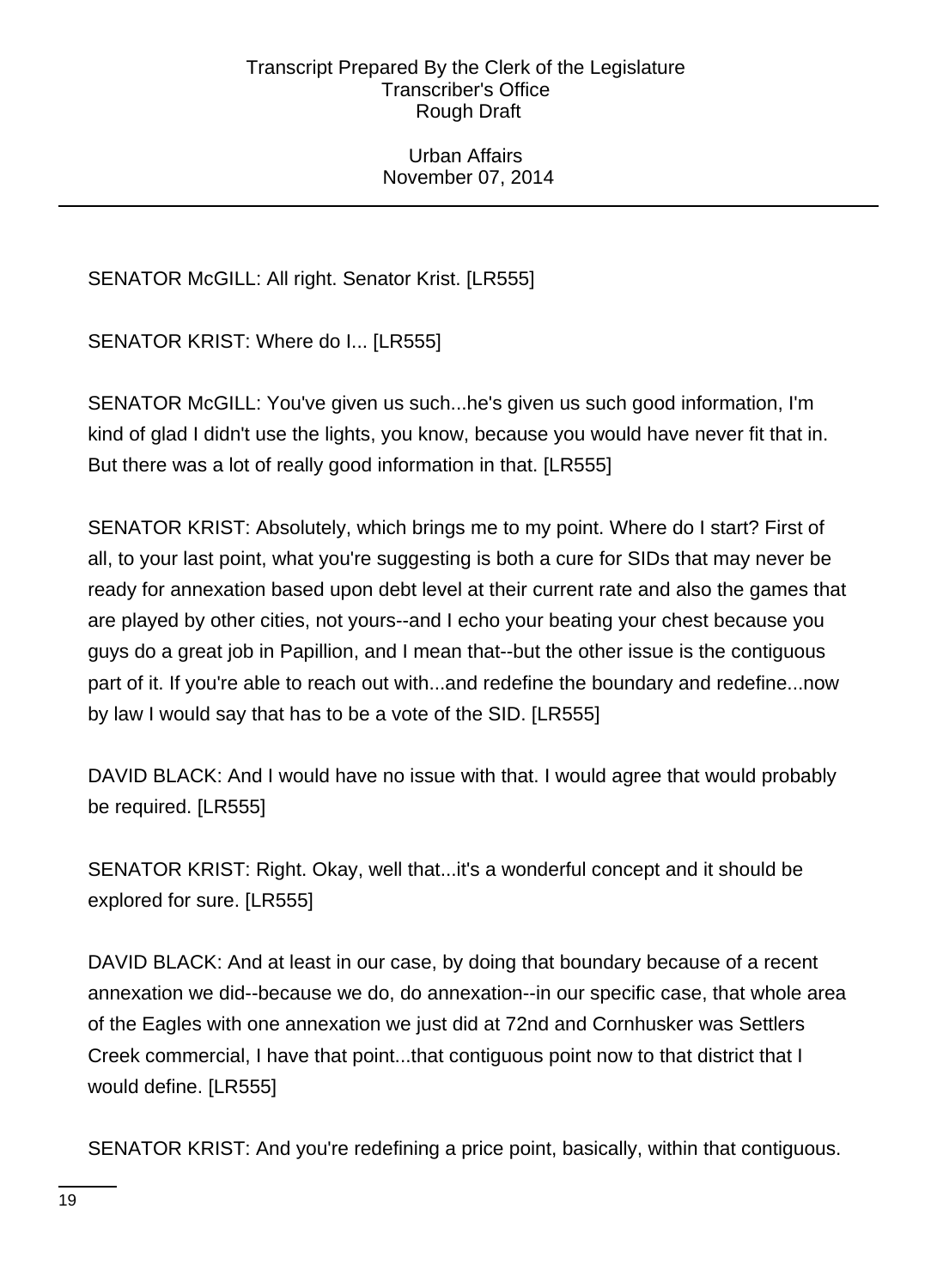Urban Affairs November 07, 2014

[LR555]

DAVID BLACK: Yep. [LR555]

SENATOR KRIST: Okay. And then, you know, people say all the time, shame on Sacramento for wanting to go bankrupt or shame on whoever. Well, we need to look in the mirror because, of those SIDs out there, Chapter 11s and Chapter 13s are not anomalies. [LR555]

DAVID BLACK: Correct. [LR555]

SENATOR KRIST: I mean it's a high percentage of at least reorganization. So your plan to force the rate...the levy rate to be higher has to be carefully balanced--and I make this point for the record--with how high do you put it there so we don't force those folks into a position where they declare bankruptcy or reorganize. [LR555]

DAVID BLACK: I think the...but I...and I agree with that. There's a balance in there. Too low, you're not expiring your debt; too high, you can't afford to be there. [LR555]

SENATOR KRIST: Right. [LR555]

DAVID BLACK: But I believe some of the annexations might...I mean some of the bankruptcies I think have been caused by two areas. One, an SID was created and then that development never came about, so you didn't get the property valuation to begin with. And in that case--I've got to be real careful how I say this--but bankruptcy might have been used appropriately. Bankruptcy is a relief valve in the system. [LR555]

SENATOR KRIST: No, I agree. I'm just pointing out... [LR555]

DAVID BLACK: And in that case, it restructured things appropriately through the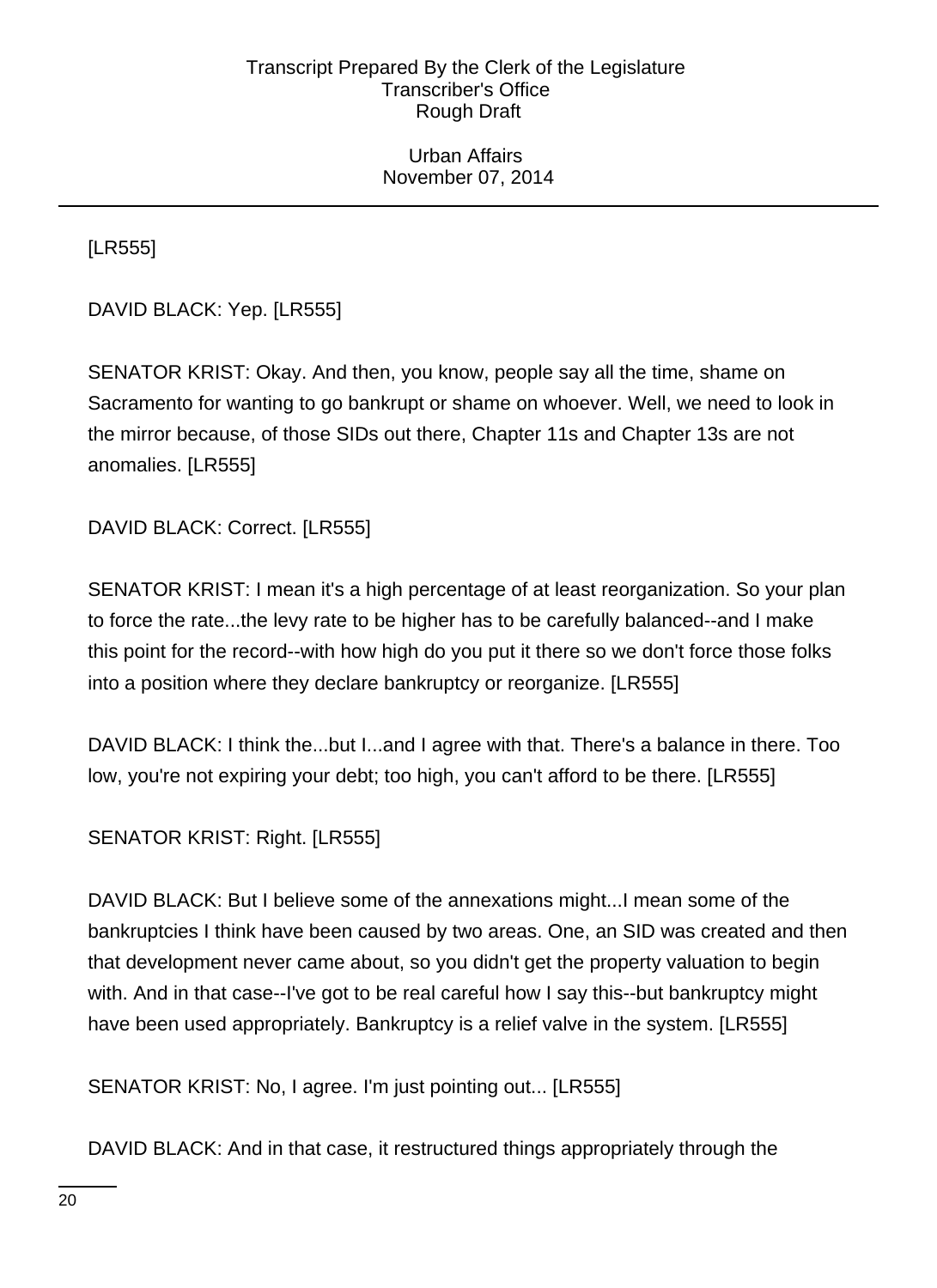# Urban Affairs November 07, 2014

bankruptcy process and then it came out. But on the point of the levy though, if that levy remains high, I think it's actually preventing the bankruptcies because the bankruptcy is being created because you can't service the debt. [LR555]

SENATOR KRIST: Right. [LR555]

DAVID BLACK: The idea of keeping the levy up is to ensure the revenue is there to service the debt and expire it faster, yeah. [LR555]

SENATOR KRIST: I agree. I just think that there's a balance that you successfully arrived at. But that's not always the answer, to drive it up so high that they can't. [LR555]

DAVID BLACK: Yeah. [LR555]

SENATOR KRIST: And you know, if you're...are we going to hear from a developer today? If you're a developer and you have...this is how it works. I mean, you understand it, and correct me if I'm wrong. You have 100 lots and you need to sell 82 of those lots in order to basically pay for your debt level. You don't sell 82 lots, you could only sell 60 lots--which you're talking about lack of development--you're in the hole. And the only way to make that up is to either sell the lots or charge more, which forces people not to buy within the development. [LR555]

DAVID BLACK: Obviously, I'm only representing the city, but my day job, I am a commercial lender. And I'm not here representing them so I want to be careful what I say. But with a lot of the lessons learned prerecession and what they've gone through and some of the bankruptcies, the banks themselves have also learned about risk because they were left holding bags in a lot of cases. And so with the model you will see at least in this area--and I believe there is a home developer here that can validate it--you're starting to see a lot of the commercial lenders, the responsible ones, the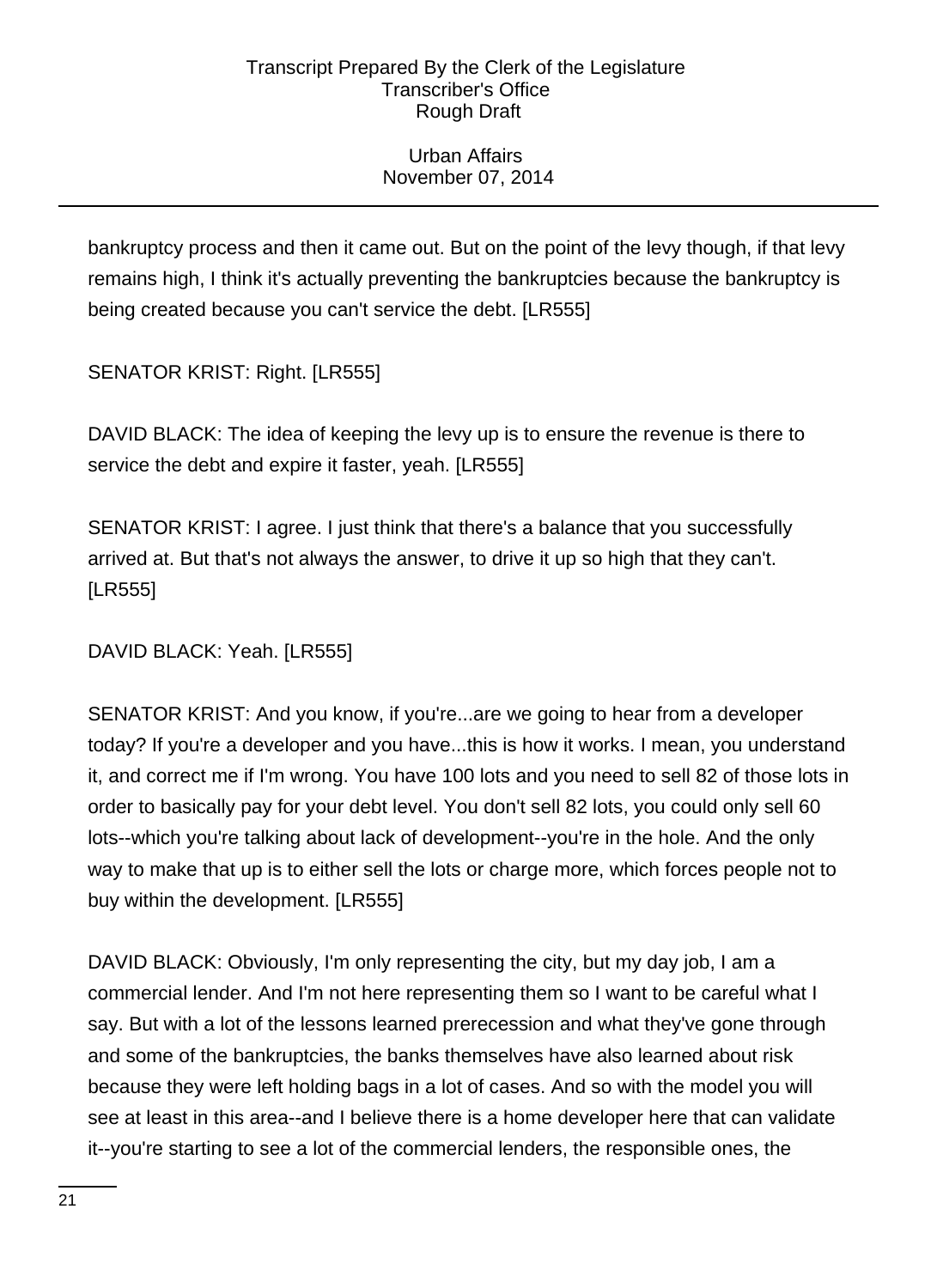# Urban Affairs November 07, 2014

community banks of Nebraska, they're not doing as much financing approval of the large-lot SIDs they used to have. It used to be you'd come and say, I want to get a 400-lot SID approved, and they could get that financed. And then they are faced with that issue of trying to get them. [LR555]

SENATOR KRIST: Right. [LR555]

DAVID BLACK: What's they're starting to do is phase it in, and the developers are seeing it too. Yes, we have a concept for 400 and we might have land option for 400, but we're only going to do a 100-lot phase and that SID is for that 100 lots. And so there you're staying healthy. [LR555]

SENATOR KRIST: So the utility is... [LR555]

DAVID BLACK: And once that builds out and it's healthy, let's do the next 100, let's do the next 100. [LR555]

SENATOR KRIST: You...the infrastructure and utilities are expanded as the lots are...it's a wonderful concept and they've started to go that direction I understand. Two other things, one my own comment and then another one that I'd like to make and I'd like to have you comment on it because I think you were at the Metropolitan Community College with the tax study when we were talking about some of these very issues. The annexation for anyone has to...you have to follow the rules and the contiguous part of it becomes an issue. But we have to get away from hop skipping over these areas of SIDs, particularly in a metropolitan area because it causes so many problems for Omaha, in particular, and Douglas County especially. And that's obviously not your concern and nothing you can do about it. But for the record, we have to stop doing that. And the last thing is--and I want you to comment on this--if not for the developers making it financially feasible, they would not be doing what they are doing. We're reaching a point--and we talked about it in the tax study--where, let's talk about the bluff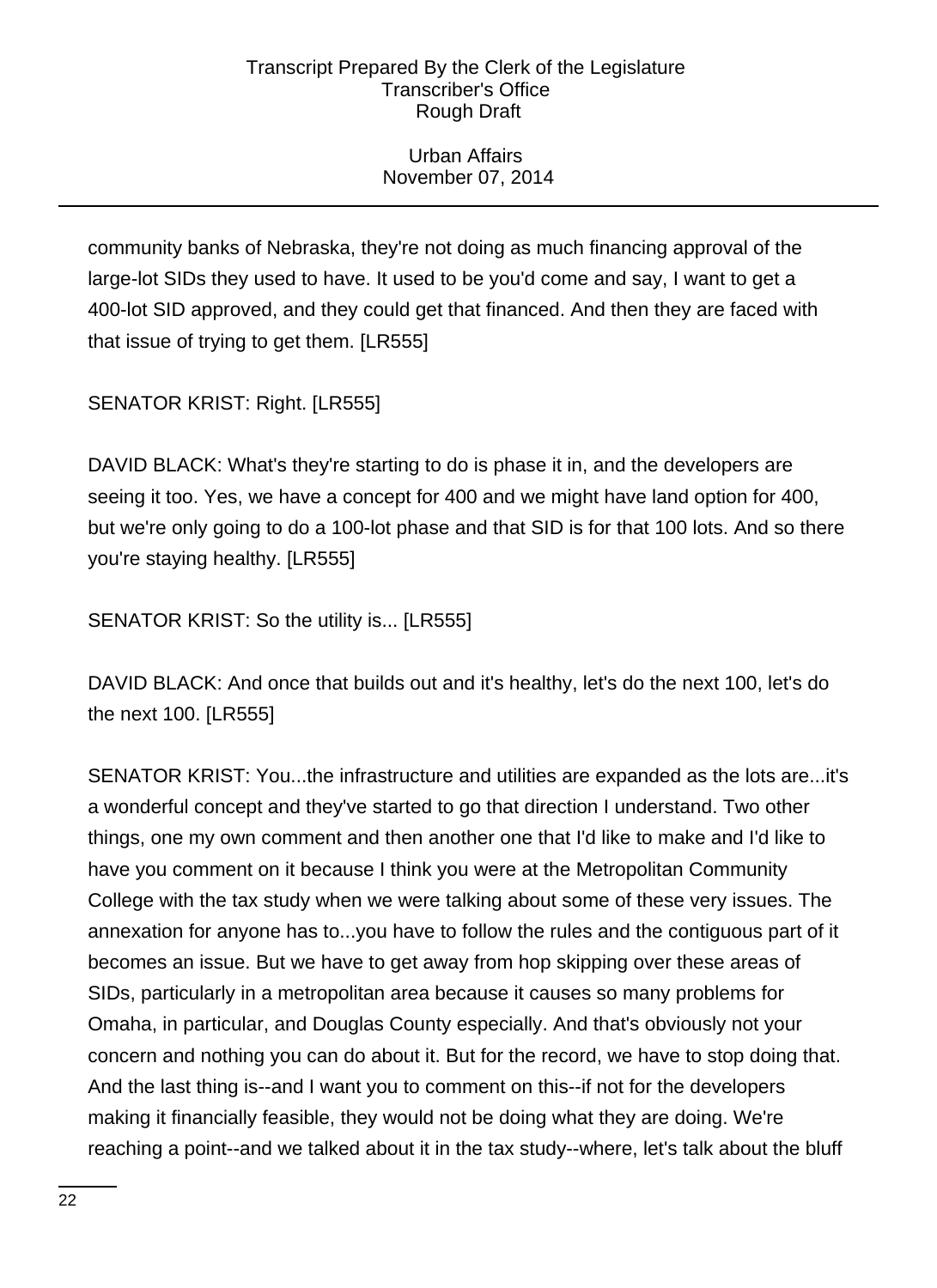# Urban Affairs November 07, 2014

that separates Sarpy from south Sarpy. Somehow the utilities and the infrastructure are going to have to go over the mountain. It's not cost effective for the developer to do that and I believe you had a comment on that during the hearing. And that is, it may be necessary for the city and the developer to go hand in hand. And we heard a lot of that from Dave Landis on just Lincoln folks here. [LR555]

DAVID BLACK: Three comments about that specifically, and you're right. If you're not familiar with the area, basically from Blair to Highway 370 in Papillion is one drainage basin from the watershed. And all of that infrastructure for sewer and water is in place because stuff does run downhill and so it's all gravity fed. Once you get south of Highway 370 a little ways, you get over the ridge line and you're into a new drainage area that moves down towards the Platte River. And that water and sewage infrastructure is not in place from the broad perspective. And the issue is, the first development over that ridge, its sewage cannot flow naturally down to the Platte River because there's no infrastructure. As a result, if you want to do it you have to pump it over the ridge line to get it into the system that's in place. That's a very expensive proposition and we most likely will not do that. So three quick comments: One, Papillion is not even going to get to the ridge line because it's not in...so we're not going to face the issue because there's a school boundary in the way that I can't get past. So until we solve the school boundary issue, I'm not going to get to the ridge line. And I know it's a little bit off topic, but it is related and I'm sure there will be conversations about that issue later on. If...assume we can resolve the school boundary issue and Papillion and Bellevue can get past that and start growing. The next thing we do is encounter that ridge line. The first thing is--and it talks about the cooperation in Sarpy County and the interlocals. The city of Papillion has its own water system. The city of Springfield has its own sewage plant. I have already been having conversations with Mayor Dill about the development that's in between our two areas, whether it's in our ETJ or outside of our ETJ, but it's our natural area. We don't know who it's going to belong to but it's one of ours and it is going to develop. We're already talking about an interlocal where some of that could connect Papillion water/Springfield sewage. So we need no solution in place,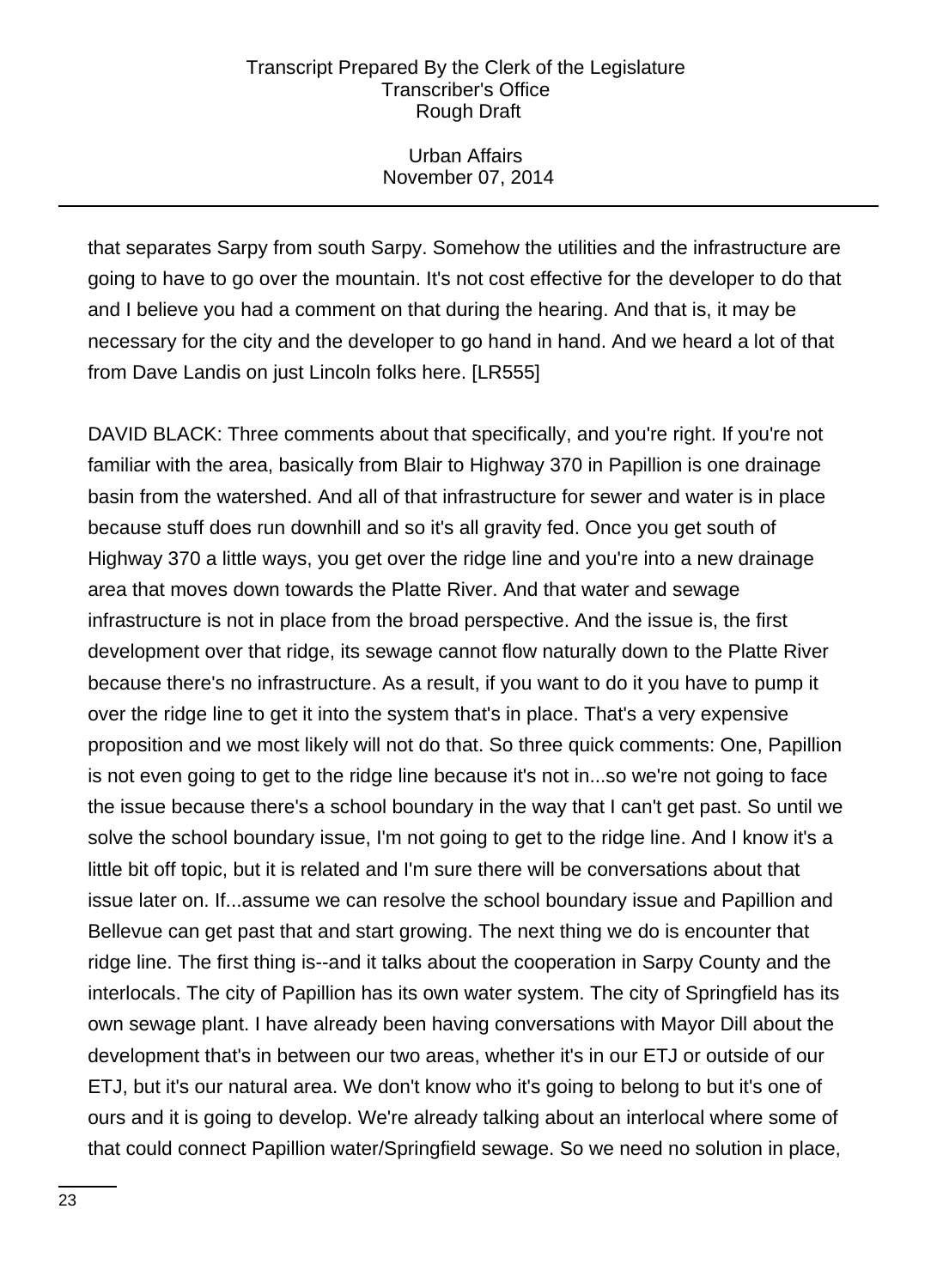# Urban Affairs November 07, 2014

we just need an interlocal and a little bit of build out and we can already solve that immediate development area. But to the broader point of the rest of the development outside of that, the Sarpy County itself, the county commissioners are working on a sewer study for the entire county, that side of the ridge line. So the county is driving that and I think it's the appropriate place and they are bringing the cities into that conversation. How is that study funded? What's the...how is it done? And that study is not back but I think there's going to be a logical conclusion that everybody has to play a role in funding that if we want the development to continue. [LR555]

SENATOR KRIST: And your comment about school district is right on because you've got to connect the dots. You've got SIDs, you have TIF, and you have annexation, and you have school districts. [LR555]

DAVID BLACK: And they are interrelated. [LR555]

SENATOR KRIST: And TEEOSA is going to weigh in and drive a lot of things, so you're right on. Thank you. [LR555]

DAVID BLACK: And you can figure out TEEOSA and if you still don't solve the boundary issue, we're still not getting to the ridge line. Thank you. [LR555]

SENATOR McGILL: Thank you. Oh, Senator Crawford has a quick question for you, Mayor. [LR555]

SENATOR CRAWFORD: I do want to thank you and I thank you for coming to the stakeholder meeting and coming here and for just your thoughtful consideration of how to manage this growth...promote and manage the growth. So I did just want, for the record, to clarify two things so...and also to thank you for sharing your creative idea of dealing with annexation. I appreciate that very much. Now we were talking about the property tax is to pay off the debt. But now does it also go to the snow removal and the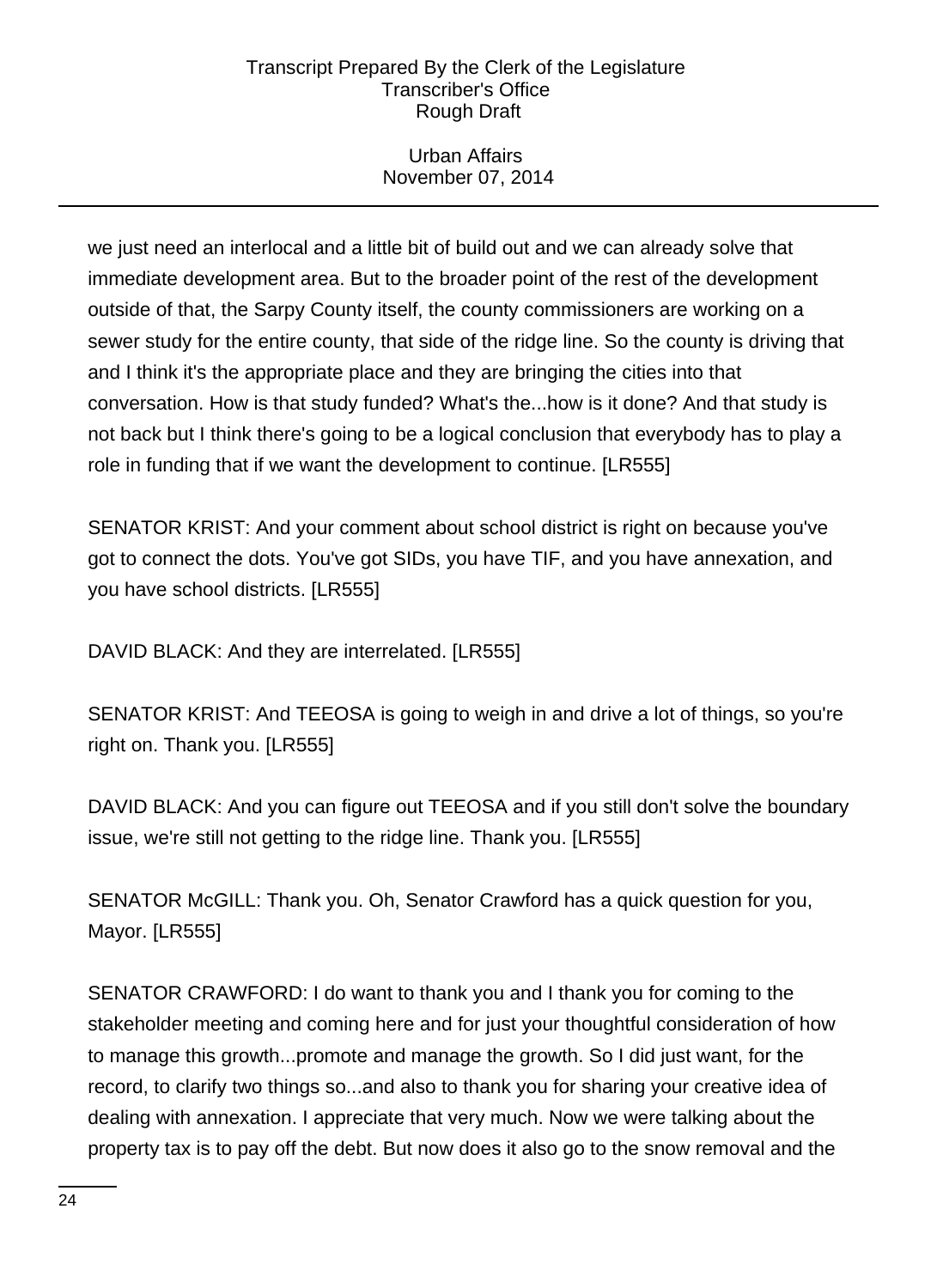Urban Affairs November 07, 2014

other services that the... [LR555]

DAVID BLACK: The levy that the SID places--and I've not...I've never been on a board so I'm not an expert in this arena--but the levy is set by the board and that then is the revenue source going to that board. So there are checking accounts growing with all of this revenue. The primary obligation is their debt service. But they do have some other...they're not...I don't believe they're required to contract for any other service. If they don't do anything else, they're in the county, they're going to get county services. So the county is obligated to plow and get the sheriff out there and do those things. If they choose, as the elected officials of that SID, to go beyond basic county services and contract for extra snow removal or private security, they would have the freedom to do that as elected officials. [LR555]

SENATOR CRAWFORD: Okay, great. [LR555]

DAVID BLACK: And if they do that, that's funded through the levy which is then money that's not going to the debt service. [LR555]

SENATOR CRAWFORD: Okay, great. So I just want on the record that it's mostly debt service... [LR555]

DAVID BLACK: Correct. [LR555]

SENATOR CRAWFORD: ...but some of it may be going to the services that they choose to provide an SID. Can you tell me in a city, what percentage of your revenue is for your city services, comes from property tax versus sales tax, occupation tax? [LR555]

DAVID BLACK: Six years ago, seven years ago, almost 100 percent of...I mean, you've always got the little things, grants and federal stuff, but generally if you just look at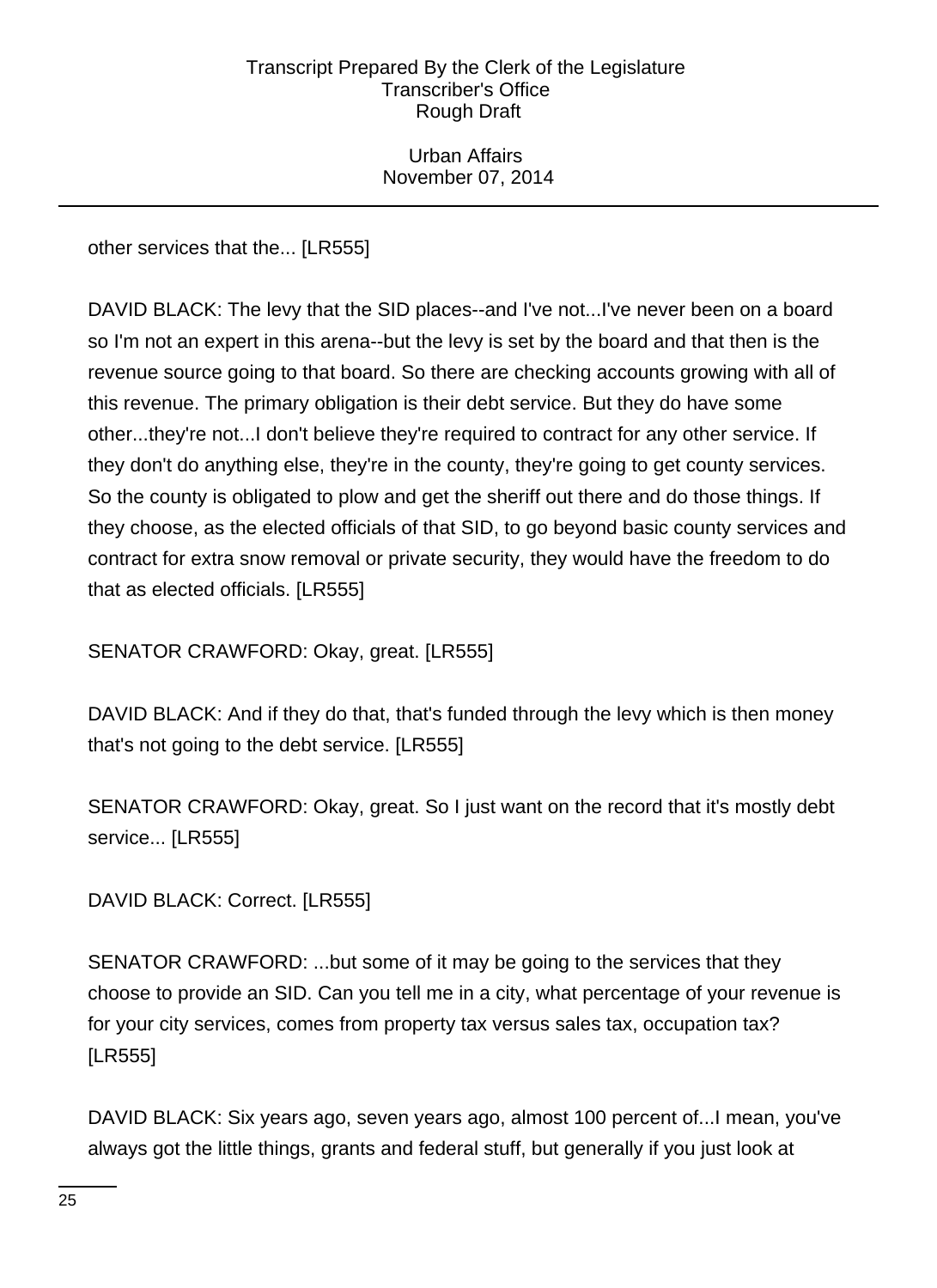# Urban Affairs November 07, 2014

property and sales tax. Eight years ago, probably 90-95 percent of Papillion was property tax. With the growth we've been having and the way we've attempted to purposely manage it, sales tax now exceeds property tax. [LR555]

SENATOR CRAWFORD: Right. Okay, so a higher... [LR555]

DAVID BLACK: So all of our growth has generally been funded by sales tax, which from a property tax relief perspective has been what's allowed us to keep our levy stable, predictable, the lowest in the two-county area. [LR555]

SENATOR CRAWFORD: Right. So just in the terms of follow the money, in your case right now the sales tax is a higher proportion of your budget. And so those SID residents are paying sales tax likely. [LR555]

DAVID BLACK: Which then is what supplements the other services that they get that they...such as the library, all of our events, coming to know our streets, they do get a lot of services and that's how it's funded. [LR555]

SENATOR CRAWFORD: Right. Excellent. Thank you so much. I appreciate that. [LR555]

SENATOR McGILL: Senator Krist. [LR555]

SENATOR KRIST: One follow-up. I don't know, maybe somebody can correct me, but I don't know of any SID out of all of them that are here that are residential that does not have at least one homeowners association under its umbrella. And the requirement for the SID is many times driven by the homeowners association that says, wait a minute, you're going to maintain those trees, you're going to provide this, you're going to provide that. So there again is the taxpayer, the voter, the homeowners association that is demanding services which forces the SID to do what it does. And some of that has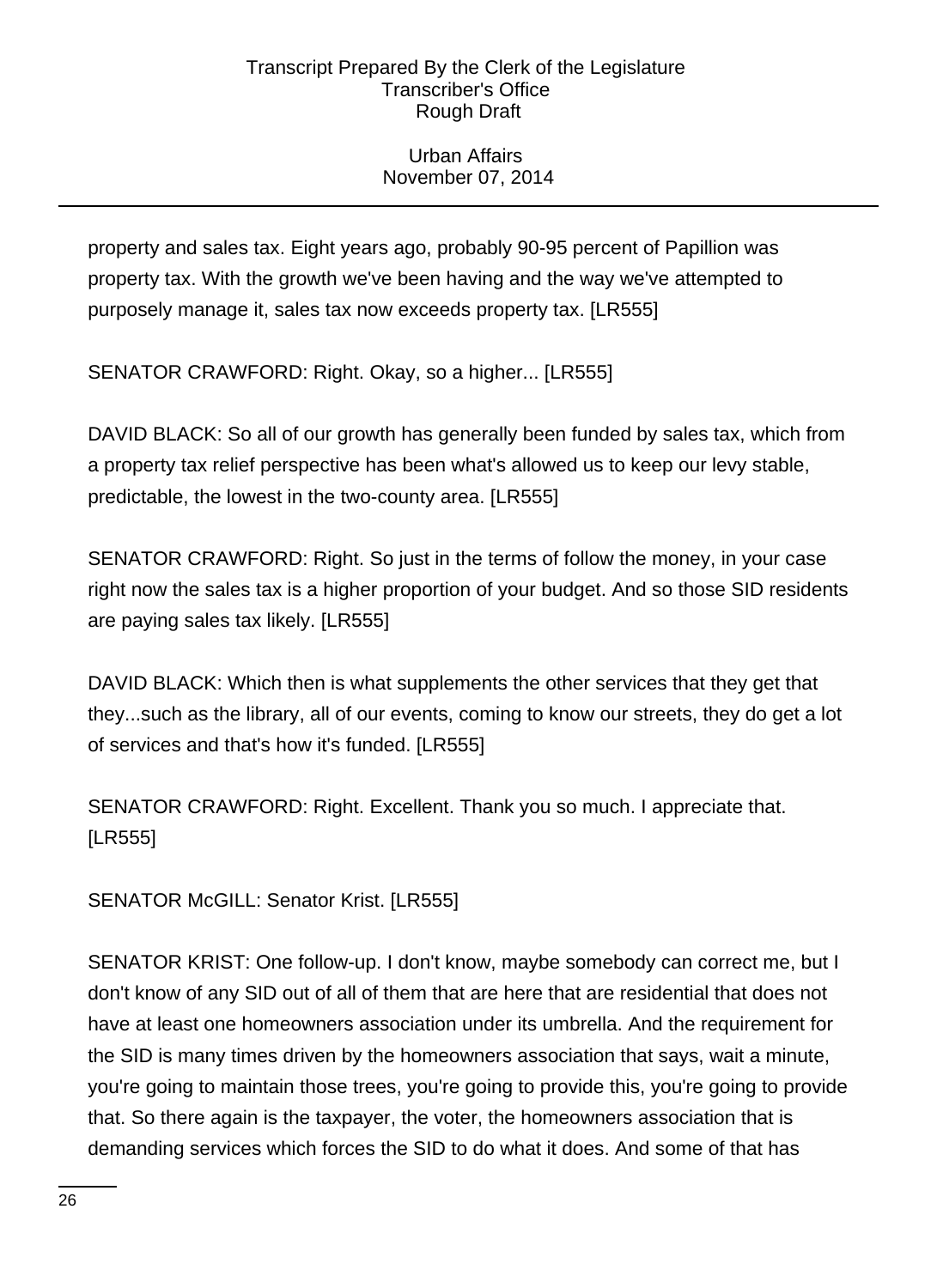### Urban Affairs November 07, 2014

driven up then the levies. [LR555]

DAVID BLACK: But that homeowners association is truly representative as the homeowner so it's those residents making that choice. [LR555]

SENATOR KRIST: Absolutely. But they have no taxing authority so that has to go to the SID in order to set the levy. [LR555]

DAVID BLACK: Unless they have HOA fees, which some do. [LR555]

SENATOR KRIST: Well, the fees...yeah. The fees are in a covenant but they can't levy a tax. [LR555]

DAVID BLACK: Correct. Right. Correct. [LR555]

SENATOR KRIST: Okay, thank you. [LR555]

DAVID BLACK: I do believe the city of Papillion is probably the most responsible and probably the most knowledgeable. My assistant city administrator probably understands them from a financial perspective better than anybody in the state of Nebraska. I just offer that up. As you're continuing your research, call on the city of Papillion and we'll offer anything we've got and we'll sit down with you. Thank you. [LR555]

SENATOR McGILL: All right, thank you, Mayor. Hello. [LR555]

ROBIN CLARK: Good afternoon, Senators. My name is Robin Clark, R-o-b-i-n C-l-a-r-k, and I'm here this afternoon representing the Nebraska Library Association and Sarpy Public Libraries. I would like to give you some information about what we feel like is an access issue in Sarpy County really based largely on the presence of the SIDs and one that we deal with on a weekly basis. We have over 70,000 residents in Sarpy County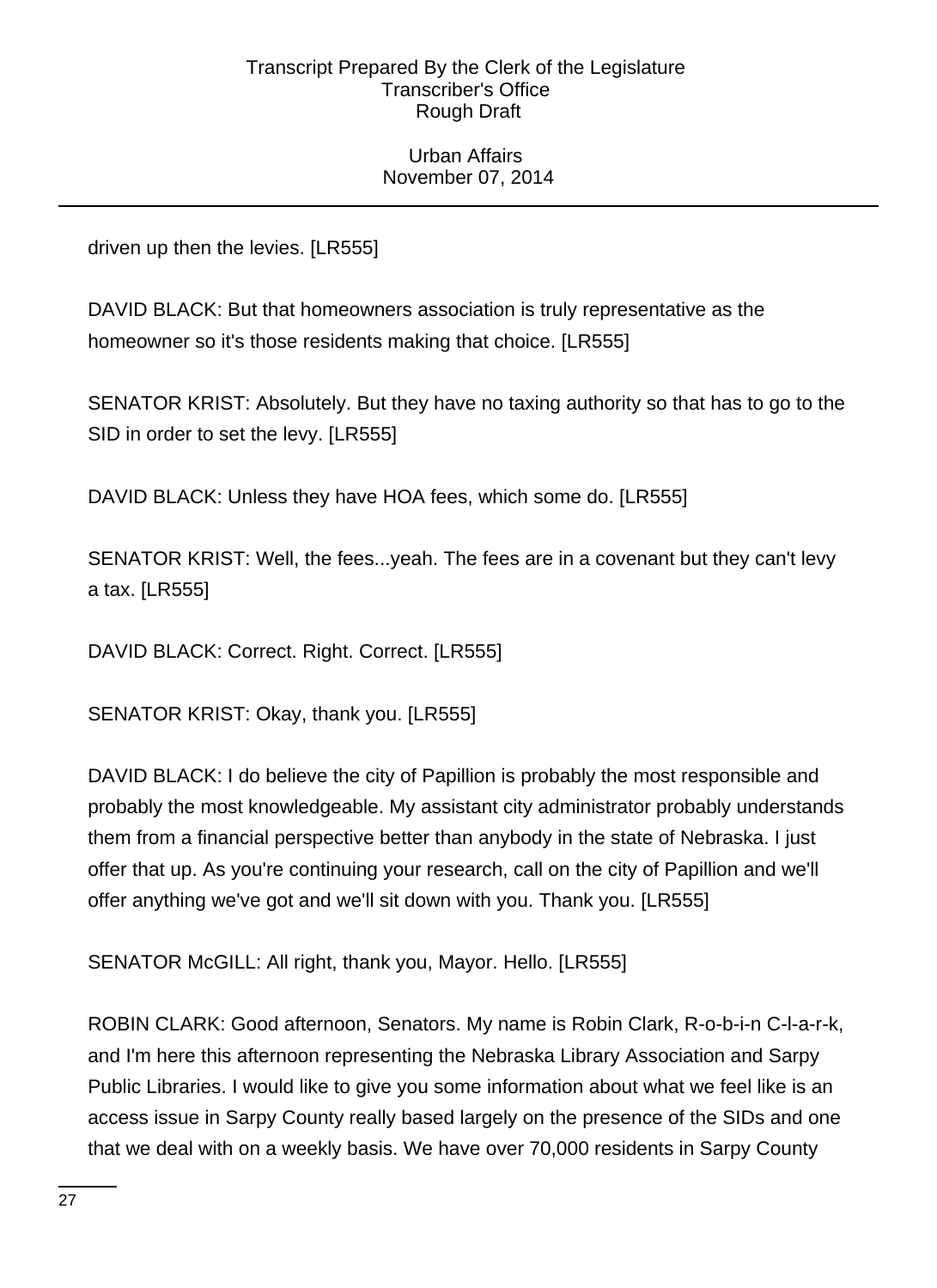### Urban Affairs November 07, 2014

who do not have library services, which we feel like is a basic service for people who live in communities that feel that literacy is important, that education is important. What we are seeing in our libraries is we have people come into the library, they've just moved into the community, they want to get a library card. And we have to tell them, we're really sorry but even though your address is Papillion or Bellevue or La Vista, you live outside the city limits, you live in a SID. And of course their eyes glaze over at that point because none of them know what SIDs are. The real estate people do not educate them about what a SID is or what their services are. At that point, that's our opportunity to educate them on what a SID is and we explain that to them. They are not happy. They want the service. They are not happy that they have to purchase the service. And the service costs them anywhere from \$50 per household up to \$75 per household in Sarpy County. This has been a longstanding problem, which is why the legislation was passed in 2008 with the hopes that that would help solve the library access problem. It has not done so because the SIDs are not interested in doing interlocal agreements. We just feel like because there are so many people and so many children that are affected, even in the La Vista-Papillion school districts we have children in the same classroom who half the class has a library card and the other half of the class lives in a SID and they can't have a library card. And yes, they can have library services in Papillion. In Papillion you don't have to have a library card to come to story times or to come to programs. In other cities in Sarpy County, that is not true. You have to have a library card in order to register for a story time. You have to have a library card in order to use a computer. So there are services that are restricted within Sarpy County because of the SIDs. We are more innovative and more open in Papillion. We really try to not make the access issue more than it needs to be, but it does hinge on being able to check out materials. And even that has not stopped many SID residents. We have over 4,000 cards in Papillion; we serve over 800 families that live in...outside of our city limits. And as Mayor Black said, almost a third of our circulation is outside of our city limits. And at the same time they're only paying \$30,000 towards that. So if you have a family of four--you can follow the money here with me--a library card is \$50 and per capita is about \$40. So they're getting \$160 worth of library services for \$50, which is a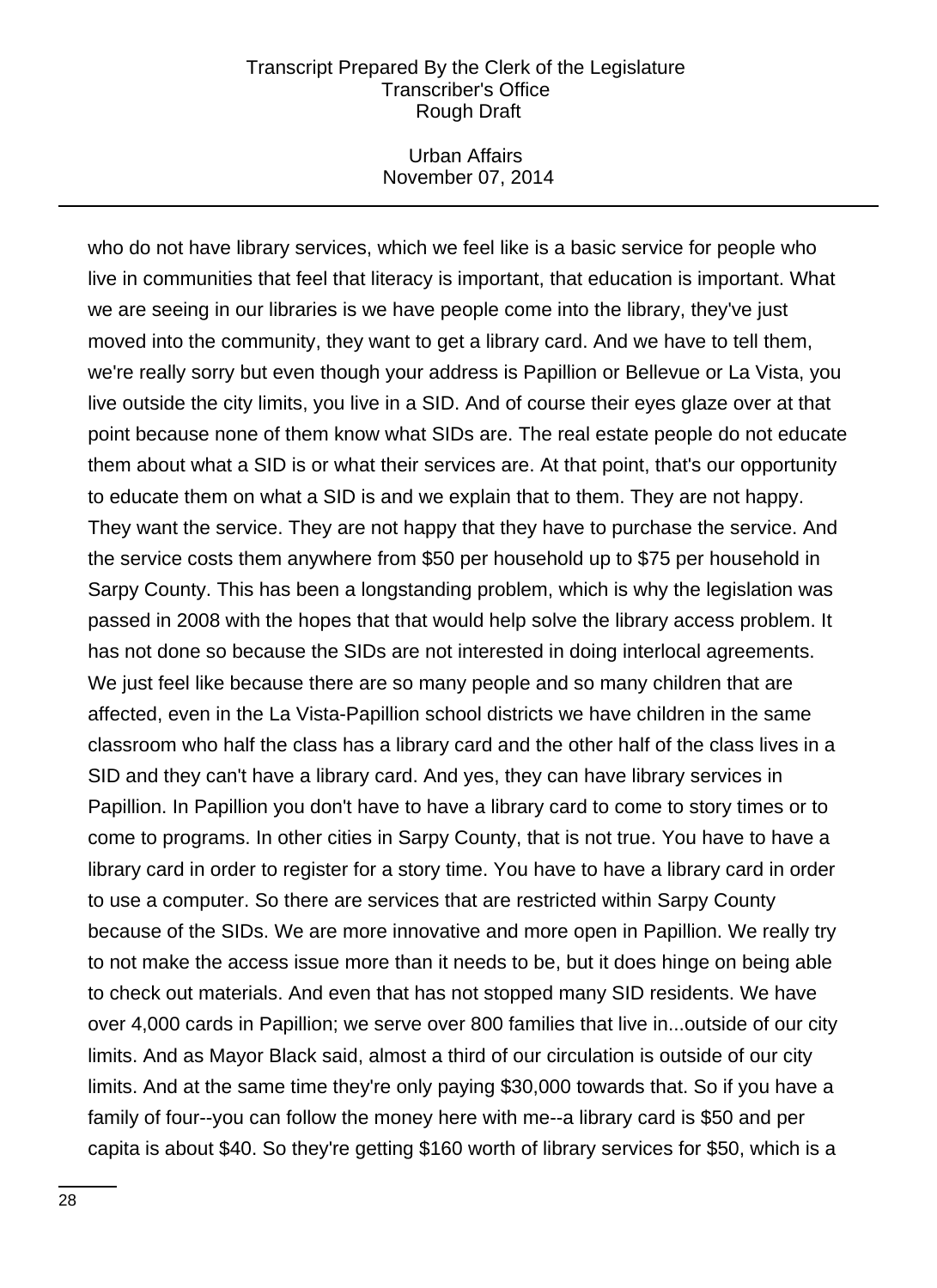# Urban Affairs November 07, 2014

steal deal if you're in a SID. But what if you can't afford it? And that's where the whole access issue comes. You have 70,000 people who may or may not be able to afford library cards. So you're creating a different population there. You're creating a group of people who don't have access to the materials in the public libraries. And again I believe public libraries are a basic service in most communities, especially in a community that's growing as quickly as the Sarpy County area is. Douglas County has solved this problem. Saunders County has solved this problem with countywide library services. And the Sarpy public libraries meet on a regular basis to try all kinds of brainstorming to work with the county commissioners, to work with our cities to resolve this access issue. And when Senator Crawford started having these conversations about LR555, it just seemed like a natural tie-in to at least let you know again that we would really like to resolve this because we really feel like this group of people need to have access to libraries and literacy and the materials that they can use in their schools, in their homes to be great Nebraska citizens. So thank you very much for your time, Senators. [LR555]

SENATOR McGILL: Thank you very much. Are there any questions? [LR555]

SENATOR CRAWFORD: Just for the record, so when you're talking about a library card I think you meant it was a family fee. Is that what you're saying? So a family of four would pay \$50 for the family? Just to clarify. [LR555]

ROBIN CLARK: That's correct, yeah. A family card covers everybody in the household, so you could have 12 people in your household and it's still \$50. It's not an individual fee per individual and that's the way almost all of the...that's the way all the Sarpy libraries work. [LR555]

SENATOR CRAWFORD: Can I ask one other follow-up question? [LR555]

ROBIN CLARK: Sure. [LR555]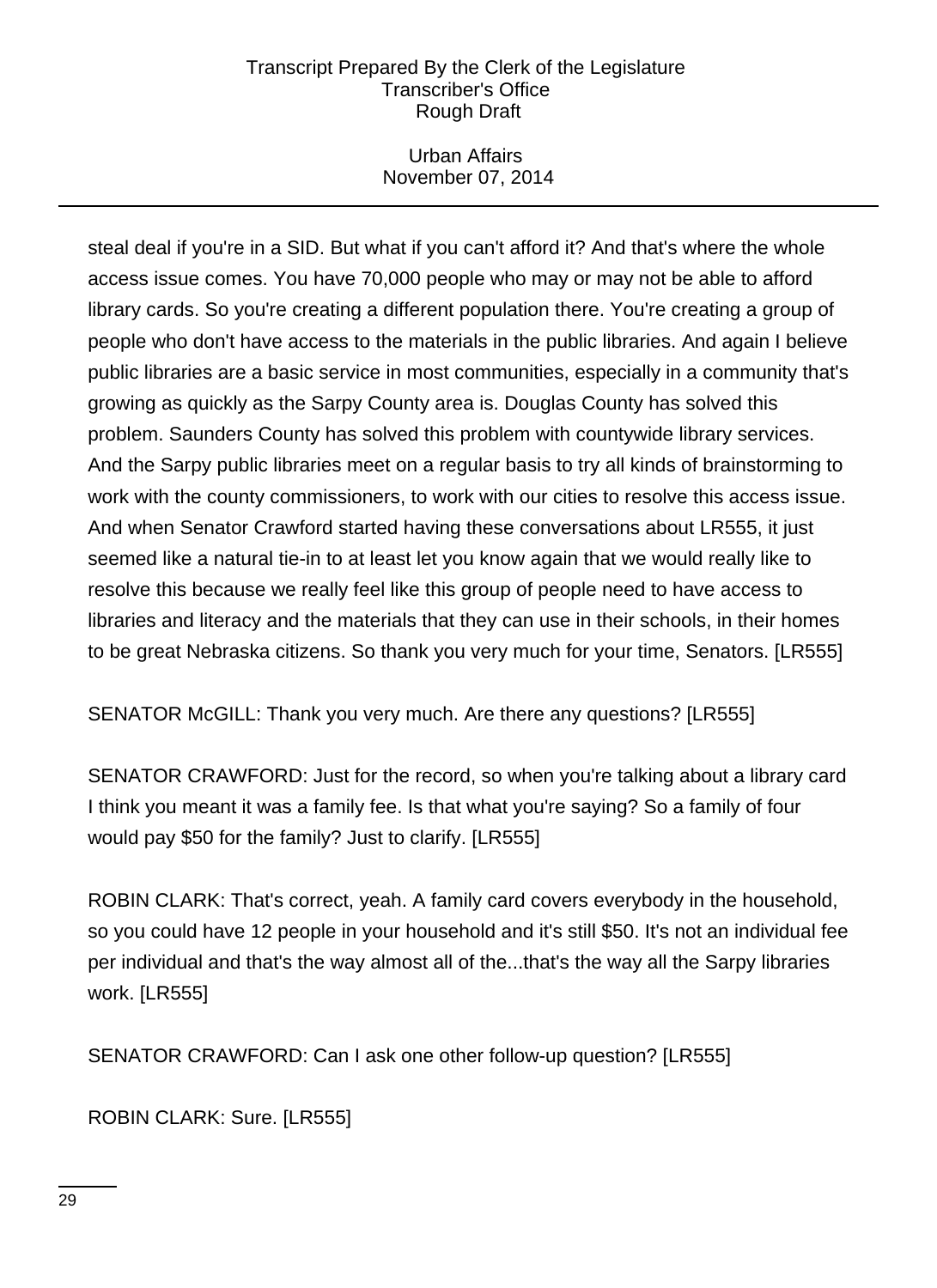# Urban Affairs November 07, 2014

SENATOR CRAWFORD: Did you ever get to the point in negotiation with SIDs where you're talking about prices? Was it a price issue or just it didn't even get to that point? [LR555]

ROBIN CLARK: It didn't even get to that point. We couldn't get it past the beginning conversation. [LR555]

SENATOR CRAWFORD: Okay. [LR555]

ROBIN CLARK: It was just, if they want the service, they can go purchase the surface. [LR555]

SENATOR CRAWFORD: Okay, thank you. [LR555]

SENATOR McGILL: Senator Krist. [LR555]

SENATOR KRIST: So did you ever go to the homeowners association level in that conversation? [LR555]

ROBIN CLARK: I believe Mayor Black... [LR555]

DAVID BLACK: (Speaking from the audience) I went to the SIDs. [LR555]

ROBIN CLARK: He went to the SIDs. I don't know that we ever went to the homeowners' level but I know that we have put that information into several homeowners' newsletters to try to get things excited and had no response. But I will say that there is a group of people who live in Sarpy SIDs right now who are really trying to start a grass-roots movement to do something so the people can have library services in Sarpy County. [LR555]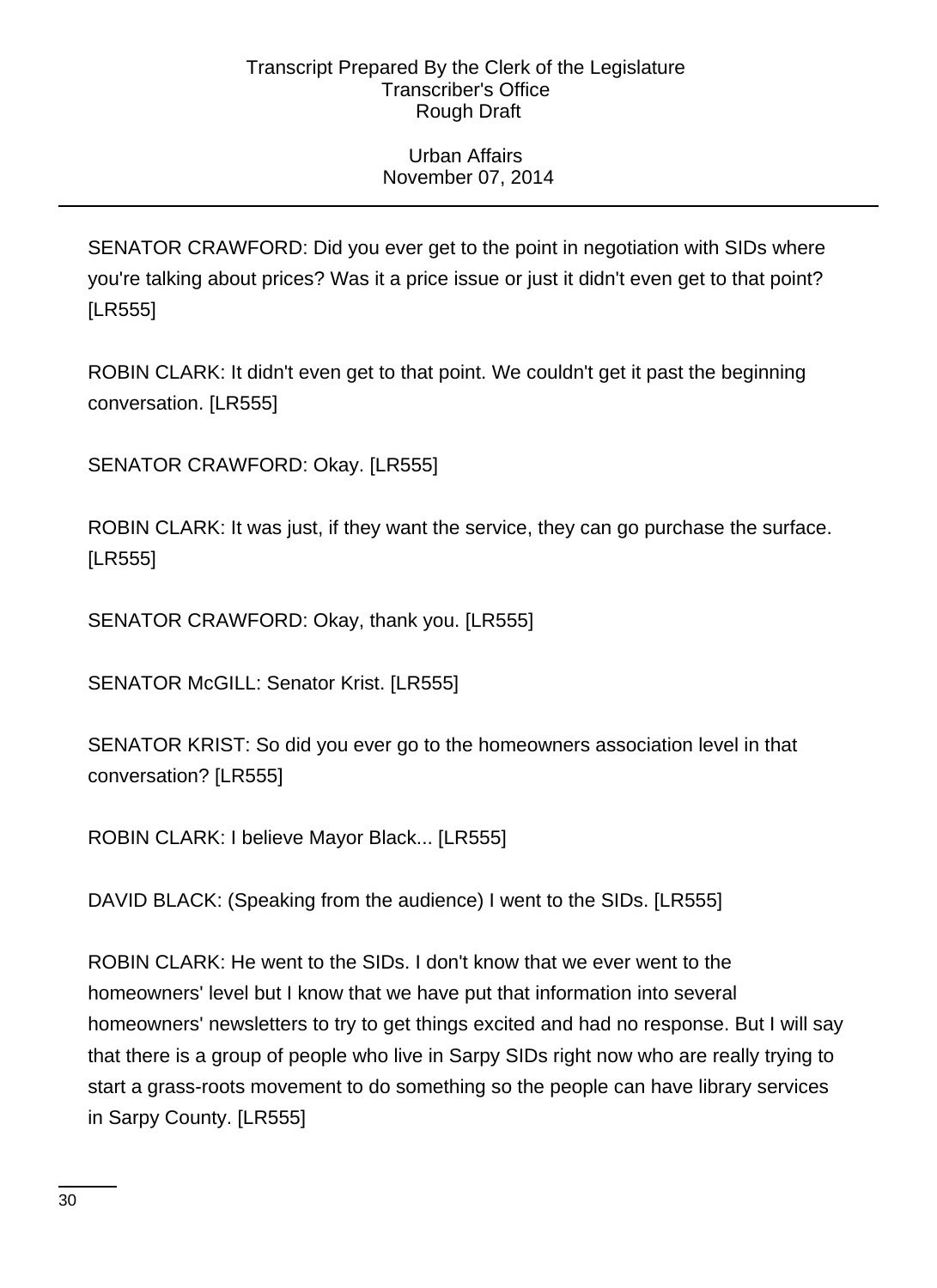# Urban Affairs November 07, 2014

SENATOR KRIST: Well, you heard my comments before, I think, that it is the homeowners association that will drive changes at the SID level. So if card services and services like this are important, it will be the families and the kids and the homeowners association that will apply the pressure to the SIDs. [LR555]

ROBIN CLARK: Thank you. Thank you, Senator. [LR555]

SENATOR KRIST: You're welcome. Thank you. [LR555]

SENATOR McGILL: Thank you, Robin. [LR555]

ROBIN CLARK: Thank you. [LR555]

DENNIS VON MOORLEGHEM: Well, good afternoon. My name is Denny Von Moorleghem, 3758 S. 184th Avenue in Omaha. I represent MOBA, the Metropolitan Omaha Builders Association, from the development side and I'm with Regency Homes. We have developed, I don't know, 5,000 lots over the last 40 years in the Omaha area. All have been through an SID. The SID engine is really what drives Sarpy and Douglas County. We can develop 25 percent more lots or we can develop lots that are roughly \$10,000 cheaper to the original buyer with the SID system. It makes development possible at the level that we used to do it. And we used to do, as Mayor Black said--and by the way, I really can't say much more than he did; he really covered the bases--but we used to do 400-lot subdivisions. And anymore since the housing slowdown...we got a subdivision we just bought from one of the banks that went through bankruptcy; the SID went bankrupt. We got a good deal on the lots. Okay, but the next phase is going to 87 lots out of the next 300, for economic reasons, common-sense reasons, absorption reasons, and all this good stuff. Fiscal agents that can really control the SIDs will not allow full developed subdivisions unless somebody has got some big money behind it, which nobody is going to put out. I mean, it's an economic thing. So the SIDs are really a good thing. The levy that we get from most of the subdivision agreements...I'm on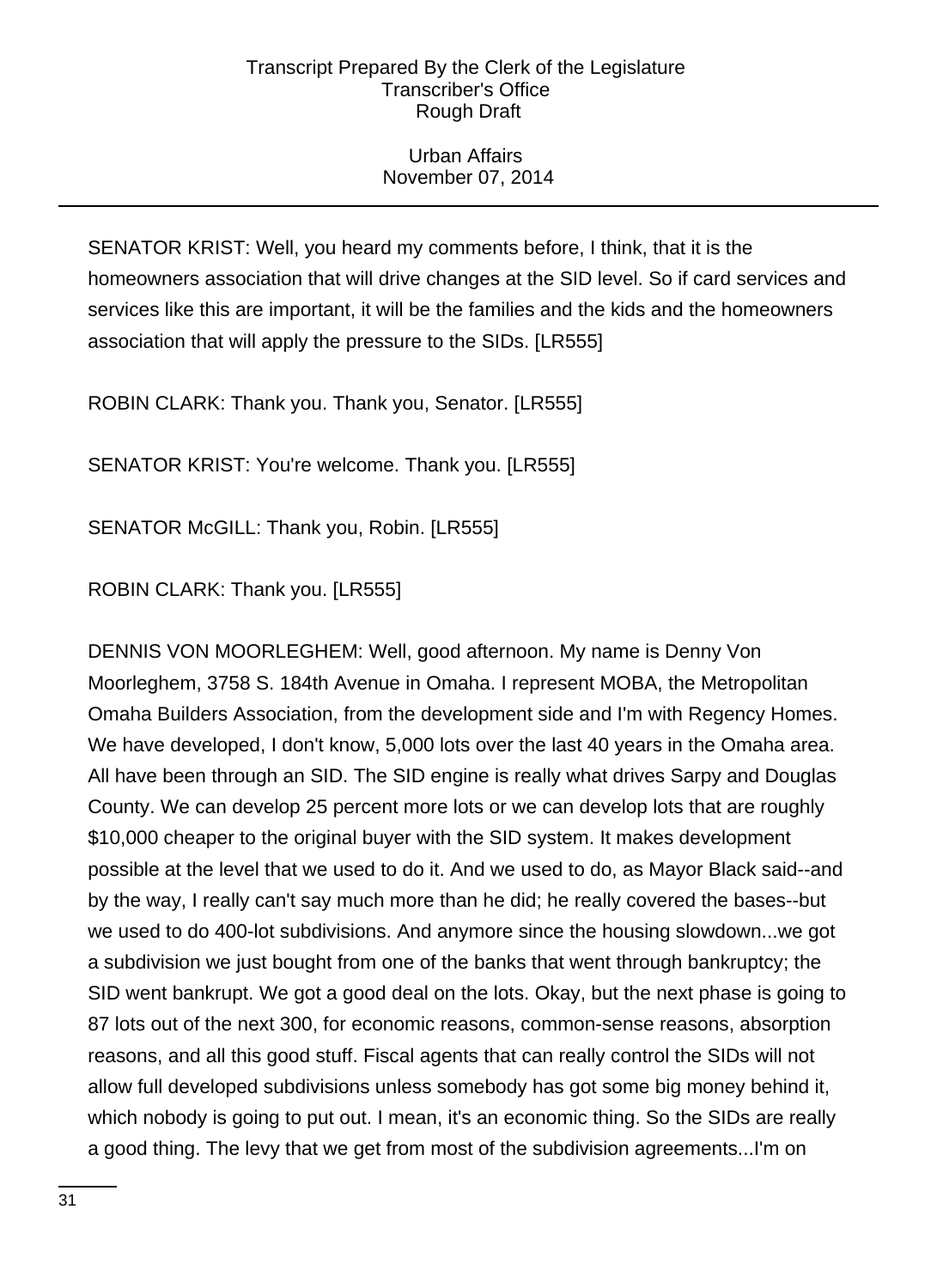### Urban Affairs November 07, 2014

about five SID boards and I'm the chairman now of about two. Okay? The levies that we get on the subdivision agreements are about 88 percent. And that's where we start, period. Or we don't start the subdivision for the reasons that you are talking about and Mayor Black was talking about. Okay? Our residents, although they kind of squawk and when the buyers go through the model homes they say, I've got to find someplace without these high taxes. But there is no place. And they do get a value, they get new streets, a new neighborhood, they get new parks, you know, and they're paying for that. So that's really where they end up. Typically, when a subdivision is annexed...and the last one that happened was...that we were involved with, their property taxes went down \$900 to \$1,000 on a \$250,000 house. And they were happy, but they fought to stay within the SID in some cases because they had local representation, because their streets they felt were maintained better and they would rather pay the rate. Okay? So it's really a good thing. It helps everybody all the way around. Mayor Black was right about the school issue, the school boundary issue. That is a big deal. I hope we can address that pretty soon on a local basis. I understand that the school administrators are working hard to get that thing done. The homeowners association input on SIDs that I know of are simply advisory. They have no control. We have trouble getting...as a subdivision matures, we have trouble getting homeowners interested in the homeowners association because it's a lose-lose situation. They get all the complaints and they get no glory. Okay? On the SID level we don't have as much trouble. The last two subdivisions that went close to annexation and one that's about to, the homeowners actually get excited as we, the developers, leave. They've been on the board long enough. They really understand that they've got a chance to help their community, their fellow neighbors, and they start taking pride. We're about to let go of a subdivision in Omaha, in fact, that I'm going to resign from. I'm not going to be around next year because it's about built out. And those homeowners are making decisions I would never make. But they're making them for their fellow neighbors. You know, they're gong to do trash service, which as far as I'm concerned is too expensive, all these kind of things. Okay? But that's good. And they're actually kicking me to the side. They're actually...they have meetings...we have meetings with the engineers and they tell me it's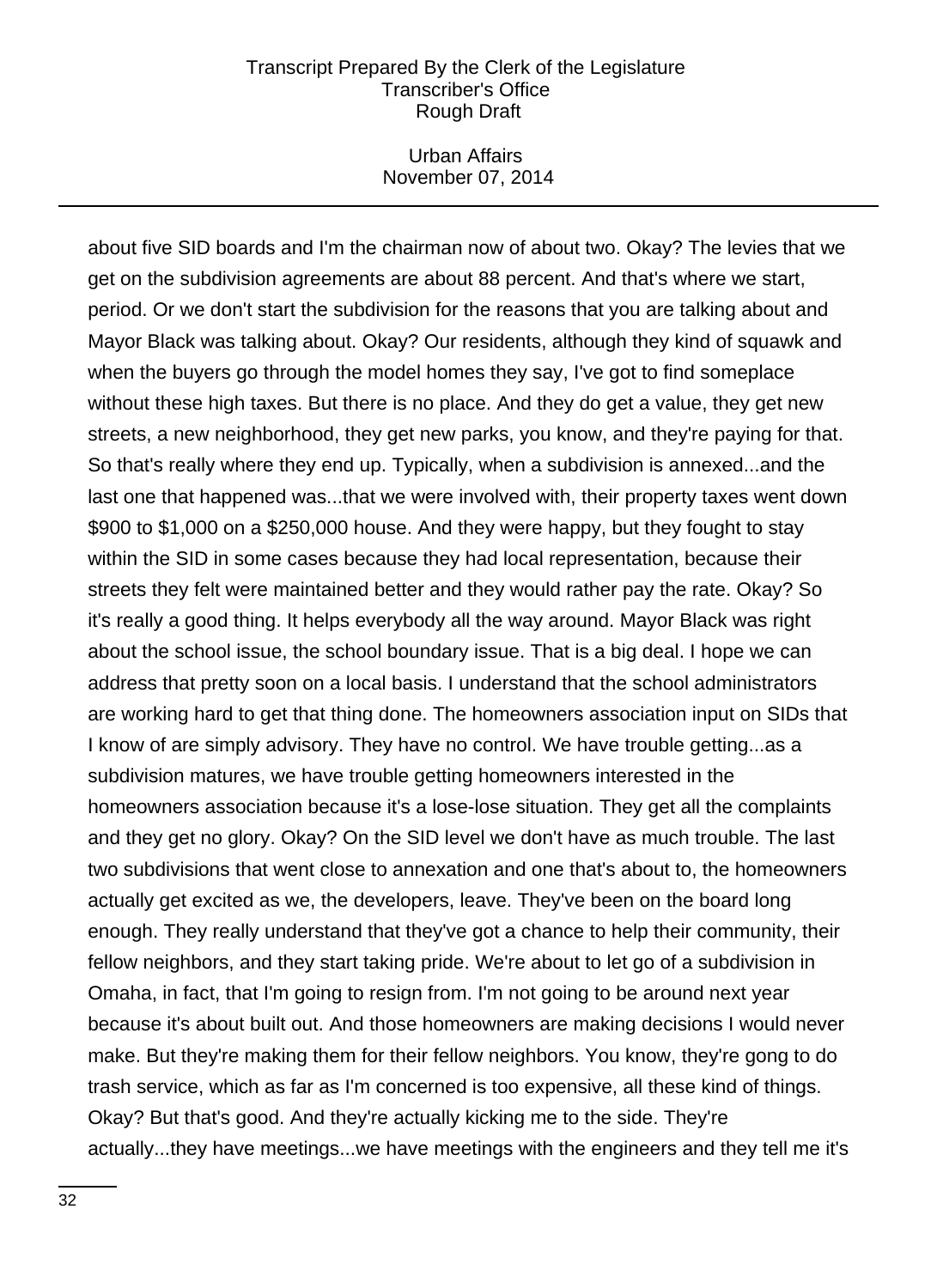### Urban Affairs November 07, 2014

at 9:00 and it's really 8:30 and their decisions are made when I get there. And that's what we want. We want them to take charge and that really happens in most of the SIDs. Okay, now there's some that have problems. As far as bankruptcy of the SIDs, yeah, with the housing slowdown since 2005, there were a lot of issues. As far as I know, there wasn't one resident hurt. The investors, the warrant holders, the bondholders were hurt and they weren't really hurt because they would spread those warrants out over 15 years instead of 5 and they get 4 percent instead of the 7 percent they had contracted to, but that's better than the .001 percent they get in the bank. So although they stretch it out, it worked pretty well for them. The courts protect the mill levy, as far as I know, for a bankrupt SID. And the subdivision we bought, we're having trouble...we, as developers, who bought the subdivision also bought the non-SID debt. And so the SID can't pay for it so we are, and we have to for market conditions. So if we don't keep the lots mowed, we don't sell lots. Okay? If we don't keep them maintained, nobody is going to live there. So the library issue is interesting because I've been on SID boards for a long time. I never...it's never come up with the residents or anything else. But I didn't know, until the meeting the other day, that an SID could even do a library thing. So maybe...and we get letters, initiatives from whoever it might be, EPA or an engineer, reminding us what our responsibilities are. So maybe that reminder from somebody would help the SID say, well, maybe this is a service we should offer. Or, maybe we should take it to our homeowners association to see if they want to do that, because as the SID matures, they have more money. As the debt is paid down, they have money to spend. And that's why this Quail Hollow is going to look at trash service. Okay? The other thing, Senator Crawford, when we were talking, you were...and we were...I get the impression, but part of this issue is homeowners don't understand the SIDs when they buy a house. Okay? And quite frankly, our salesmen don't and they've been selling houses for us for eight years. They rely on us to know. So...and I gave you copies of the disclosure statements and the law. And maybe you could expand on that. I think that would be a good thing to take...we have a...there's a one-liner there on the real estate contract that identifies the SID. And then we have to give an SID statement which identifies who's on the board and what the debt is and all those good things.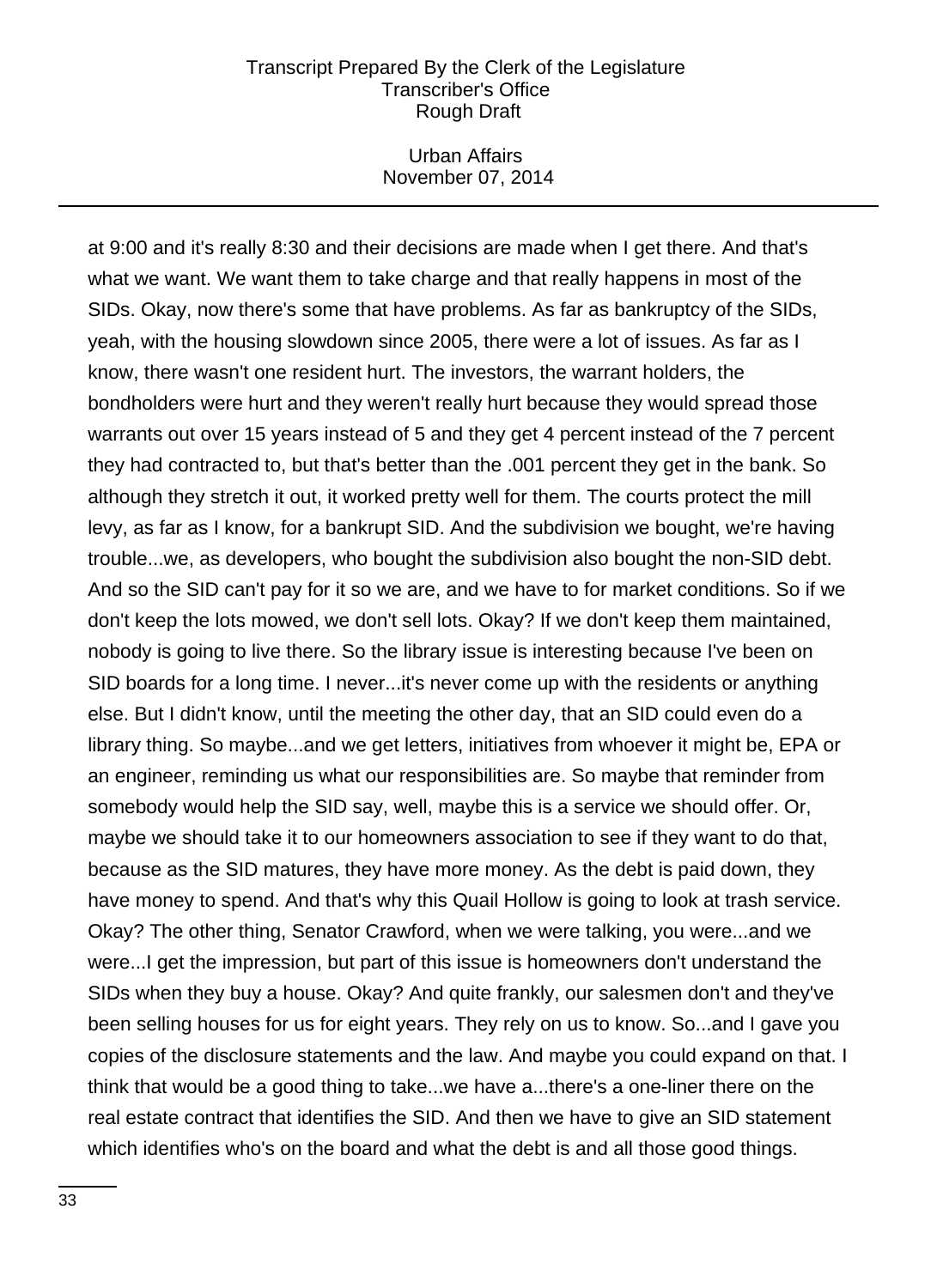# Urban Affairs November 07, 2014

Maybe that should be expanded to another page to say, here's what the SID does and doesn't do. It's a simple document. It's an only piece of paper. The closing packet--talking in the back a second ago--the closing packet that buyers get when they close a house is about that thick. The closing packet when they buy a house is about six pages, maybe, usually around half a dozen pages. So to add another page to that, okay, would maybe help "aleve," at least on the front end, what's going on, whether it's a new house or an existing house, if it's in an SID, you know, because we get confusion--in fact, it might help--we get confusion all the time. Who's going to plow my streets? In our subdivisions, it's the counties. It's the cheapest way. Okay? But we get calls as a developer or as a builder or as an SID chairman--when's my streets going to get plowed?--especially during the first snowstorm. That way the buyers have just moved in, okay, and whatever it might be. So I think that would be a simple way if you want to explain what's going on. [LR555]

SENATOR CRAWFORD: Thanks. [LR555]

DENNIS VON MOORLEGHEM: Yeah. I didn't really plan to testify today so I'm not really prepared. [LR555]

SENATOR KRIST: I called you out, huh? [LR555]

DENNIS VON MOORLEGHEM: Yeah, you did, so somebody better show up. [LR555]

SENATOR McGILL: Well, Senator Krist, do you have a specific question? [LR555]

SENATOR KRIST: Couple of them and I won't take very much of your time. You have a great reputation for what you do. [LR555]

DENNIS VON MOORLEGHEM: Oh, well, thank you. I didn't know I had a reputation at all. [LR555]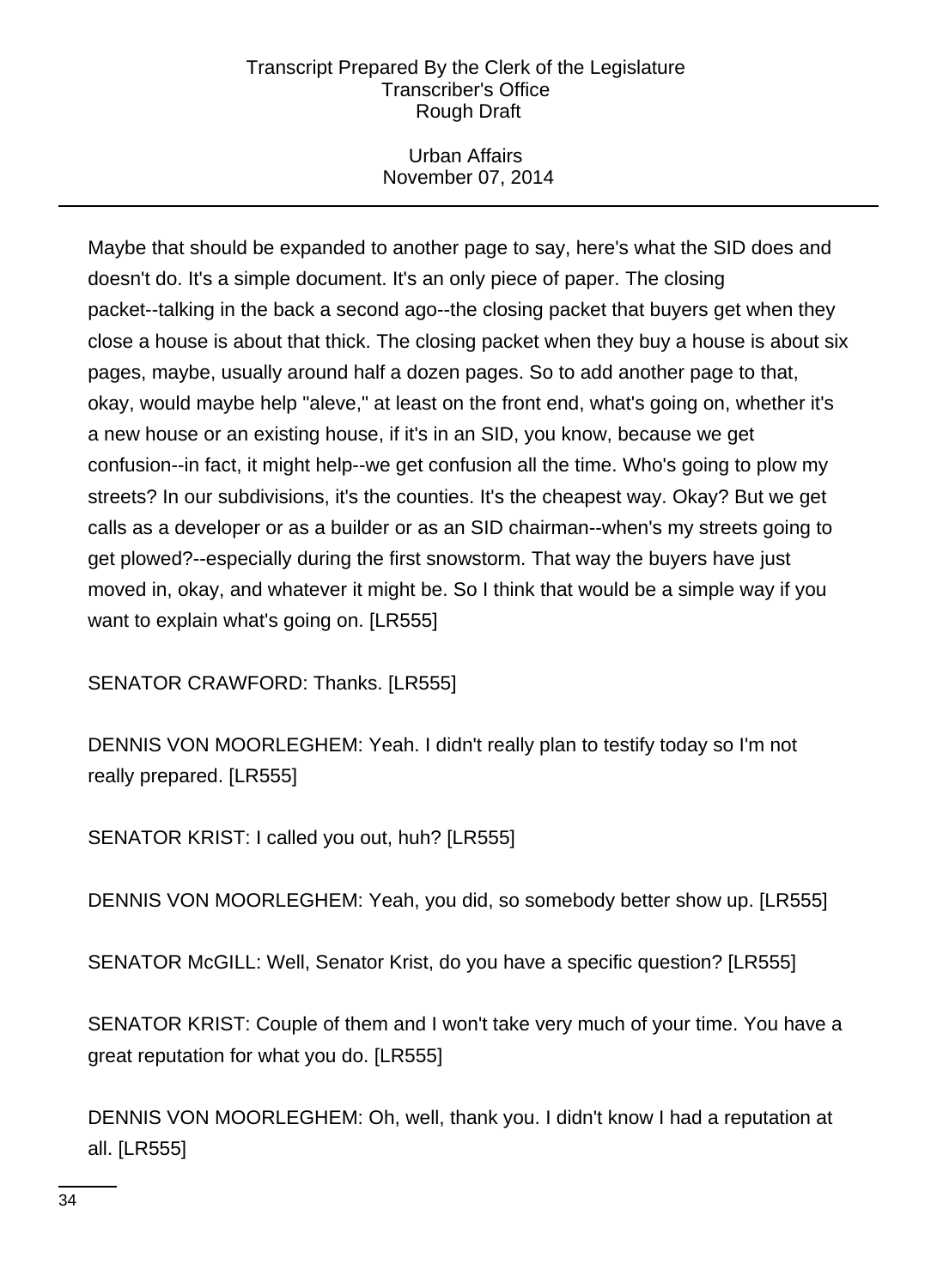# Urban Affairs November 07, 2014

SENATOR KRIST: I want you to know that. And you do understand the system. Huh? [LR555]

DENNIS VON MOORLEGHEM: I didn't know I had a reputation at all, so. [LR555]

SENATOR KRIST: Yeah, I would consider it a reputation. No, I would say that, you know, our experiences may be a slight bit different in terms of the SID involvement. I could not get away with one SID meeting without my homeowners association having representation at the...shaking their finger at us telling us we weren't doing something. So I guess the more mature the HOA is and the more mature the SID is, that relationship becomes closer and closer. [LR555]

DENNIS VON MOORLEGHEM: Well, what really kind of happens is that the people that are interested in the neighborhood are on both. [LR555]

SENATOR KRIST: Yep, absolutely. [LR555]

DENNIS VON MOORLEGHEM: And so they take issues back and forth. And they go (inaudible) because they don't get...20 percent of the people do 80 percent of the work and they're making the decision. [LR555]

SENATOR KRIST: Right. [LR555]

DENNIS VON MOORLEGHEM: And so...and that's what we've experienced, so. [LR555]

SENATOR KRIST: The other...can you talk...I mean, I think you were at the Metropolitan Community College. Were you at the Tax Review? Maybe not. [LR555]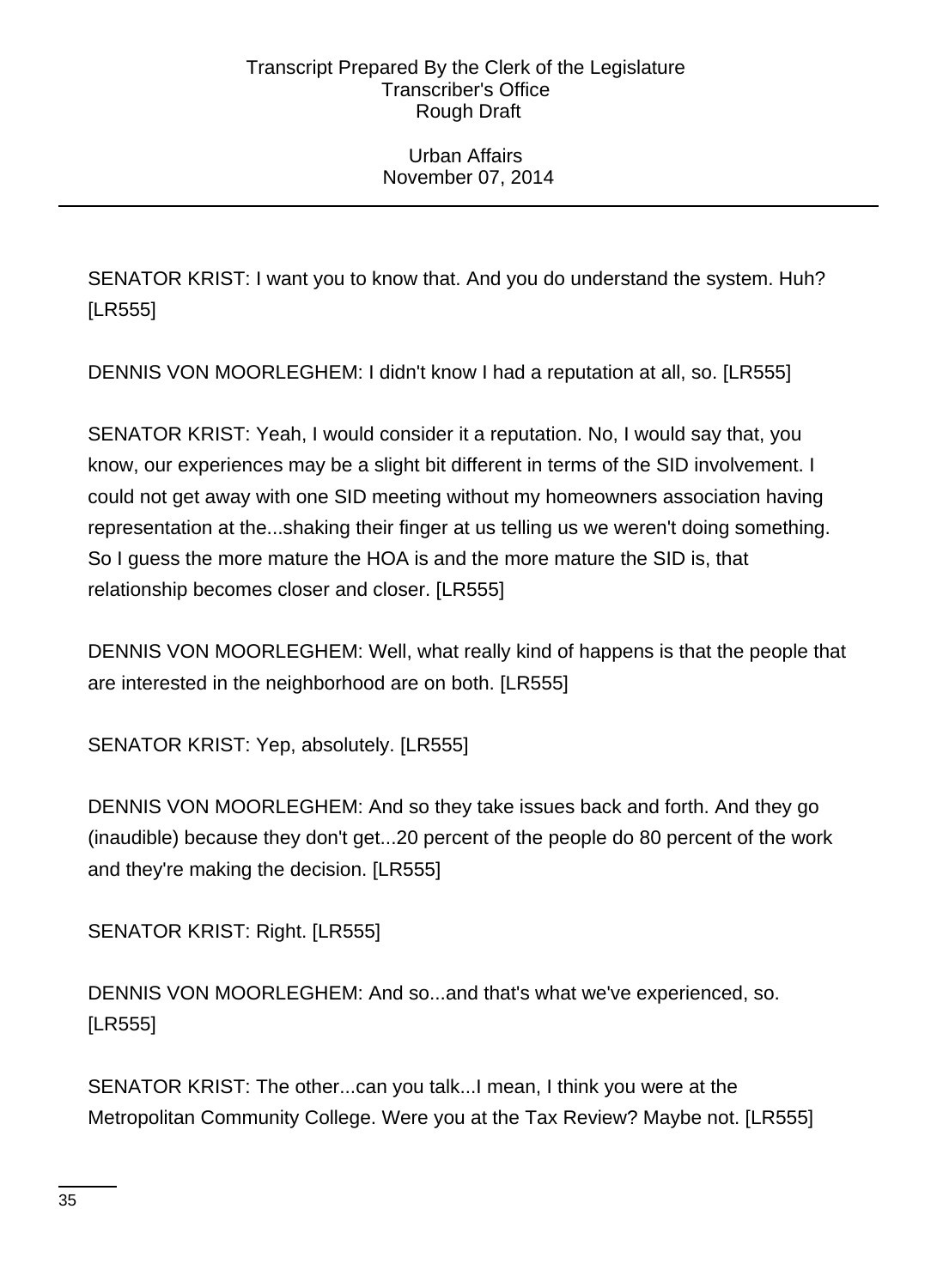# Urban Affairs November 07, 2014

# DENNIS VON MOORLEGHEM: Um-hum. [LR555]

SENATOR KRIST: Yeah, you were. What do we need to do? I mean, I understand Mayor Black's situation where you take the wastewater, I'll give you the freshwater. I mean, that's a great solution maybe. But what do we do with the rest of the ridge line? I mean how do we make it...how do we take the fastest growing county in the United States and make it even better than what it is right now and develop that area? Or do we? [LR555]

DENNIS VON MOORLEGHEM: It has to happen. Whether it's going to happen in my lifetime is another issue, but I'm pretty old. So I...all we talk about amongst ourselves, it's going to take federal money that isn't there in the short term. I mean, that's what this is all about, federal money that's not there. Most of the meetings we have...we just had a sewer meeting in Omaha where the developers want the sewer system to go one way and the city wants it to go another way. And in the real world, it can't go either way because there's no money. [LR555]

SENATOR KRIST: Right. [LR555]

DENNIS VON MOORLEGHEM: Okay, so...but I think from what I understand, the sewer treatment plant now was mostly funded by the federal government years and years ago. [LR555]

SENATOR KRIST: Right. [LR555]

DENNIS VON MOORLEGHEM: So I don't know. Everybody has got the same goal and that's to make it work. If we can get past the schools in the next...then we can go forward for a little while till we get to that ridge. And there are...like Mayor Black says, I know there are studies going on and have gone on about how to solve that problem. [LR555]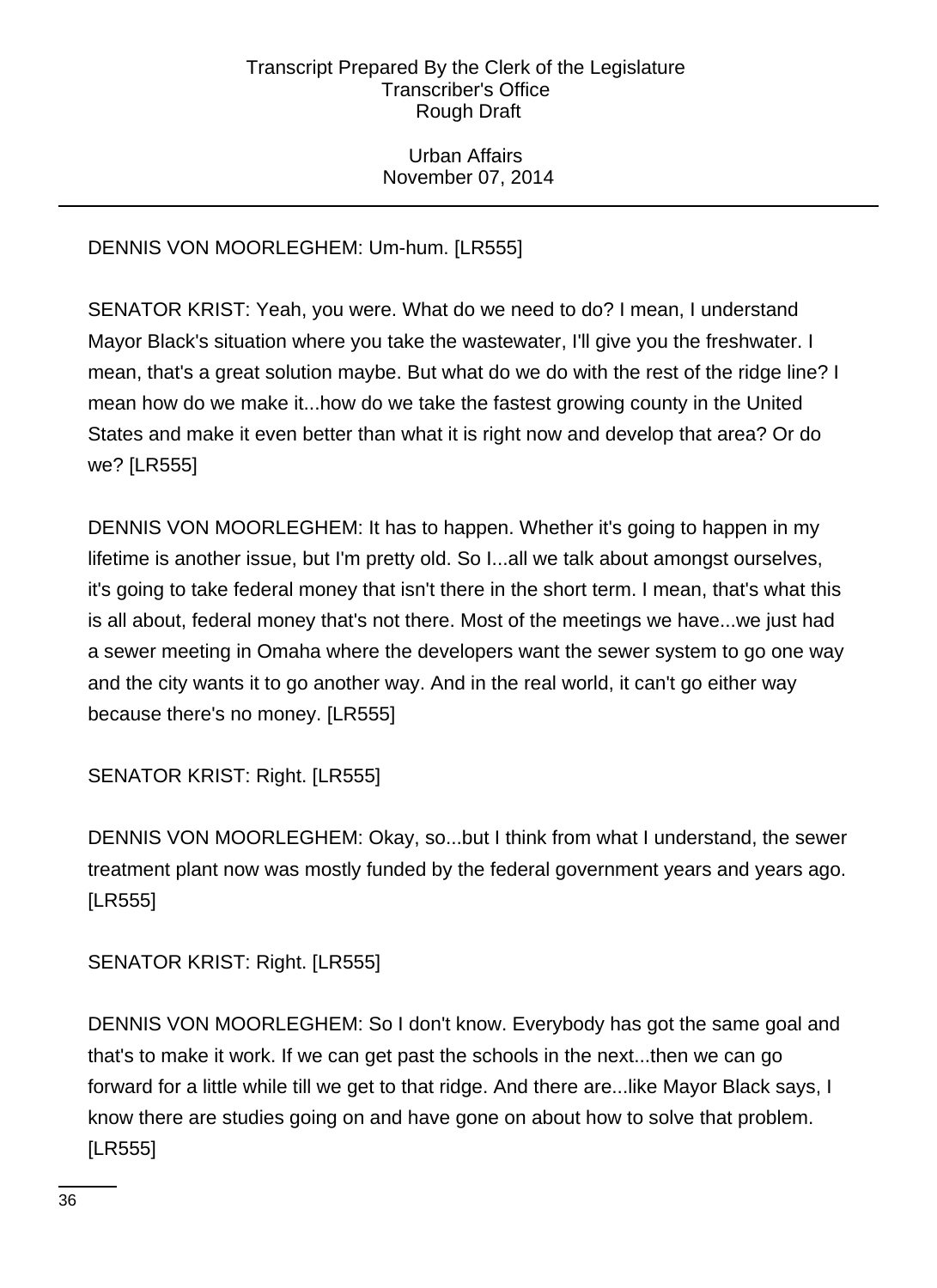## Urban Affairs November 07, 2014

SENATOR KRIST: Well, thanks for coming up. I appreciate it. [LR555]

DENNIS VON MOORLEGHEM: (Inaudible)...thank you. If you have any questions...any other questions for me? [LR555]

SENATOR McGILL: All right. I don't see any other questions. Thank you very much for coming down. [LR555]

DENNIS VON MOORLEGHEM: Okay, thanks so much. Bye-bye. [LR555]

SENATOR McGILL: Next testifier. Looks like we have...how many more people do we have who are interested in testifying? We've got a couple of people standing right now. Sir, you can still come and sit in the front row and be prepared to come up next. Yeah, if you just want to have a seat down there and then...perfect. Welcome. [LR555]

TOM GREEN: (Exhibit 8) Chairwoman McGill, members of the Urban Affairs Committee, my name is Tom Green, and I...T-o-m G-r-e-e-n, and I'm Senator Ken Haar's legislative aide. He represents District 21. Excuse me, I have a bit of a cold today. But the reason I am here today is because our office was contacted by board members of SID 6, more commonly known as Emerald, Nebraska. SID 6 is a small district and it has...my understanding, it has less than 25 different property owners. And state law currently requires each SID to have five board members. And our constituents in Emerald are having a hard time finding individuals willing to serve on the board. And it's my understanding there are currently two board members who are over the age of 90 and, understandably, wish to retire from this responsibility. Board members have been attempting to recruit other property owners to serve on the board but their younger residents are busy with other responsibilities and don't want to be involved in SID issues. I present with you a draft of legislation I've been working on that would allow SIDs with less than 100 property owners to vote to reduce their board members from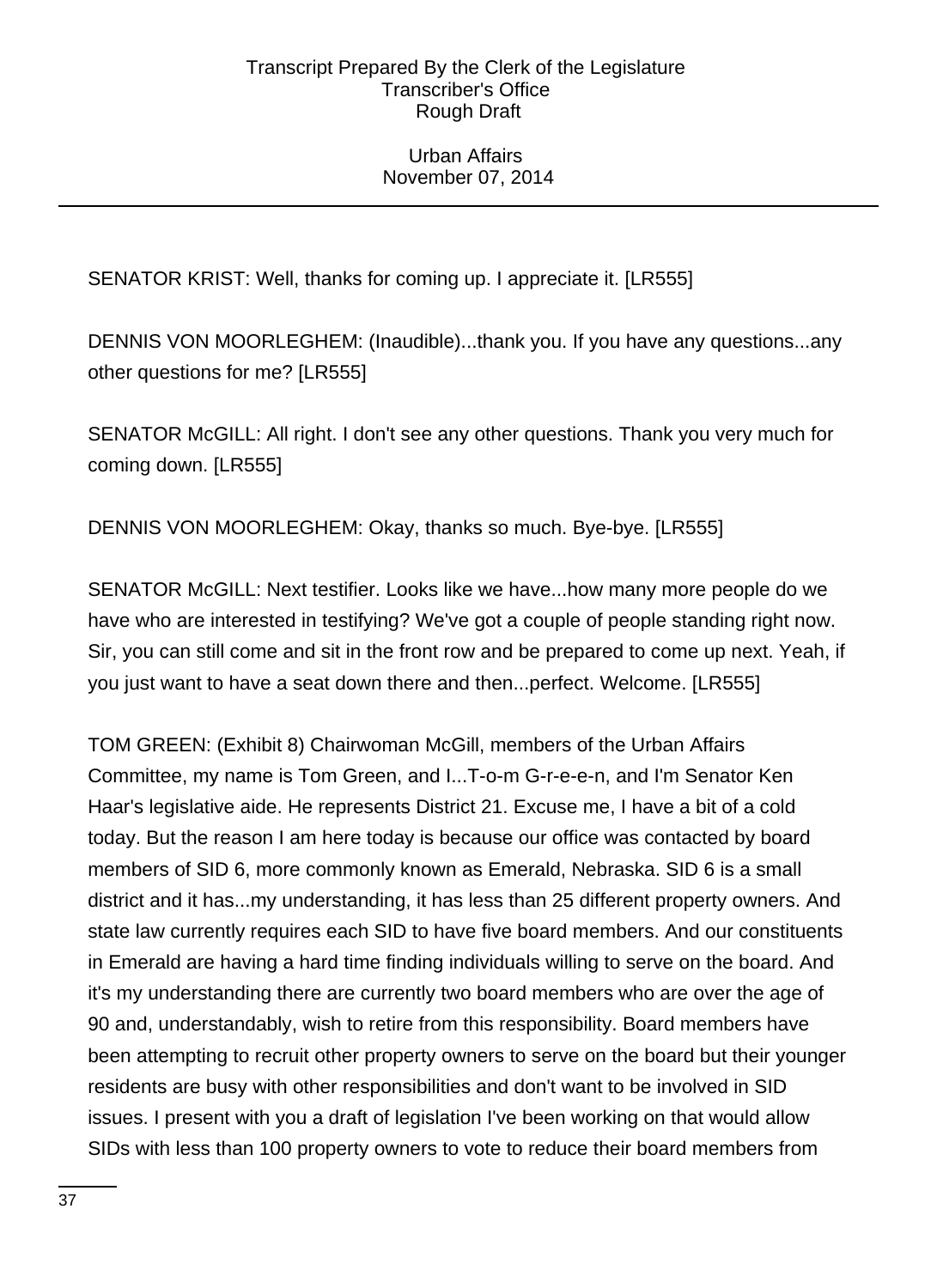# Urban Affairs November 07, 2014

five to three and you have a copy of that. And I've had discussions with the League of Municipalities and they haven't had any concerns. Our office would be more than happy to work with this committee and the others who testified today and who seem very knowledgeable to find a solution to this problem. And if we could get it worked in some way to work it together in an omnibus bill or other SID-related bill, we'd be happy to get that accomplished to help our constituents have a representative board that represents their community; but they want to make sure that they're following the law and have the members that are required. But they also are having a hard time finding that right now, so. I'd be happy to answer any questions today. [LR555]

SENATOR McGILL: Senator Crawford. [LR555]

SENATOR CRAWFORD: Thank you. Have you heard about any other small SIDs when you started this process? Has anybody else come forward that there are other SIDs that are under this... [LR555]

TOM GREEN: I have...we have not been contacted by anybody else. And Lancaster County, as we've heard, does not have very many SIDs and has traditionally not used the SID process much. So I don't know any more in Lancaster. And it sounds like most SIDs are much larger than this and this is a very small SID. There are only a few in my knowledge that are of this size. [LR555]

SENATOR CRAWFORD: Okay, thank you. [LR555]

SENATOR McGILL: All right. Well, thank you very much. And give Senator Haar our best as well. [LR555]

TOM GREEN: Thank you. He apologizes he could not make it here today. [LR555]

ALLAN NORDBROCK: Okay, my name is Allan Nordbrock, first name is A-l-l-a-n, last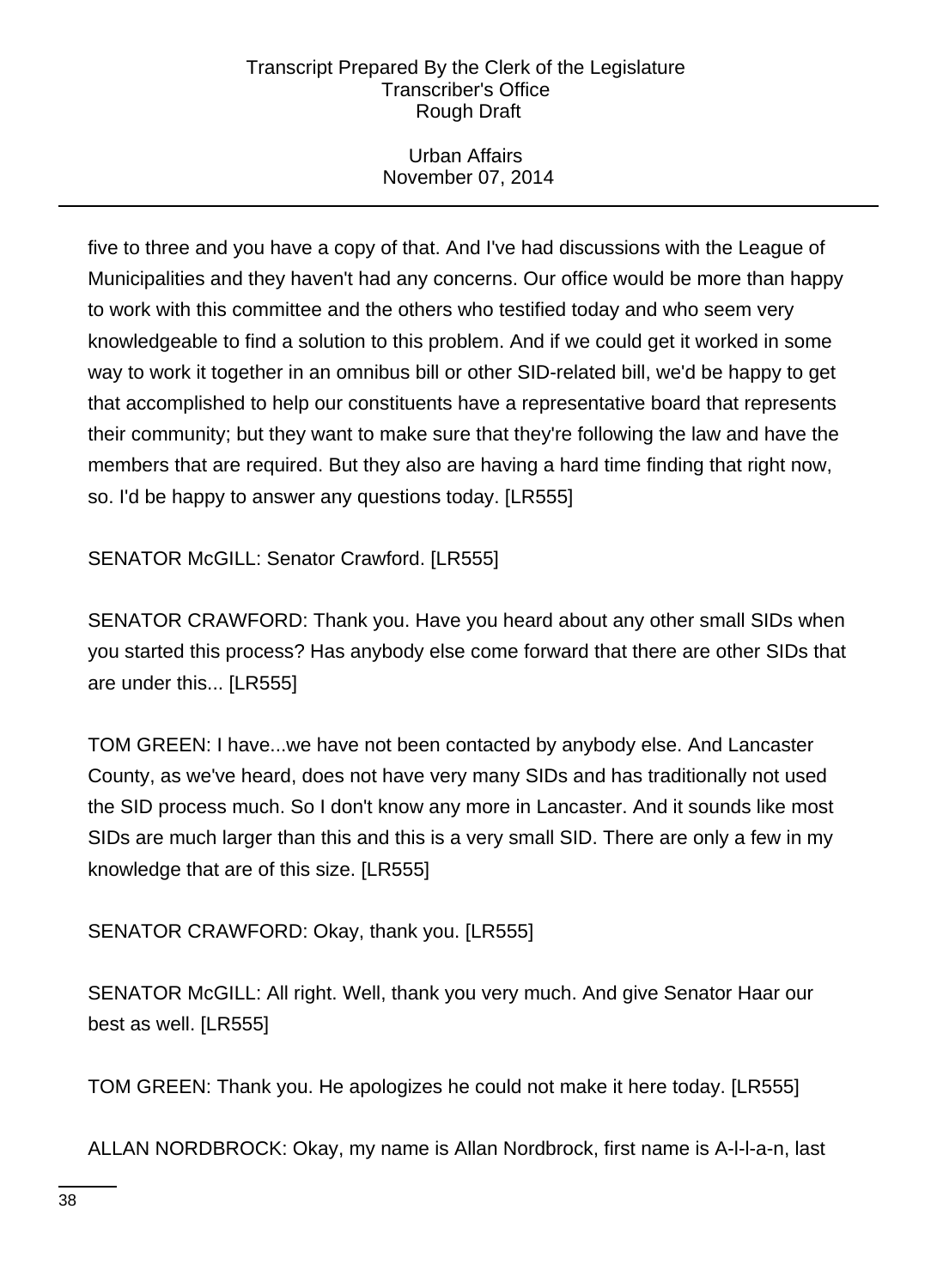# Urban Affairs November 07, 2014

name is N-o-r-d-b-r-o-c-k. I live in a...what should I say? I don't...I'm not very good at a speeches like some of these other people. Excuse me. [LR555]

SENATOR McGILL: That's okay. [LR555]

ALLAN NORDBROCK: I live in SID 280. And when I bought my house...I've just lived there about a year and a half. No, in...yeah, that's when it was, wasn't it? I moved from Iowa and never heard of a SID before. And I thought a SID was like a TIF. I don't know if you have TIFs in Nebraska too. [LR555]

SENATOR McGILL: Yeah, we do. [LR555]

ALLAN NORDBROCK: And now we were a part of a city. But I am surrounded completely by the city of Bellevue, but I'm not in the city. They...I was told one time they de-annexed me. And when I found out...to find this out is...our neighborhood is mostly farm fields. The SID is mostly farm fields. We've got a car dealership that just moved in about the same time I did and a small subdivision in one corner. And I wanted to get the weeds mowed in the lot, so I called the city because I thought I was in the city. They said, no, you've got to call the county. So I called the county weed commissioner and they said, no, you're part of the city, you've got to call the city. So I called the city back again. And that's...basically, all the people in our neighborhood run into this problem all the time. The city and the county don't know where the dividing line is. And to make it worse, one third, one third of my property taxes goes to the SID, which to me is quite high. Where I moved from, the school district and the city got most of it. This is one third of it goes to the SID. And so I went...looked in the paper, went up to a SID meeting--and they only meet what, about once or twice...it must be twice a year--and no regular time. I went up to the lawyers' office, you know, clear up in Omaha. And when I got there she says, no, they're not meeting because it was a holiday, I don't know, Mother's Day, and nobody was going to show up. And I left my name and address. They never got back to me. I saw again about three weeks later they had another notice in the paper they're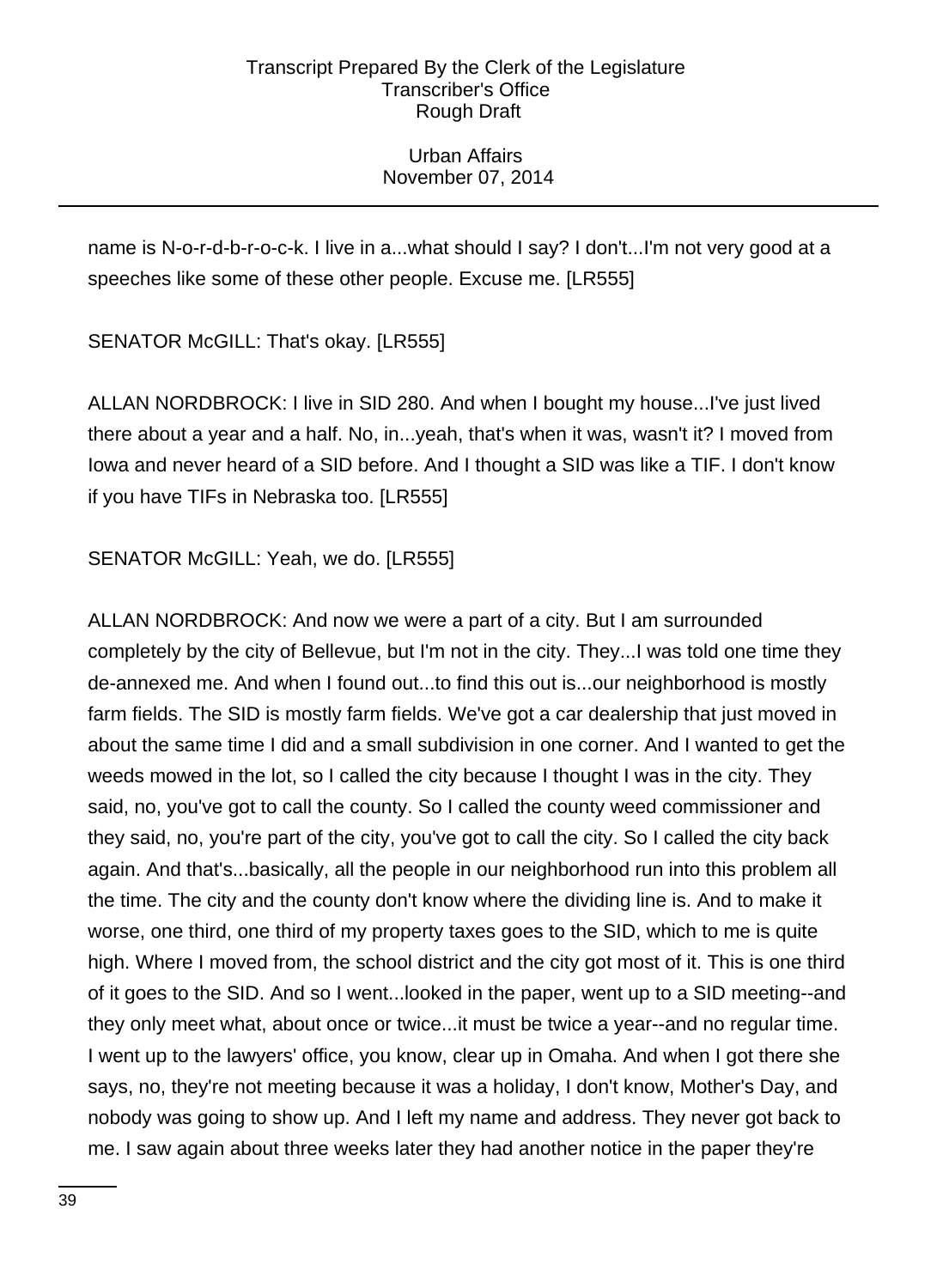# Urban Affairs November 07, 2014

going to meet. I went up to the meeting, they had the meeting with three people that controlled the...well, that were there. And the meeting was basically controlled by the lawyer. They never discussed anything. Everything was rubber-stamped what the lawyer had said. And this last week I tried to get minutes of that meeting. I called the county clerk. No, we don't have any records of that SID. Called the city, called the city clerk. No, we don't, but you can call them at the planning department, they might have them. Well, they had minutes for the 2013 meeting and a lot of lengthy discussion, according to the minutes, that they did, which they didn't do in the meeting I attended. But the 2014 minutes are nowhere to be had. And at the beginning of the meeting...at the SID meeting they said...made a big deal about the open meeting laws. And the SID is controlled by the...I was going to say the developer but it's changed; it's the property owner. They elect five people and the minutes on the 2/13 minutes, because they elected in 2012, and the 2013 minutes that I got from the city, three people were there. Only one of them was an elected official that had been elected in 2012. And the other two, I don't know who they were. And they said everybody was in attendance when there should have been five. So evidently the SID just is run by the lawyer and that. And to top it all off, in our MUD bill--and that's our... [LR555]

# SENATOR McGILL: Metropolitan Utility District bill or...? [LR555]

ALLAN NORDBROCK: Yeah, I think it's MUD is, let's see, water and the gas because they're down in the sewer in the mud. That's why you want to keep track. We got a letter from the city of Bellevue that said we were supposed to mow and get rid of the weeds between our sidewalk and the traveled street, which is...to me is standard. But when I...a couple of residents got upset about it. But when I went and asked the city, well, we shouldn't have even gotten the letter. So even the city officials do not know where these dividing lines are and this is some of the problems that the residents--and we're all new--have with our city government. And we vote for the trustees and everybody on the ballot represented...on the SID ballot represented the people that own the farm fields. And they get...they can outvote us because they've got more lots. I did get three write-in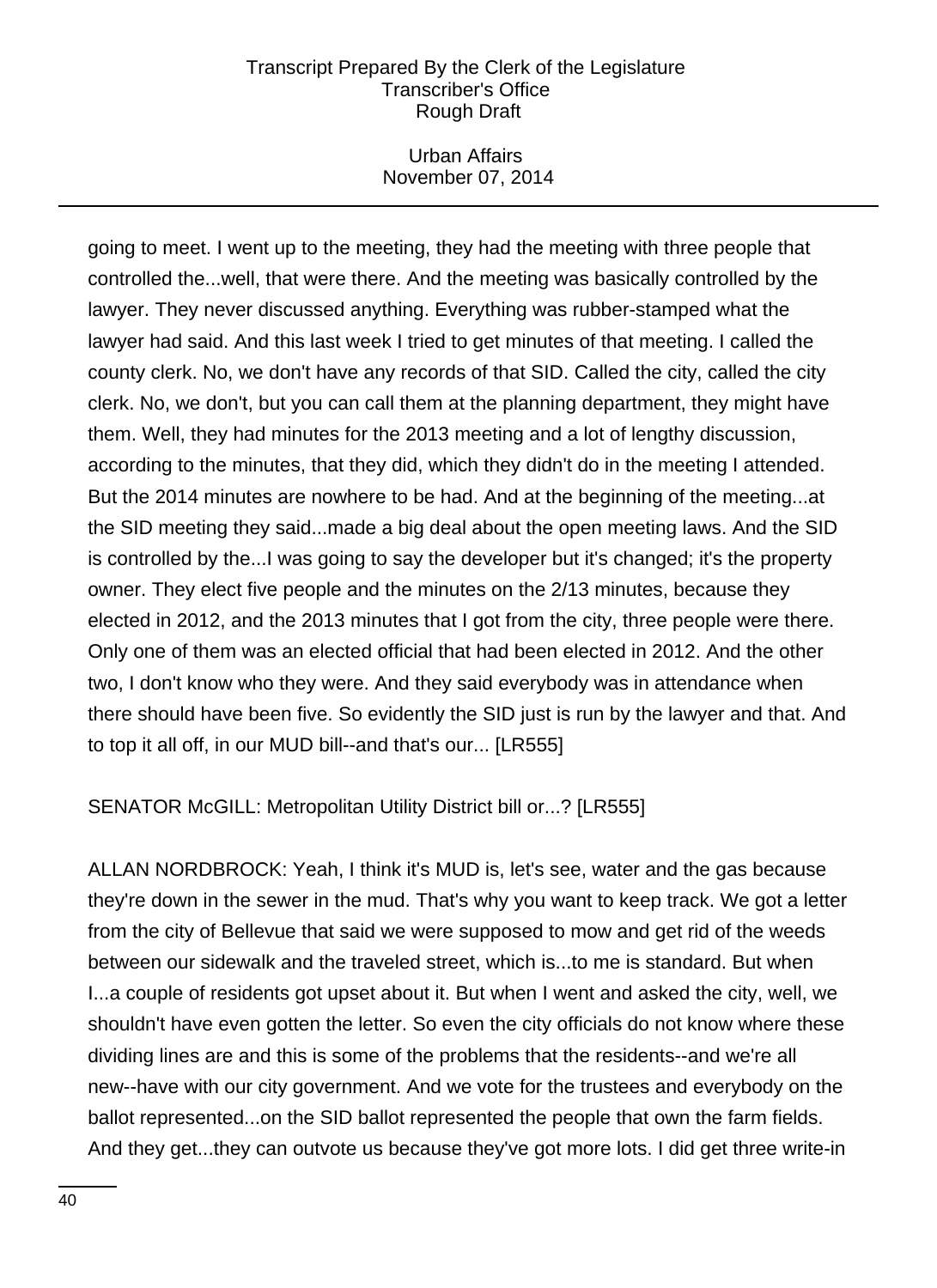Urban Affairs November 07, 2014

votes, just to let you know. [LR555]

SENATOR McGILL: (Laughter) Congratulations! [LR555]

ALLAN NORDBROCK: But out of 30-some votes, that's a small...that don't matter. But now I might point out, too, in the general election, which we had on Tuesday, my wife and I were given one ballot and a person...a couple that lives on the next block were given a ballot to vote for the city of mayor. And I...because the reason I brought that up, he asked me about Proposition 1 is something in Bellevue, you know. But we didn't even get the same ballot, so the election commission don't know what's going on and I think that's a problem with the SIDs. It just...people that live in it don't know what's going on. And just to point out that--we have a homeowners association, which it wasn't filed correctly and we had a bunch of legal stuff to go through, but besides that--the homeowners association has nothing to do with a SID. They're two separate things and they don't interact with each other. I guess that's...I'd be willing to answer questions that you have. [LR555]

SENATOR McGILL: Yeah, yeah. Allan, we're really glad you're here to put a face to some of the issues that Senator Crawford has heard about. I don't know, do you have anything, Senator Crawford? [LR555]

SENATOR CRAWFORD: I was just going to thank you for being here. I really appreciate you coming to talk about what it looks like to you, you know, as a resident and some of the unique issues that are in your SID where you have a mix of a little more rural land right in the middle of the city. It's kind of an interesting, unique situation. [LR555]

ALLAN NORDBROCK: But the...yeah, the city is completely surrounded by us. [LR555]

SENATOR CRAWFORD: Right. I know where you're talking about, yes. [LR555]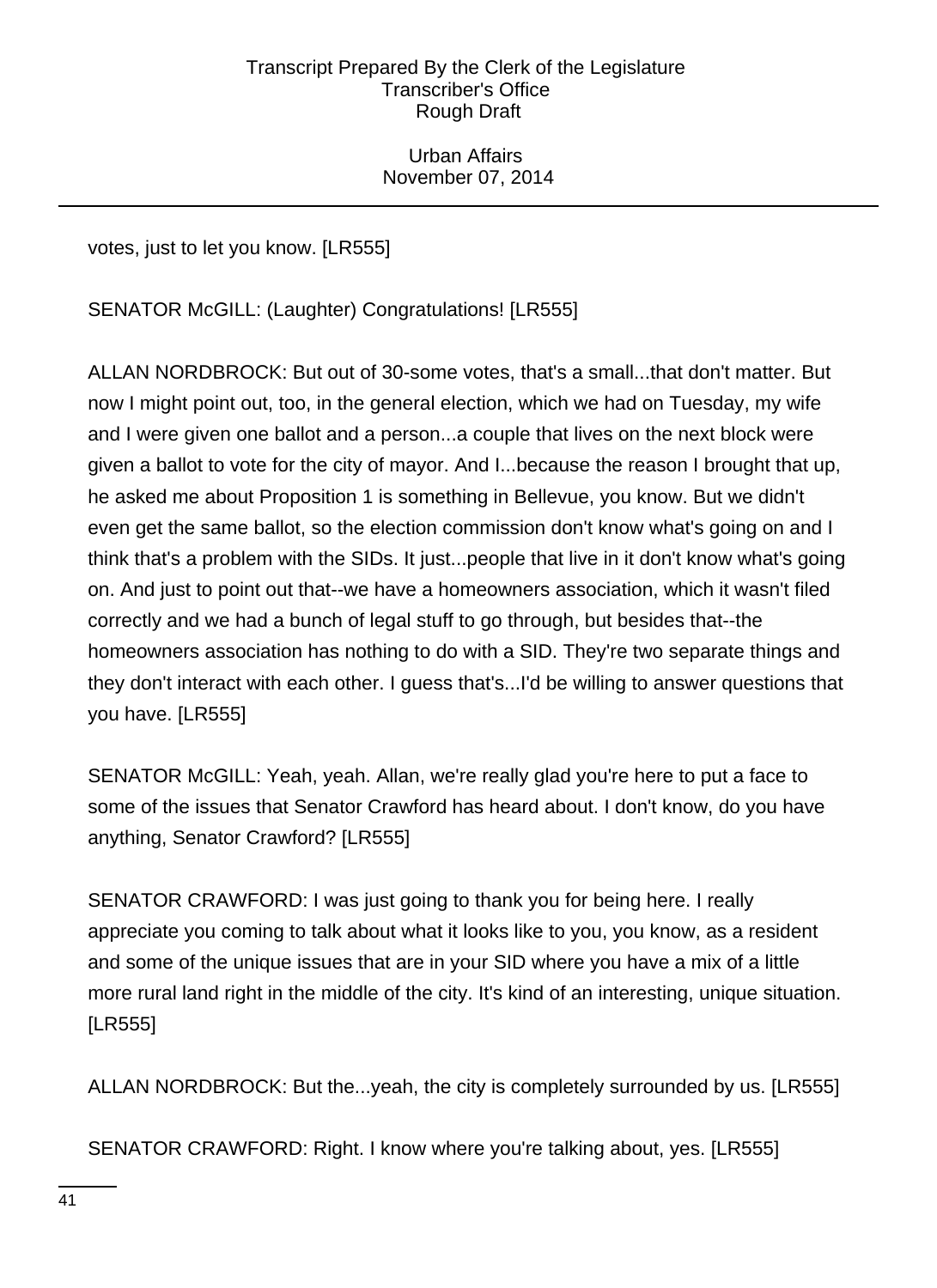# Urban Affairs November 07, 2014

ALLAN NORDBROCK: And another thing. We happen to be in a Omaha School District. So anything with Bellevue School District we can't belong to either, the senior center and stuff like that, just like the library. [LR555]

SENATOR McGILL: Very confusing situation. Senator Krist. [LR555]

SENATOR KRIST: If you would have known what you do now, would you have bought that house where it was? [LR555]

ALLAN NORDBROCK: Probably not. [LR555]

SENATOR KRIST: Thank you. [LR555]

ALLAN NORDBROCK: Just a minute, I've got to check with my wife. (Laughter) [LR555]

\_\_\_\_\_\_\_\_\_\_\_\_\_\_\_\_\_\_: (Inaudible)...we could have moved the house to someplace that wasn't a SID, we would. [LR555]

SENATOR CRAWFORD: Interesting. [LR555]

ALLAN NORDBROCK: Yeah, she agrees with me, so. [LR555]

SENATOR McGILL: Well, we appreciate both of you... [LR555]

SENATOR CRAWFORD: Thank you, I appreciate that. I appreciate you coming, thank you. [LR555]

SENATOR McGILL: ...coming down and sharing that with us. [LR555]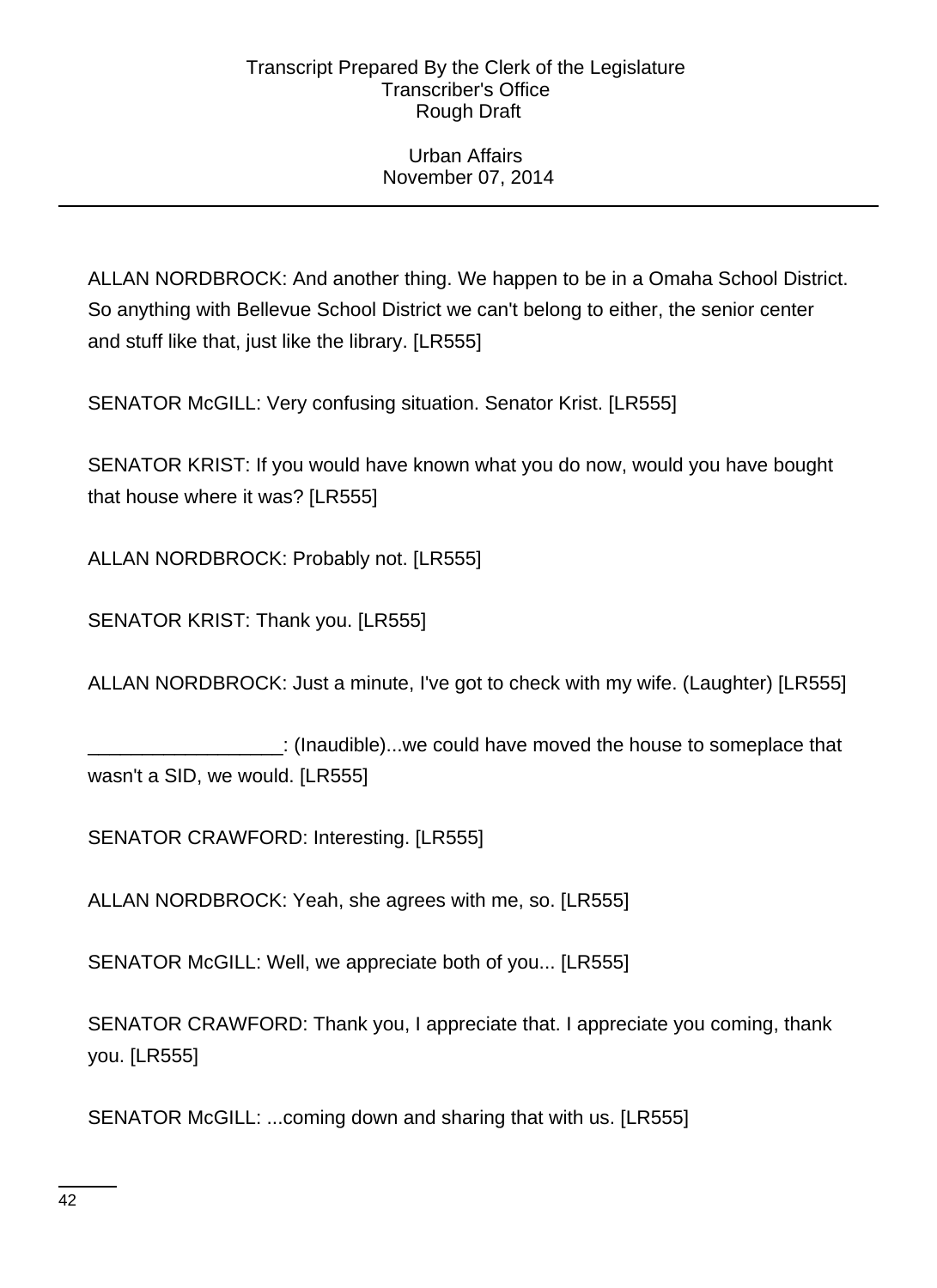# Urban Affairs November 07, 2014

ALLAN NORDBROCK: You know, it's just frustrating because residents in our neighborhood, they have all kinds of issues. And some are with the SID, some of them are with the builder. Very few of them have got to do with the homeowners association. And they can't distinguish between that. And I think the realtors need to be aware and point out to their prospective customers what a SID really is. [LR555]

SENATOR CRAWFORD: Thank you. [LR555]

ALLAN NORDBROCK: And I've done...I went on-line and found...I've got a whole file of papers here and stuff, so. [LR555]

SENATOR McGILL: Well, thank you very much, Allan. [LR555]

SENATOR CRAWFORD: Thank you. [LR555]

ALLAN NORDBROCK: And if you've ever got any questions, she's got my phone number. [LR555]

SENATOR McGILL: Great. Well, thank you. [LR555]

ALLAN NORDBROCK: Check with Senator Crawford, so. Thank you. [LR555]

SENATOR McGILL: Sounds good, we appreciate you. Anyone else like to testify? Senator Crawford, do you have anything else you'd like to close with? [LR555]

SENATOR CRAWFORD: No, that's fine. I just wanted to thank everyone for your patience and time here. And I really appreciated this opportunity to dig into the statutes and have these discussions with people. I appreciate the people who showed up today to share their perspective. Thank you. [LR555]